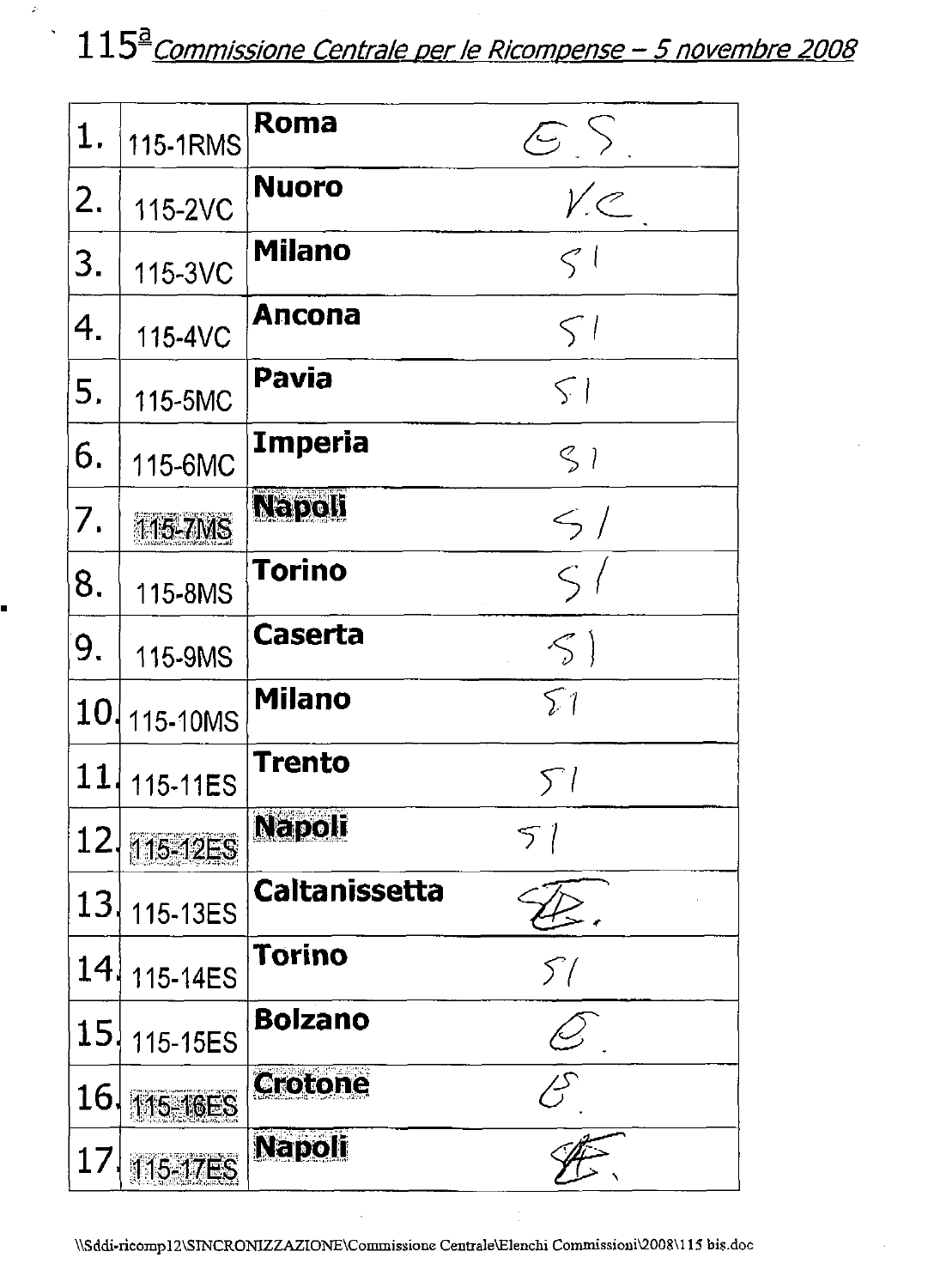| Milano                                    |                        |
|-------------------------------------------|------------------------|
| 18<br>164658                              | $\leq$                 |
| Trieste<br>19<br>115-19ES                 | $\zeta$ (              |
| Caltanissetta<br>20<br><b>115-20ES</b>    | $\varsigma$            |
| Echina<br>21<br><b>215-21ES</b>           | $\mathcal{L}$          |
| Torino<br>22<br>116-22ES                  |                        |
| Grotone<br>23<br>116-2356                 | $\sum_{i=1}^{n}$       |
| Catania<br>24<br>115-24ES                 | $\mathcal{S}_I$        |
| <b>Agrigento</b><br>25<br><b>116-25ES</b> | $\mathcal{S}$          |
| Sondrio<br>26<br><b>115-26ES</b>          |                        |
| <b>Caltanissetta</b><br>27<br>115-27ES    |                        |
| <b>Massa Carrara</b><br>28<br>115-28ES    |                        |
| <b>Frosinone</b><br>29.<br>115-29ES       |                        |
| L'Aquila<br>30.<br>115-30ES               | $\bigcirc$ DE          |
| Teramo<br>31<br>115-31ES                  | $\mathcal{C}$ . S.     |
| <b>Foggla</b><br>32<br>115-32ES           | E.5.                   |
| <b>Crotone</b><br>33.<br>115-33ES         | $\angle O \triangle E$ |
| <b>Bologna</b><br>34.<br>116-34ES         | 5/                     |
| <b>Caltanissetta</b><br>35<br>115-35ES    | QUALUTARE              |

 $\label{eq:2} \begin{split} \mathcal{L}_{\text{max}}^{(1)}(\mathcal{L}_{\text{max}}^{(1)}) = \mathcal{L}_{\text{max}}^{(1)}(\mathcal{L}_{\text{max}}^{(1)}) = \mathcal{L}_{\text{max}}^{(1)}(\mathcal{L}_{\text{max}}^{(1)}) = \mathcal{L}_{\text{max}}^{(1)}(\mathcal{L}_{\text{max}}^{(1)}) = \mathcal{L}_{\text{max}}^{(1)}(\mathcal{L}_{\text{max}}^{(1)}) = \mathcal{L}_{\text{max}}^{(1)}(\mathcal{L}_{\text{max}}^{(1)}) = \mathcal{L}_{\text{max}}^{(1)}(\mathcal{L}_{\$ 

Ţ.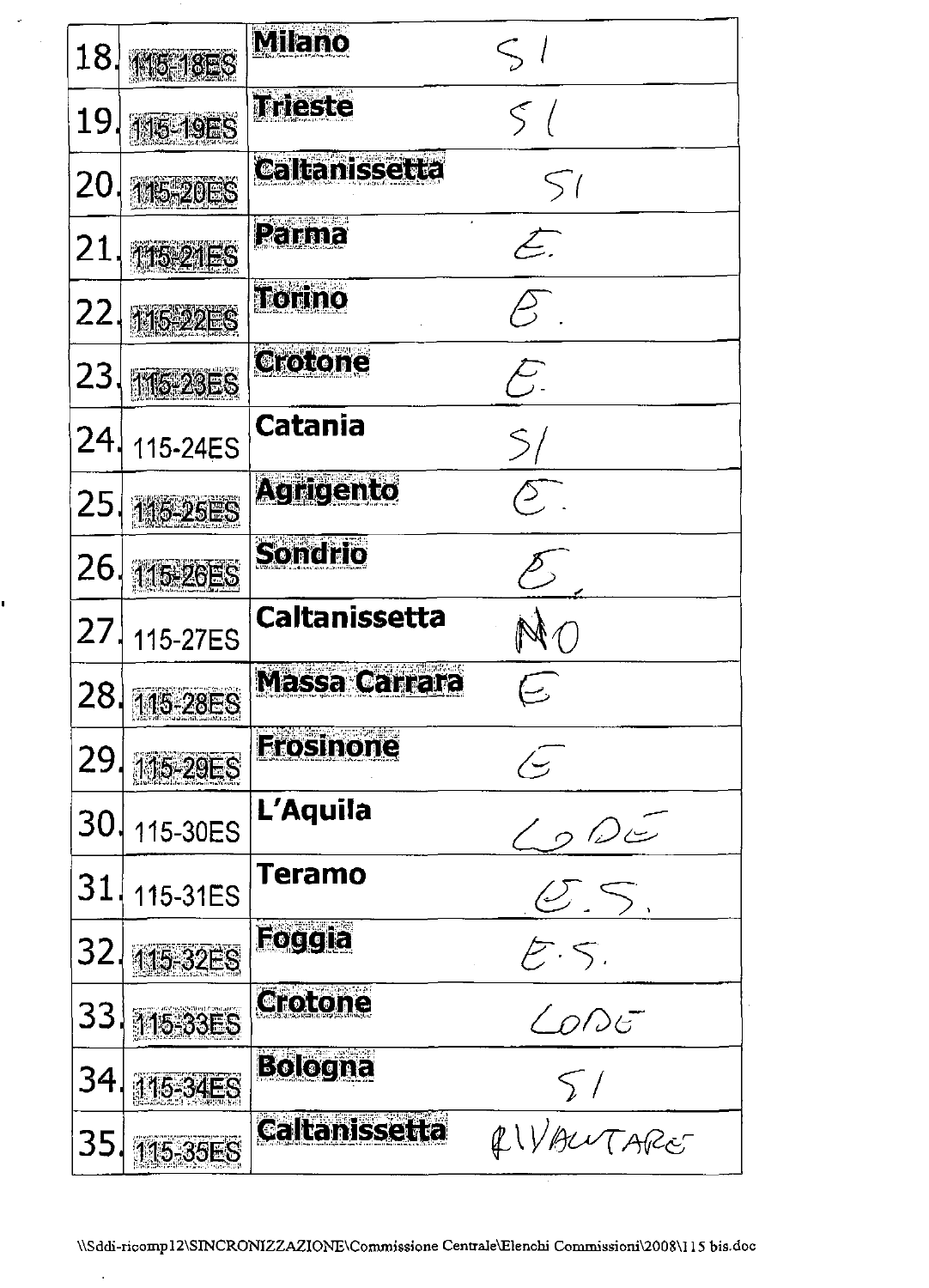| 36 |                           |                      |  |
|----|---------------------------|----------------------|--|
| 37 | <b>1000 年度</b>            | <b>Brindisi</b>      |  |
|    | 38 115-38RE Napoli        |                      |  |
|    | 39 115-39CC <b>Verona</b> |                      |  |
|    |                           | 40 115-40 PS Bologna |  |
|    | 41. 115-41RIC Napoli      |                      |  |

 $\sim 30$ 

 $\frac{1}{2} \left( \frac{1}{2} \right)$ 

 $\label{eq:2.1} \frac{1}{2} \sum_{i=1}^n \frac{1}{2} \sum_{j=1}^n \frac{1}{2} \sum_{j=1}^n \frac{1}{2} \sum_{j=1}^n \frac{1}{2} \sum_{j=1}^n \frac{1}{2} \sum_{j=1}^n \frac{1}{2} \sum_{j=1}^n \frac{1}{2} \sum_{j=1}^n \frac{1}{2} \sum_{j=1}^n \frac{1}{2} \sum_{j=1}^n \frac{1}{2} \sum_{j=1}^n \frac{1}{2} \sum_{j=1}^n \frac{1}{2} \sum_{j=1}^n \frac{$ 

 $\mathcal{L}^{\text{max}}_{\text{max}}$  ,  $\mathcal{L}^{\text{max}}_{\text{max}}$ 

 $\sim$ 

 $\label{eq:2.1} \frac{1}{\sqrt{2}}\left(\frac{1}{\sqrt{2}}\right)^2\left(\frac{1}{\sqrt{2}}\right)^2\left(\frac{1}{\sqrt{2}}\right)^2\left(\frac{1}{\sqrt{2}}\right)^2\left(\frac{1}{\sqrt{2}}\right)^2\left(\frac{1}{\sqrt{2}}\right)^2\left(\frac{1}{\sqrt{2}}\right)^2\left(\frac{1}{\sqrt{2}}\right)^2\left(\frac{1}{\sqrt{2}}\right)^2\left(\frac{1}{\sqrt{2}}\right)^2\left(\frac{1}{\sqrt{2}}\right)^2\left(\frac{1}{\sqrt{2}}\right)^2\left(\frac{1}{\sqrt$ 

 $\sim$ 

 $\mathcal{L}_{\mathcal{A}}$ 

 $\mathcal{L}(\mathcal{A})$  and  $\mathcal{L}(\mathcal{A})$  and  $\mathcal{L}(\mathcal{A})$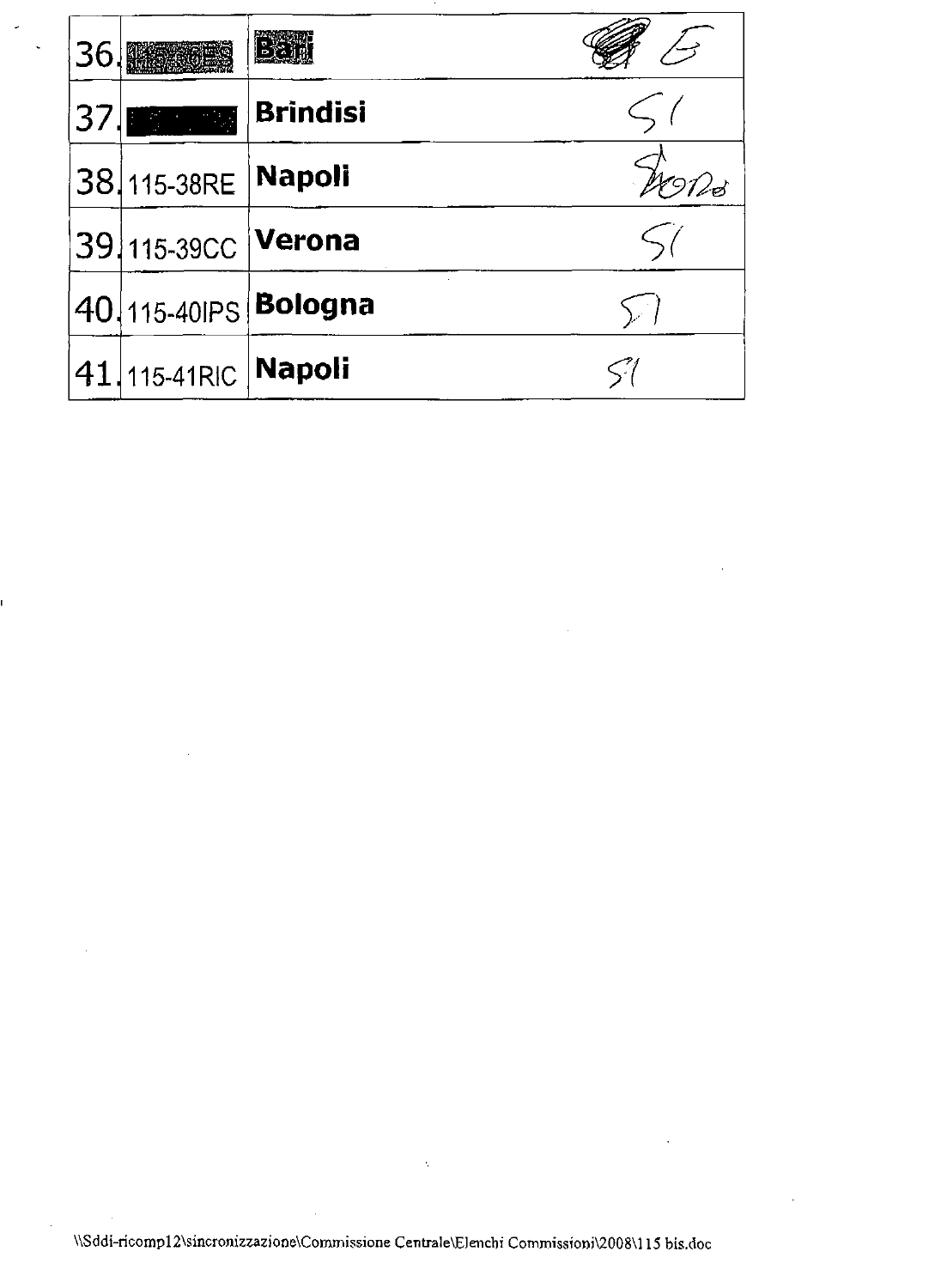# **COMMISSIONE CENTRALE PER LE RICOMPENSE COMM- 115 N. 1RMS**

DATA E PROTOCOLLO PROPOSTA

SEDUTA DEL 05/11/2008

PROPONENTE '

QUESTORE DI Roma

14/07/2000 Nr.SOO/SQ.MOB./D.

DATA E LUOGO OPERAZIONE

17/07/00 Roma

| QUALIFICA        | COGNOME  | <b>NOME</b> | DATA NASC. | <b>ENTE</b>                                          | <b>RICONOSCIMENTO</b><br><b>PROPOSTO</b> | <b>I DELIBERAZIONE</b> |
|------------------|----------|-------------|------------|------------------------------------------------------|------------------------------------------|------------------------|
| I Ispettore Capo | SPEZIALI | Fernando    |            | 04/02/1968   Q.RA ROMA - SQUADRA<br><b>MOBILE RM</b> | PRONOZIONE PER MS.                       |                        |
| <b>Iscettore</b> | PERSICO  | Federico    |            | 07/08/1965   Q.RA ROMA - SQUADRA<br>MOBILE RM        | PROMOZIONE PER M.S.                      |                        |

TOTALE DEI PREMI IN DENARO L. 0

IL SEGRETARIO IL PRESIDENTE

Pagina 3 di 3

COMM. IIS N. IRMS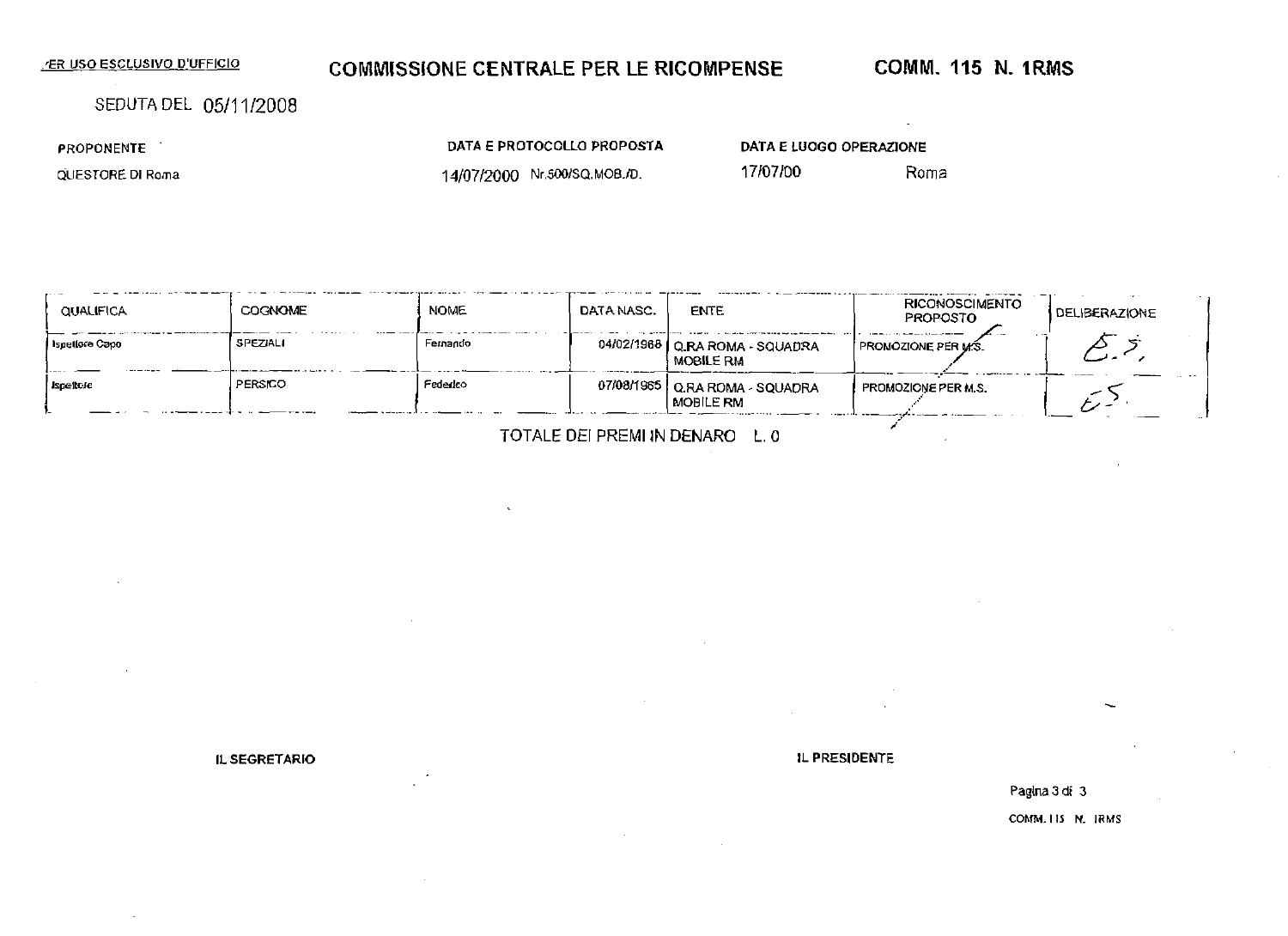## **COMMISSIONE CENTRALE PER LE RICOMPENSE**

COMM. 115 N. 2VC

# SEDUTA DEL 05/11/2008

 $\sim$ 

PROPONENTE

**PREFETTO** 

DATA E PROTOCOLLO PROPOSTA

DATA E LUOGO OPERAZIONE

12/01/08 08/03/2008 Protn.M\_ITPR\_NUUTG00063022<br>008-03-08Gab.

Caletta di Siniscola (NU)

| __<br><b>QUALIFICA</b> | <b>COGNOME</b>       | <b>NOME</b>  | DATA NASC.           | ENTE                                                                 | RICONOSCIMENTO<br><b>PROPOSTO</b> | DELIBERAZIONE |
|------------------------|----------------------|--------------|----------------------|----------------------------------------------------------------------|-----------------------------------|---------------|
| Assistente Capo        | MARONGIU             | Adriano      | $\sim$ $\sim$ $\sim$ | 23/01/1967   Q.RA NUORO - NU                                         | I RICOMPENSA AL VALOR CIVILE.     |               |
| Agente Scelto          | <b>DI BARTOLOMEO</b> | Massimiilano |                      | 06/06/1975   Q.RA NUORO - D.I.G.O.S. NU   RICOMPENSA AL VALOR CIVILE |                                   |               |

TOTALE DEI PREMI IN DENARO L.O

**IL SEGRETARIO** 

**IL PRESIDENTE** 

Pagina 3 di 3 COMM 115 N. 2VC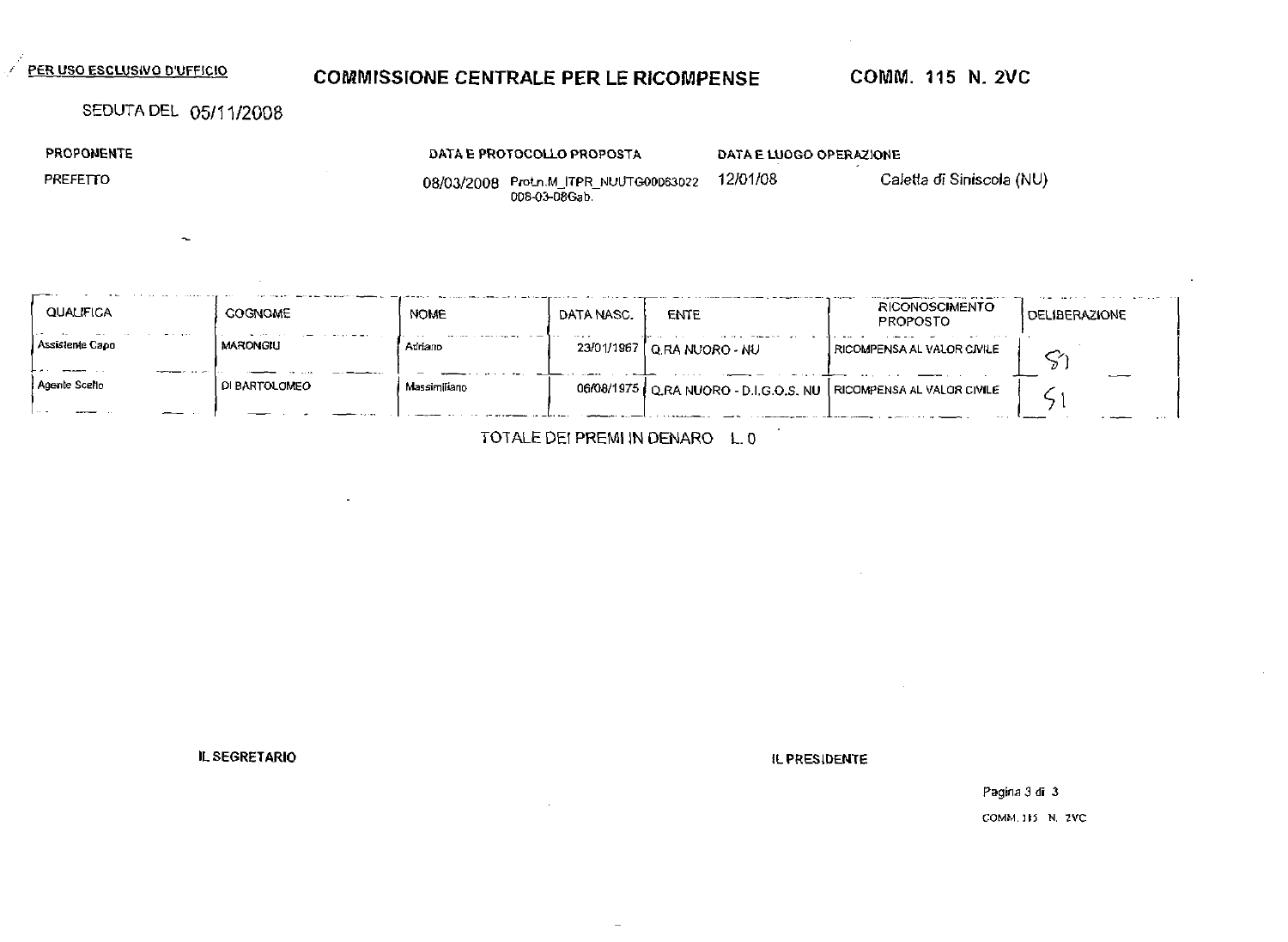## **COMMISSIONE CENTRALE PER LE RICOMPENSE**

COMM. 115 N. 3VC

SEDUTA DEL 05/11/2008

**PROPONENTE** 

PREFETTO

DATA E PROTOCOLLO PROPOSTA 05/04/2008 Prot.Nº21.2/200800364Gab

 $\lambda$ 

DATA E LUOGO OPERAZIONE

13/12/07

Novero (MI)

| QUALIFICA                                 | COGNOME       | <b>NOME</b> | DATA NASC  | ente                                      | $\sim$<br><b>RICONOSCIMENTO</b><br><b>PROPOSTO</b> | .IBERAZIONE<br>DE |
|-------------------------------------------|---------------|-------------|------------|-------------------------------------------|----------------------------------------------------|-------------------|
| <b>Service</b> State<br>.<br>l Assistente | <b>CULOMA</b> | Antonia     | 11/02/1975 | Q RA MILANO - SQUADRA<br><b>MOBILE MI</b> | RICOMPENSA AL VALOR CIVILE                         |                   |

TOTALE DEI PREMI IN DENARO L. 0

 $\sim$ 

**IL SEGRETARIO** 

**ILPRESIDENTE** 

Pagina 2 di 2

COMM. 115 N. 3VC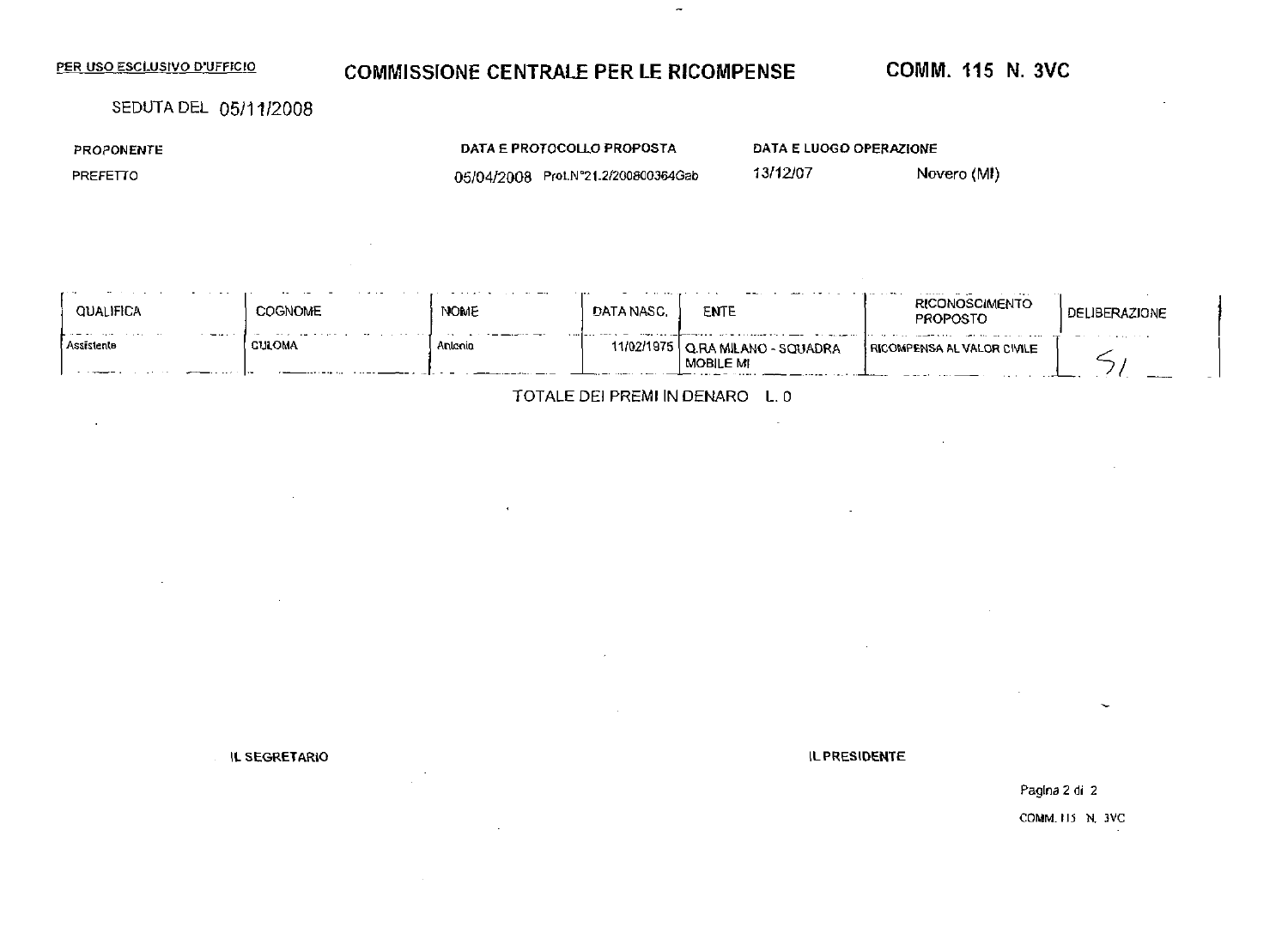# **ELUSIVO D'UFFICIO** COMMISSIONE CENTRALE PER LE RICOMPENSE COMM. 115 N. 4VC

#### SEDUTA DEL 05/11/2008

PROPONENTE

DATA E PROTOCOLLO PROPOSTA

 $\blacksquare$ 

 $\sim 10$ 

DATA E LUOGO OPERAZIONE

PREFETTO

25/09/2007 Prot.MJTPR ANUTG0051874/2 ì .2Gab. 12/05/07 Senigallia (AN)

 $\equiv$ 

| the contract of the contract of<br>$-1$<br>QUALIFICA | <b>COGNOME</b>   | NOME      | <b>DATA NASC.</b> | <b>ENTE</b>                           | <b>RICONOSCIMENTO</b><br>PROPOSTO | DELIBERAZIONE             |
|------------------------------------------------------|------------------|-----------|-------------------|---------------------------------------|-----------------------------------|---------------------------|
| l Sovriniendente Capo                                | <b>FESTINESE</b> | Francesco |                   | 27/03/1958   Q.RA ANCONA - U.P.G.S.P. | I RICOMPENSA AL VALOR CIVILE      | $\sim$ $\sim$<br>$\cdots$ |
|                                                      |                  |           |                   | AN                                    |                                   |                           |

TOTALE DEI PREMI IN DENARO L. 0

 $\sim$ 

IL SEGRETARIO IL PRESIDENTE

Pagina 3 di 3 COMM. 115 N. 4VC

 $\sim$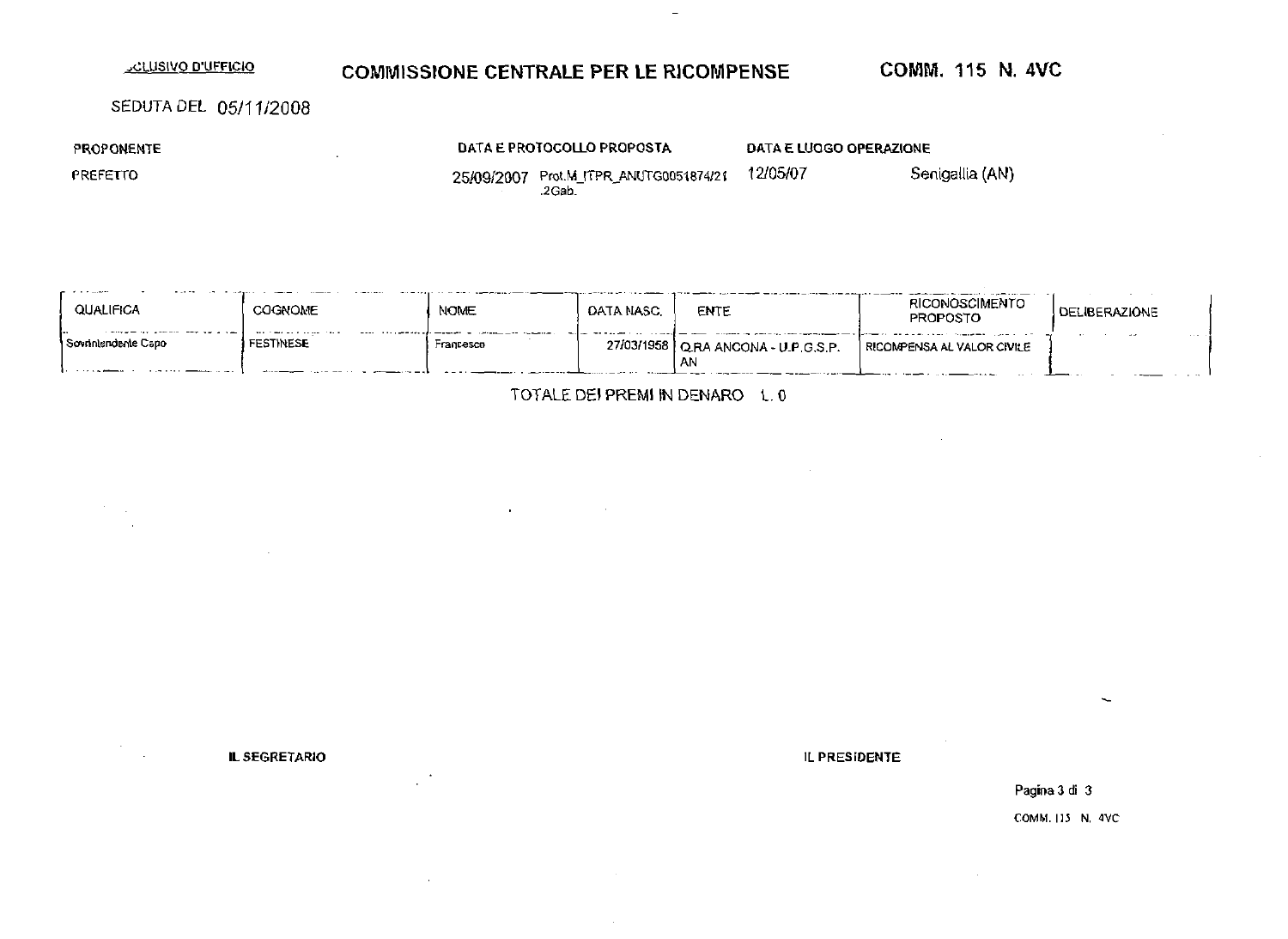#### **30 ESCLUSIVO D'UFFICIO**

### **COMMISSIONE CENTRALE PER LE RICOMPENSE**

COMM. 115 N. 5MC

SEDUTA DEL 05/11/2008

 $\mathbf{r} \in \mathcal{F}$ 

PROPONENTE  $\mathbf{J}$ PREFETTO

 $\bullet$ 

DATA E PROTOCOLLO PROPOSTA

 $\ddot{\phantom{a}}$ 

DATA E LUOGO OPERAZIONE

14/09/95

22/10/2007 N.M ITPR PVUTG00397212007-10-16 Proc.n.20070008847

Vigevano (PV)

| <b>QUALIFICA</b> | <b>COGNOME</b>      | .<br>NOME | DATA NASC. | ENTE                                                    | <b>RICONOSCIMENTO</b><br><b>PROPOSTO</b> | DELIBERAZIONE |
|------------------|---------------------|-----------|------------|---------------------------------------------------------|------------------------------------------|---------------|
| Sovrintendente   | <b>DE FRANCESCO</b> | Claudio   |            | 10/03/1966   Q.RA PAVIA - COMM.TO<br><b>VIGEVANO PV</b> | RICOMPENSA AL MERITO CIVILE              | . . <b>.</b>  |

TOTALE DEI PREMI IN DENARO L. 0

IL SEGRETARIO

#### **IL PRESIDENTE**

Pagina 2 di 2 COMM 115 N. SMC

 $\ddot{\phantom{1}}$ 

 $\mathbf{r}_{\infty}$ 

 $\bullet$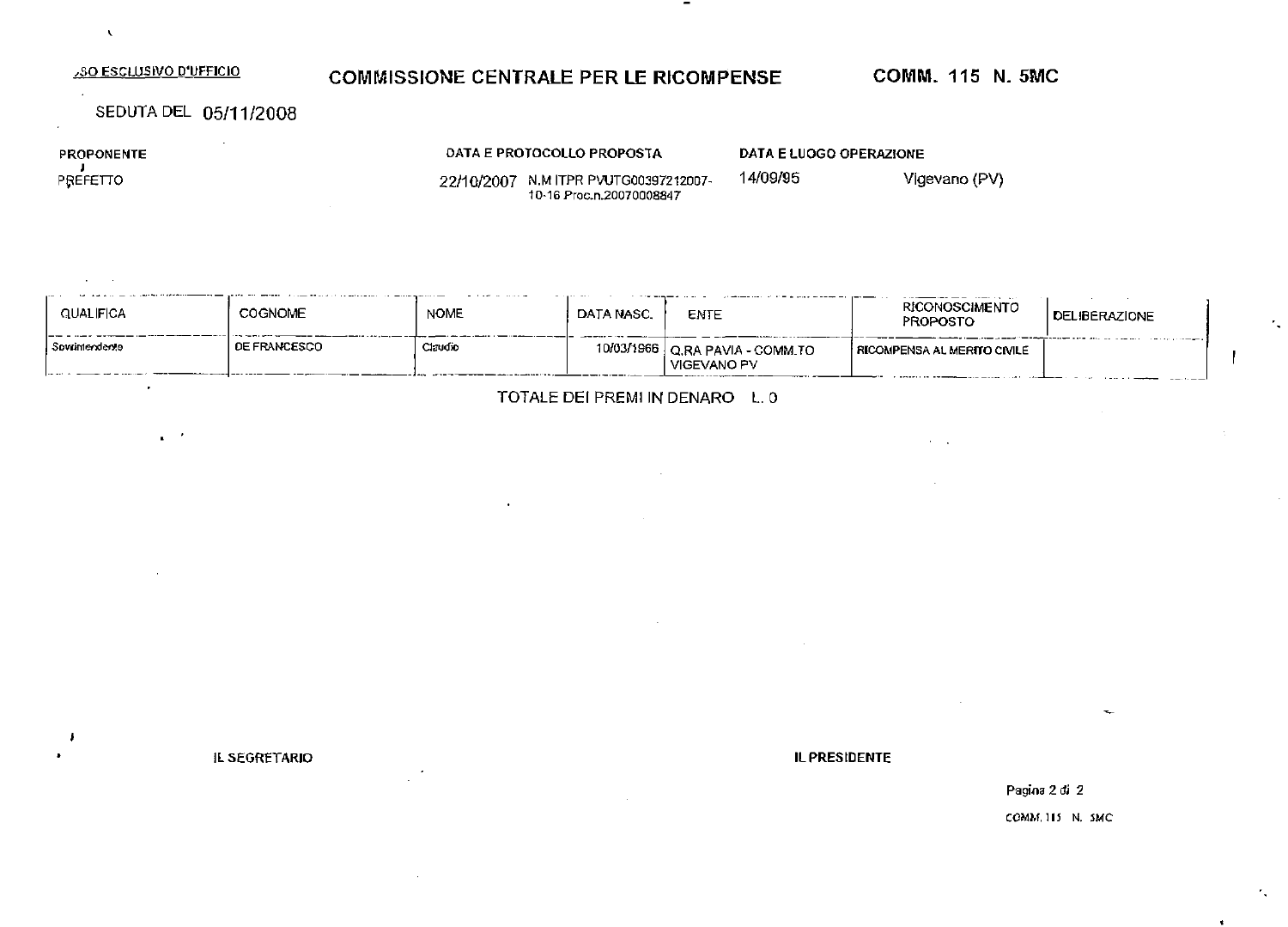### **COMMISSIONE CENTRALE PER LE RICOMPENSE**

COMM. 115 N. 36ES

◢

SEDUTA DEL 05/11/2008

PROPONENTE

 $\mathbf{I}$ 

٠,

QUESTORE DI Bari

DATA E PROTOCOLLO PROPOSTA 30/01/2008 Div.Gab.cat.E1B/2008

**DATA E LUOGO OPERAZIONE** 

09/09/07

Trani (BA)

| <b>OUALIFICA</b> | <b>COGNOME</b> | <b>NOME</b> | DATA NASC. | <b>ENTE</b>                                        | RICONOSCIMENTO<br><b>PROPOSTO</b> | i DELIBERAZIONE |
|------------------|----------------|-------------|------------|----------------------------------------------------|-----------------------------------|-----------------|
| Assistente Capo  | <b>GENTILE</b> | Nuoda       |            | 07/12/1972   Q.RA BARI - COMM.TO<br><b>TRAN BA</b> | ENCOMIO SOLENNE                   |                 |
| Assistente       | CIALDELLA      | Luclano     |            | 09/01/1969   Q.RA BARI - COMM.TO<br>TRANI BA       | I ENCOMIO SOLENNE                 |                 |
|                  |                |             |            |                                                    |                                   |                 |

 $\blacksquare$ 

TOTALE DEI PREMI IN DENARO L. 0

IL SEGRETARIO

#### **IL PRESIDENTE**

Pagina 2 di 2

COMM. IES N. 36ES

 $\bullet$ 

-1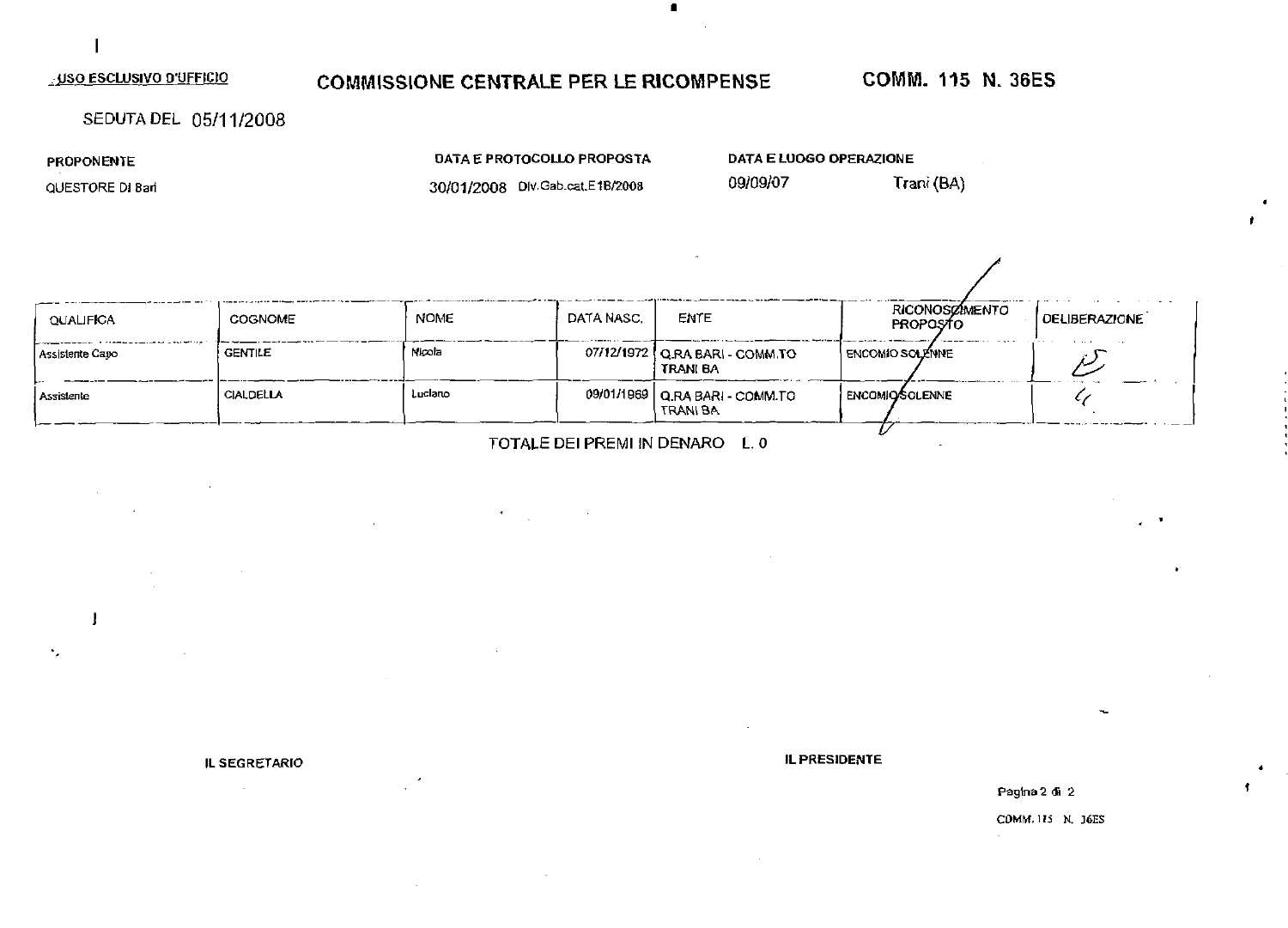#### COMMISSIONE CENTRALE PER LE RICOMPENSE

 $\bullet$ 

# **COMM. 115 N. 7MS**

 $\epsilon$ 

SEDUTA DEL 05/11/2008

PROPONENTE

QUESTORE DI Napoli

DATA E PROTOCOLLO PROPOSTA

14/07/2008 Nr.2.19/6918-3681/27834

DATA E LUOGO OPERAZIONE 06/06/08

Napoli

| QUALIFICA              | <b>COGNOME</b> | <b>NOME</b>     | DATA NASC. | <b>ENTE</b>                                                | <b>RICONOSCIMENTO</b><br><b>PROPOSTO</b> | <b>DELIBERAZIONE</b> |
|------------------------|----------------|-----------------|------------|------------------------------------------------------------|------------------------------------------|----------------------|
| Vice Questore Aggeunto | <b>CURTALE</b> | Andrea Vincenzo | 16/03/1968 | Q.RA NAPOLI - SQUADRA<br><b>MOBILE NA</b>                  | <b>ENCOMIO SOLENNE</b>                   |                      |
| Ispakare Capo          | <b>BOSSONE</b> | Francesco       | 21/12/1964 | R.A.M.I. RM                                                | ENCOMIO SOLENNE                          |                      |
| Sovrintendente Capo    | <b>CERBONE</b> | Vincenzo        |            | 16/10/1956   Q.RA NAPOLI - SQUADRA<br>MOBILE NA            | <b>ENCOMIC SOLENNE</b>                   |                      |
| Soviniendente Capo     | <b>VICALE</b>  | Nicola          |            | 29/03/1959   Q.RA NAPOLI - SQUADRA<br><b>MOBILE NA</b>     | <b>ENCOMIO SOLENNE</b>                   |                      |
| Vice Sowinlendente     | <b>REGA</b>    | Annibale        | 06/03/1975 | Q.RA NAPOLI - SQUADRA<br><b>MOBILE NA</b>                  | <b>ENCOMIO SOLENNE</b>                   |                      |
| Assistente Capo        | <b>BROGNA</b>  | Flaminio        |            | 03/01/1963   Q.RA NAPOLI - SQUADRA<br><b>MOBILE NA</b>     | <b>ENCOMIC SOLENNE</b>                   |                      |
| Assistente Capo        | <b>MARONE</b>  | Pasquale        |            | 14/05/1967   Q.RA NAPOLI - U.P.G.S.P. NA   ENCOMIO SOLENNE |                                          |                      |
| Assistente             | <b>DE VITA</b> | Gluseppe        |            | 21/10/1966   Q.RA NAPOLI - SQUADRA<br>MOBILE NA            | <b>ENCOMIO SOLENNE</b>                   |                      |

**IL SEGRETARIO** 

**IL PRESIDENTE** 

Pagina 4 di 5

COMM. 115 N. 7MS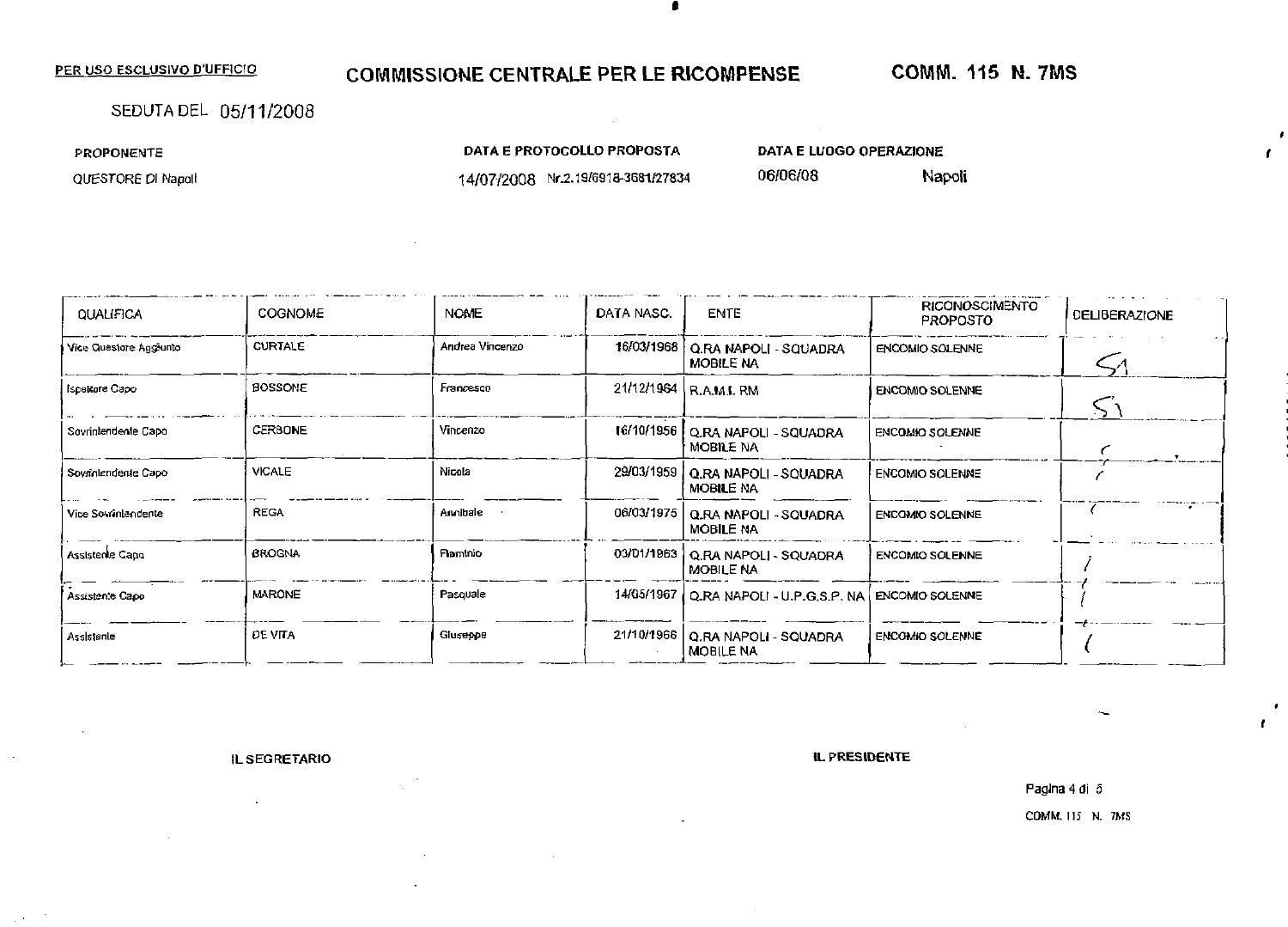# COMMISSIONE CENTRALE PER LE RICOMPENSE COMM. 115 N. 7MS

SEDUTA DEL 05/11/2008 I

PROPONENTE

 $\mathcal{C}_\mathcal{A}$ 

QUESTORE DI Napoli

DATA E PROTOCOLLO PROPOSTA

14/07/2008 Nr.2.19/6918-3681/2?B34

DATA E LUOGO OPERAZIONE 06/06/08 Napoli

| QUALIFICA        | <b>COGNOME</b>   | <b>NOME</b> | DATA NASC. | <b>ENTE</b>                                       | RICONOSCIMENTO<br><b>PROPOSTO</b> | <b>DELIBERAZIONE</b> |
|------------------|------------------|-------------|------------|---------------------------------------------------|-----------------------------------|----------------------|
| i Ispettore Capo | <b>BACCICHET</b> | Roberta     |            | 09/02/1954   Q.RA NAPOLI - SQUADRA<br>Í MOBILE NA | I PROMOZIONE PER M.S.             |                      |

TOTALE DEI PREMI IN DENARO L. 0

IL SEGRETARIO IL PRESIDENTE

Pagina 5 di 5 COMM. 115 H 7MS  $\mathbf{L}_{\mathrm{eff}}$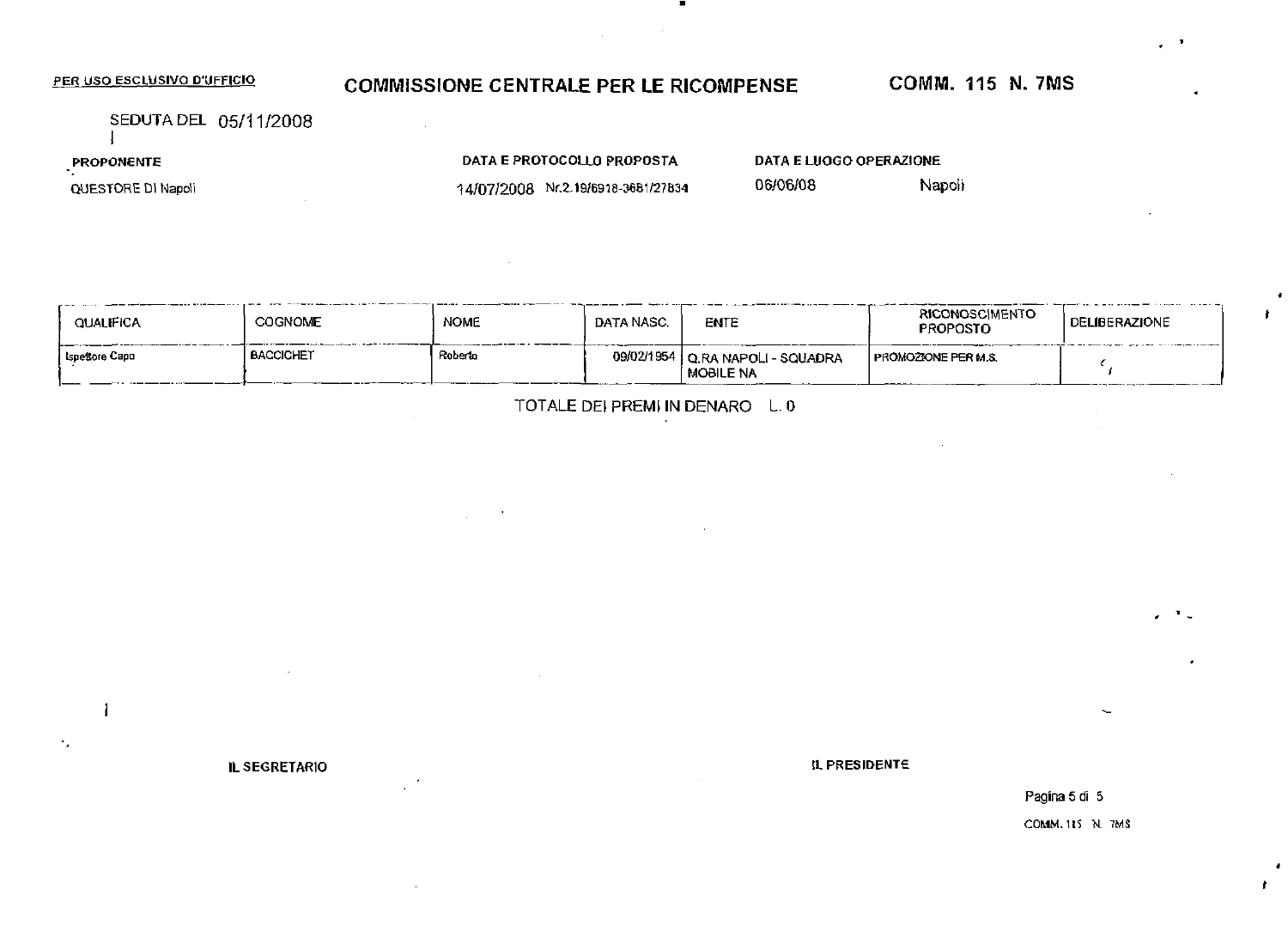# COMMISSIONE CENTRALE PER LE RICOMPENSE COMM. 115 N. 6MC

SEDUTA DEL 05/11/2008

PROPONENTE

PREFETTO

DATA E PROTOCOLLO PROPOSTA 28/02/2008 Prot.n.1450.21/2/Gab.

DATA E LUOGO OPERAZIONE

12/08/06 Ventimiglia (IM)

| <b>QUALIFICA</b> | $\cdots$<br><b>COGNOME</b> | and the second second second<br><b>NOME</b> | DATA NASC. | $\cdots$ . And $\cdots$<br>1.122<br><b>ENTE</b>                 | <b>RICONDSCIMENTO</b><br><b>PROPOSTO</b> | DELIBERAZIONE |
|------------------|----------------------------|---------------------------------------------|------------|-----------------------------------------------------------------|------------------------------------------|---------------|
| l Ispellare      | <b>FRANCIONE</b>           | Pierwici                                    |            | 07/07/1964   CENTRO DI COOP, POLIZIA<br>E DOGANA VENTIMIGLIA IM | RICOMPENSA AL MERITO CIVILE              |               |

TOTALE DE! PREMI fN DEWARO L. 0

 $\blacksquare$ 

IL SEGRETARIO IL PRESIDENTE

Pagina 2 di 2

COMM. 115 N. 6MC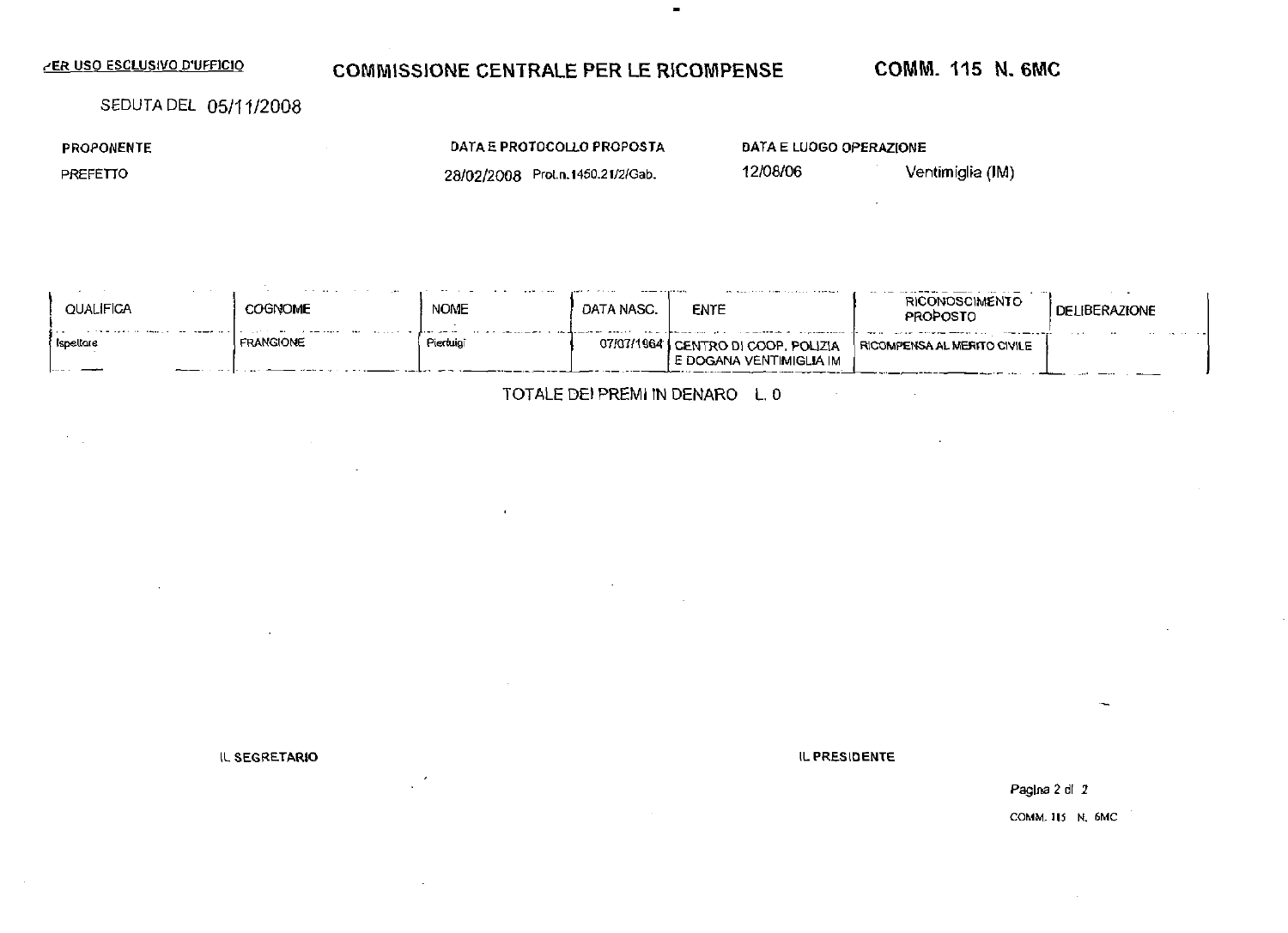# **COMMISSIONE CENTRALE PER LE RICOMPENSE**

 $\blacksquare$ 

### SEDUTA DEL 05/11/2008

PROPONENTE

QUESTORE DI Torino

DATA E PROTOCOLLO PROPOSTA

DATA E LUOGO OPERAZIONE

04/04/08

24/04/2008 CaLR.15/Pers.nr.69/08dl prot. 6210

Torino  $\sim$ 

| <b>OUALIFICA</b>    | COGNOME          | <b>NOME</b>    | DATA NASC. | ENTE                                                         | RICONOSCIMENTO<br><b>PROPOSTO</b> | DELIBERAZIONE |
|---------------------|------------------|----------------|------------|--------------------------------------------------------------|-----------------------------------|---------------|
| Agente Scello       | <b>DE VITA</b>   | Alessandro     |            | 04/03/1976   Q.RA TO - COMM.TO DORA<br><b>VANCHIGLIA TO</b>  | ENCOMIO SOLENNE                   |               |
| Agente              | NIGRO            | Mario          |            | 28/08/1983   Q.RA TORINO - U.P.G.S.P. TO ENCOMIO SOLENNE     |                                   |               |
| Ispellore Capa      | VILLANI          | Stefano        |            | 25/01/1966   Q.RA TORINO - U.P.G.S.P. TO PROMOZIONE PER M.S. |                                   |               |
| Sovrinlendente      | <b>LAPERTOSA</b> | <b>Umberto</b> |            | 06/08/1961   Q.RA TO - COMM.TO DORA<br>VANCHIGLIA TO         | <b>PROMOZIONE PER M.S.</b>        |               |
| Vice Sovrintendente | DE ROSA          | Marco Ugo      |            | 11/09/1966   Q.RA TORINO - U.P.G.S.P. TO PROMOZIONE PER M.S. |                                   |               |
| ∣ Agente Scalio     | BADAVELLI        | Simone         |            | 14/06/1980 Q RA TORINO - U.P.G.S.P. TO PROMOZIONE PER M.S.   |                                   | 4             |

TOTALE DEI PREMI IN DENARO L. 0

 $\sim$ 

**IL SEGRETARIO** 

**IL PRESIDENTE** 

Pagina 4 dl 4

COMM. IF5 N. 8MS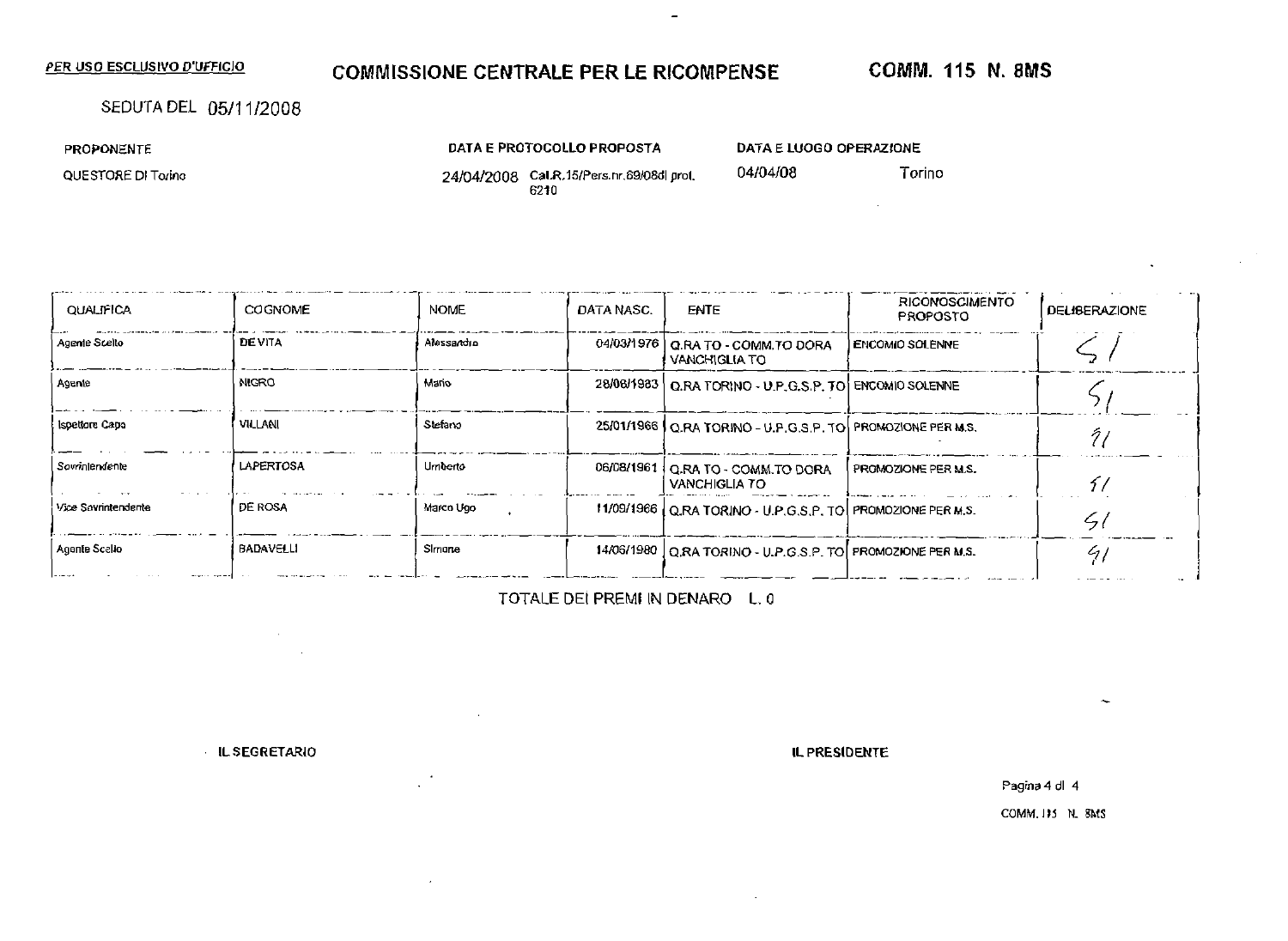# **COMMISSIONE CENTRALE PER LE RICOMPENSE**

**COMM. 115 N. 9MS** 

Caserta

SEDUTA DEL 05/11/2008

PROPONENTE

QUESTORE DI Caserta

DATA E PROTOCOLLO PROPOSTA 23/04/2008 Cat.B.1.A.2.19/08-2482

DATA E LUOGO OPERAZIONE

 $\sim$   $\sim$ 

21/11/07

| <b>QUALIFICA</b>        | <b>COGNOME</b>   | <b>NOME</b> | DATA NASC. | ENTE                                               | <b>RICONOSCIMENTO</b><br><b>PROPOSTO</b> | <b>DELIBERAZIONE</b> |
|-------------------------|------------------|-------------|------------|----------------------------------------------------|------------------------------------------|----------------------|
| I Sostituto Commissario | D'AGOSTINO       | Antonio     |            | 25/05/1960   Q.RA CASERTA - SQUADRA<br>I MOBILE CE | PROMOZIONE PER M.S.                      |                      |
| l Sostituto Commissario | <b>LIPPIELLO</b> | Damenico    |            | 21/10/1960   Q.RA CASERTA - SQUADRA<br>MOBILE CE   | PROMOZIONE PER M.S.                      |                      |

TOTALE DEI PREMI IN DENARO L. 0

IL SEGRETARIO

IL PRESIDENTE

Pagina 3 di 3

COMM. JIS N. 9MS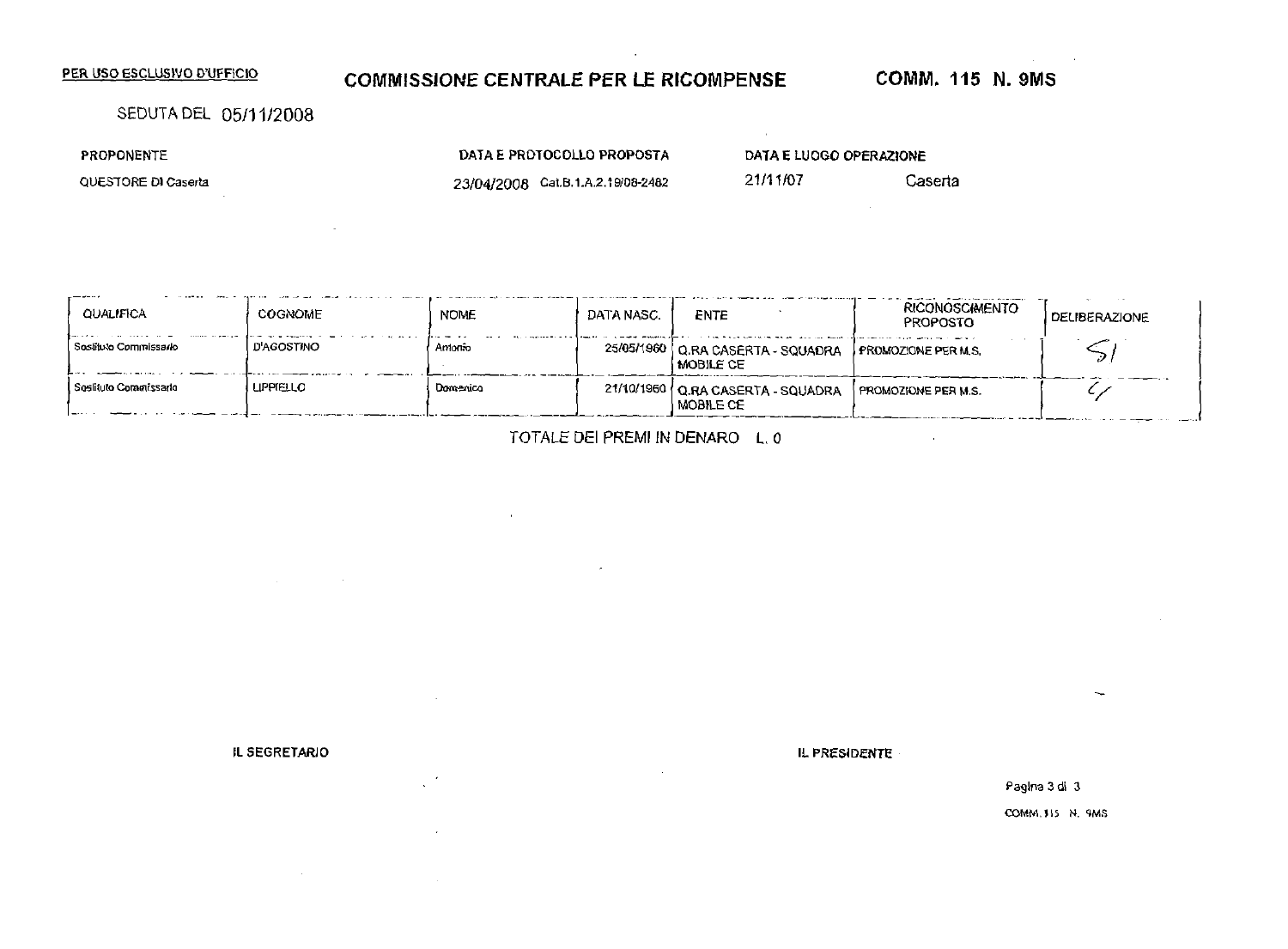# **COMMISSIONE CENTRALE PER LE RICOMPENSE COMM. 115 N. 10MS**

SEDUTA DEL 05/11/2008

PROPOMENTE

QUESTORE DI Milano

DATA E PROTOCOLLO PROPOSTA 17/05/2008 N.Q5178Div.Pcrsy07Categ.2.19

 $\blacksquare$ 

DATA E LUOGO OPERAZIONE

**17/1**t/07 La Serena (Cile) (EE)

| <b>QUALIFICA</b> | <b>The case of the community of the contract of the contract of the contract of the contract of the contract of the contract of the contract of the contract of the contract of the contract of the contract of the contract of </b><br><b>COGNOME</b> | NOME    | $-2$<br>DATA NASC. | ENTE                                                            | <b>RICONOSCIMENTO</b><br><b>PROPOSTO</b> | .<br>.<br><b>Contract Contract</b><br>I DELIBERAZIONE |
|------------------|--------------------------------------------------------------------------------------------------------------------------------------------------------------------------------------------------------------------------------------------------------|---------|--------------------|-----------------------------------------------------------------|------------------------------------------|-------------------------------------------------------|
| Agente           | <b>MICHELUZ</b>                                                                                                                                                                                                                                        | Maurzio |                    | 16/02/1983 COMP, POLSTR, MILANO -<br>l GRUPPO FE.OO. MOTOCICLI- | <b>I PROMOZIONE PER M.S.</b>             | 1.0001111111<br>سىس                                   |

TOTALE DEI PREMI IN DENARO L. 0

IL SEGRETARIO **IL PRESIDENTE** 

Pagina 2 di 2

COMM. 115 N. 10MS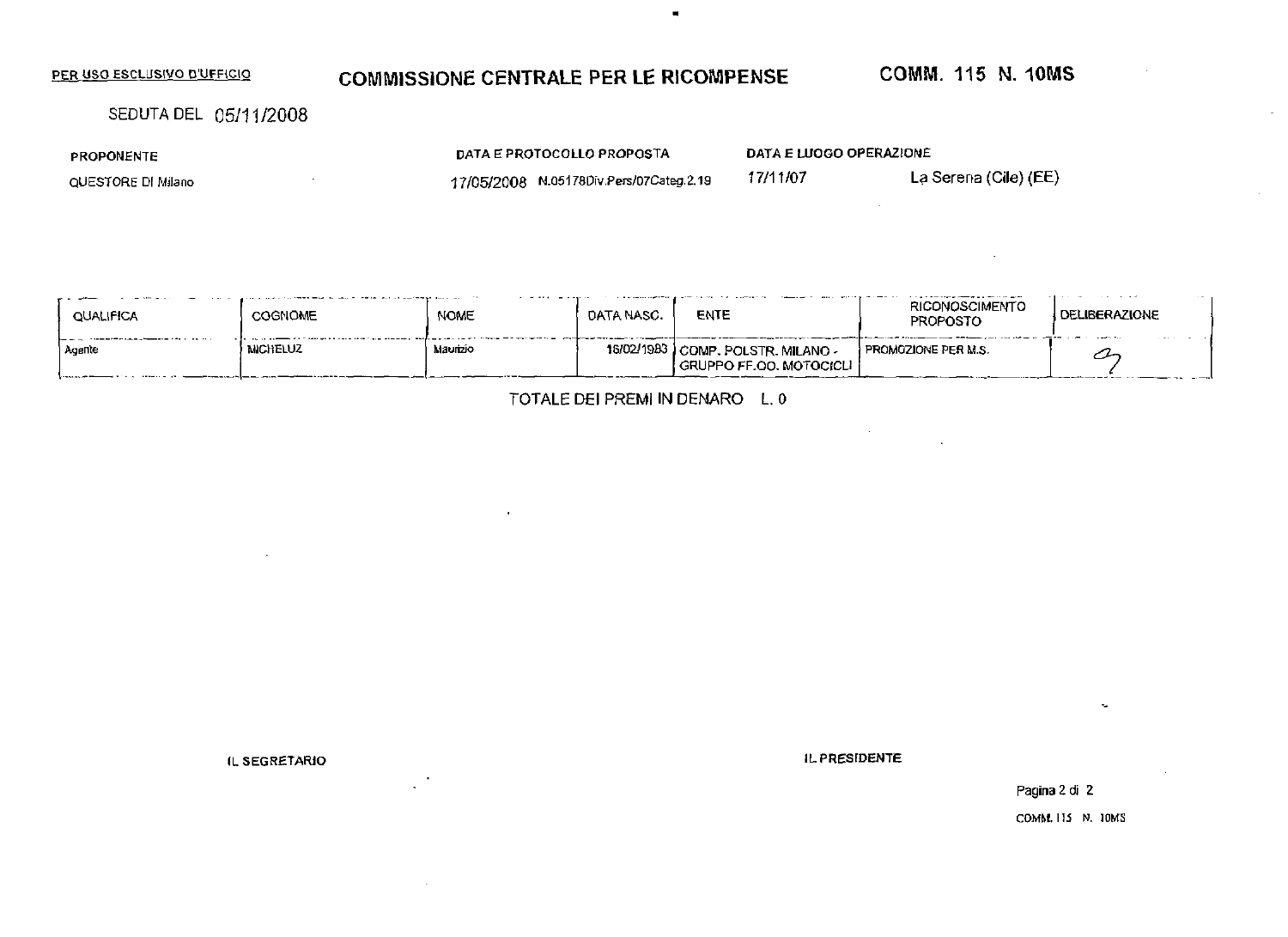# PER USO ESCLUSIVO D'UFFICIO COMMISSIONE CENTRALE PER LE RICOMPENSE COMM. 115 N. 11ES

 $\mathbf{f}$ 

SEDUTA DEL 05/11/2008

PROPONENTE

 $\mathbf{I}$ 

 $\mathbf{v}_1$ 

QUESTORE DI Trento

DATA E PROTOCOLLO PROPOSTA DATA E LUOGO OPERAZIONE

20/05/2008 Prot.nr.i307/Uff.PersfCateg.2.l9 09/03/08 Magano (Giappone) (EE)

 $\sim$ 

| <b>QUALIFICA</b> | <b>COGNOME</b> | <b>NOME</b> | DATA NASC. | ENTE                                              | RICONOSCIMENTO<br>PROPOSTO     | <b>I DELIBERAZIONE</b> |
|------------------|----------------|-------------|------------|---------------------------------------------------|--------------------------------|------------------------|
| l Agente         | STEFANI        | Luca        | 22/02/1987 | I GRUPPO FF.OO. - CENTRO<br>ADDESTR. ALPINO MOENA | $ -$<br><b>ENCOMIO SOLENNE</b> |                        |

TOTALE DEI PREMI fN DENARO L, 0

IL SEGRETARIO IL PRESIDENTE E ANNO 1999 IL PRESIDENTE E ANNO 1999 IL PRESIDENTE.

Pagina 2 di 2

COMM.II5 M IIES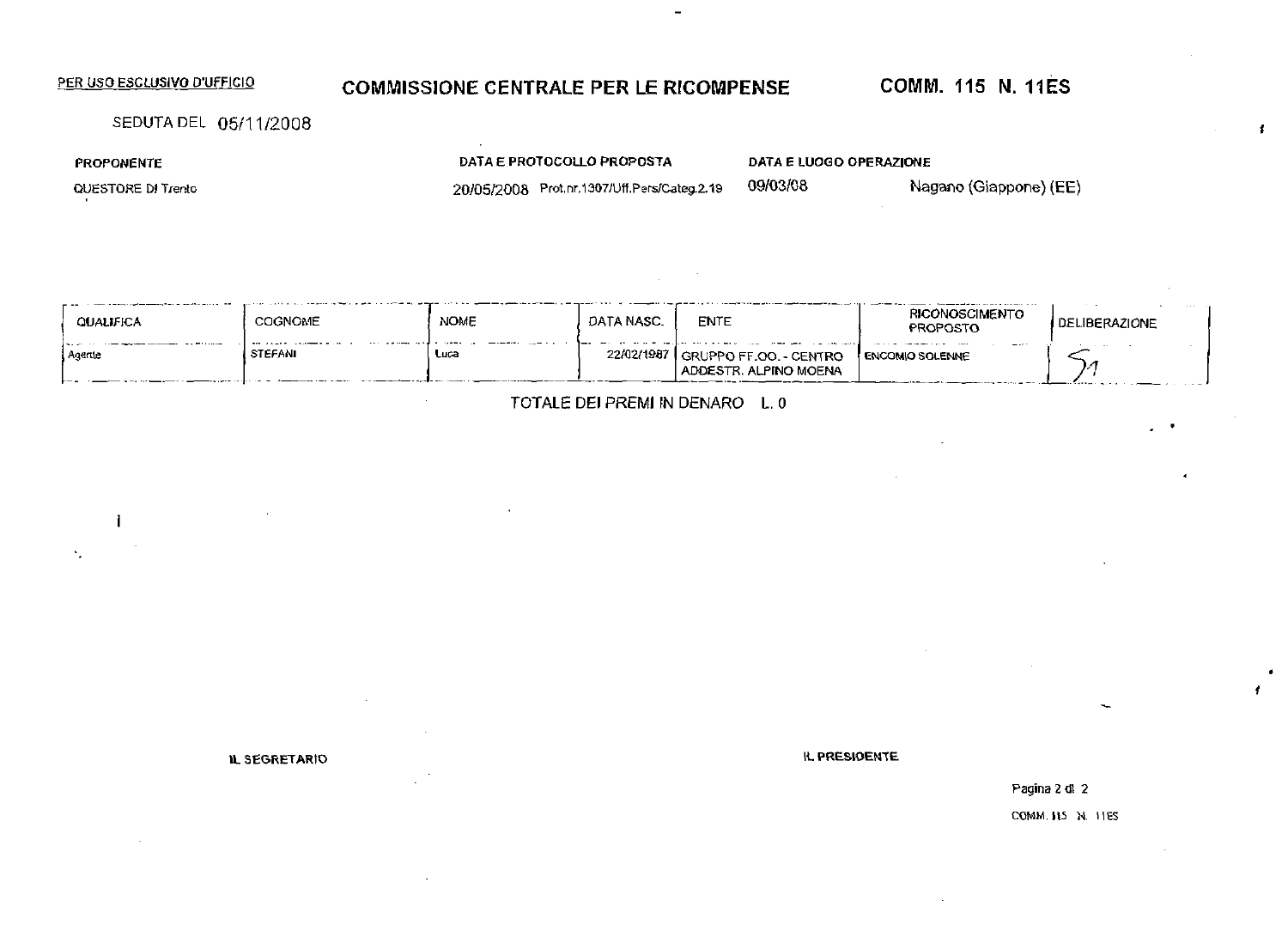# COMMISSIONE CENTRALE PER LE RICOMPENSE COMM. 115 H. 12ES

SEDUTA DEL 05711/2008

PROPONENTE

QUESTORE DI Napoli

DATA E PROTOCOLLO PROPOSTA 28/03/2008 Nr.2.19/1609-3482/8543 DATA E LUOGO OPERAZIONE 09/01/08 Napoli

| QUALIFICA        | <b>COGNOME</b>  | <b>NOME</b> | DATA NASC. | <b>ENTE</b>                                            | <b>RICONOSCIMENTO</b><br><b>PROPOSTO</b> | DELIBERAZIONE |
|------------------|-----------------|-------------|------------|--------------------------------------------------------|------------------------------------------|---------------|
| Commissaria Capo | <b>GIUSTI</b>   | Silvana     |            | 30/04/1959   Q.RA NAPOLI - SQUADRA<br>MOBILE NA        | <b>ENCOMIO SOLENNE</b>                   |               |
| Assistente Caro  | <b>BORRELLI</b> | Vincenzo    |            | 26/09/1970   Q.RA NAPOLI - SQUADRA<br><b>MOBILE NA</b> | ENCOMIO SOLENNE                          |               |
| Assistente Capo  | <b>GRANDE</b>   | Gennaro     |            | 01/04/1967   Q.RA NAPOLI - SQUADRA<br>I MOBILE NA      | <b>ENCOMIO SOLENNE</b>                   |               |
| Assistente Capo  | RUOCCO          | Giuseppe    |            | 27/01/1962   Q.RA NAPOLI - SQUADRA<br>MOBILE NA        | I ENCOMIO SOLENNE<br>                    | . .           |

•

TOTALE DEI PREMI IN DENARO L. 0

IL SEGRETARIO **IL PRESIDENTE** 

 $\sim$   $\sim$ 

Pagina 3 di 3

COMM. 115 N. 12ES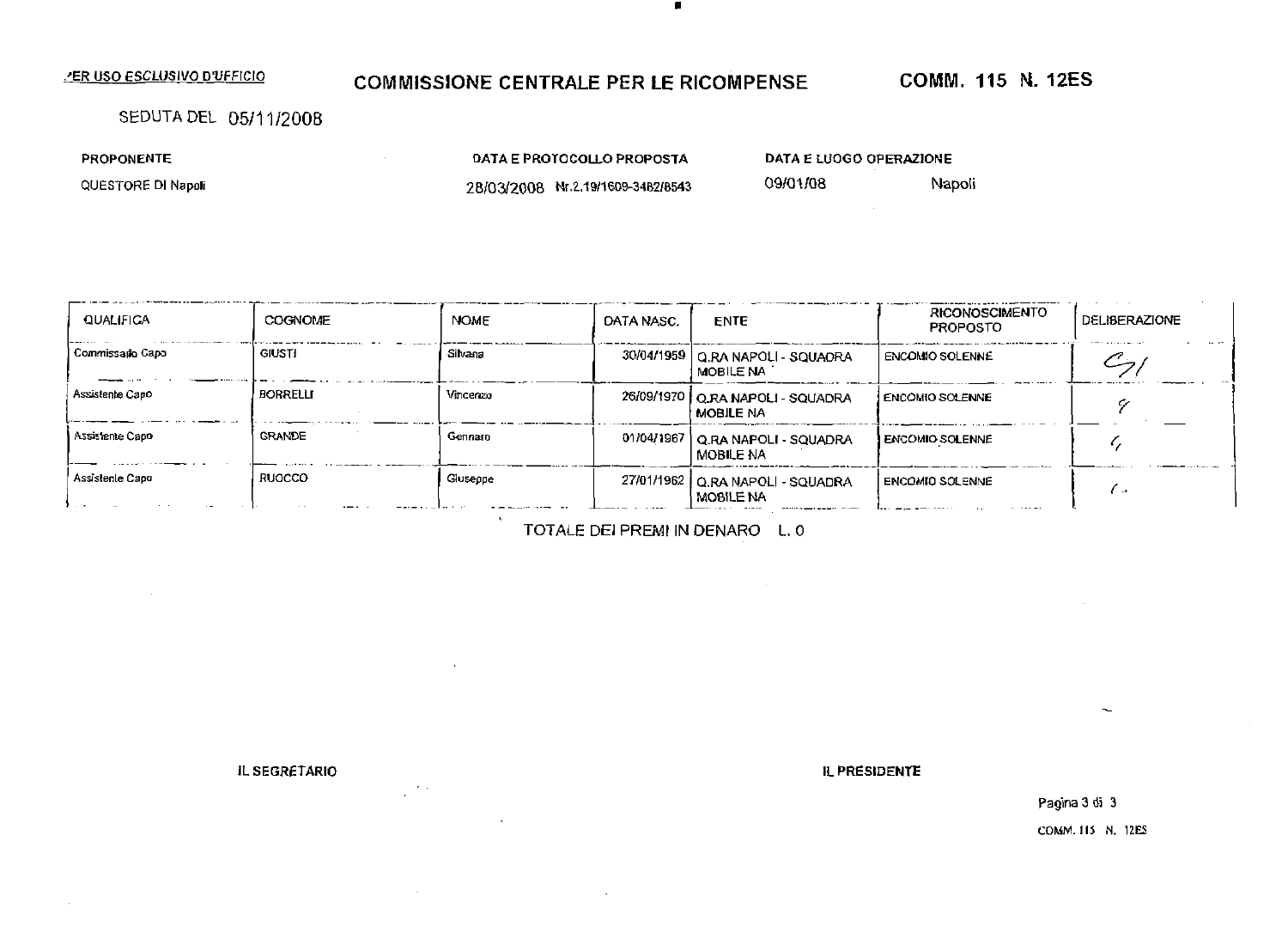# **COMMISSIONE CENTRALE PER LE RICOMPENSE**

COMM. 115 N. 13ES

SEDUTA DEL 05/11/2008

PROPONENTE

-1

 $\ddotsc$ 

QUESTORE DI Caltanisselta

DATA E PROTOCOLLO PROPOSTA

DATA E LUOGO OPERAZIONE

28/04/2008 Cat.C5/Gab.08

01/02/08 Gela (CL)

| <b>QUALIFICA</b>                 | <b>COGNOME</b>      | <b>NOME</b>      | DATA MASC. | ENTE                                  | RICONOSCIMENTO<br><b>PROPOSTO</b> | <b>DELIBERAZIONE</b> |
|----------------------------------|---------------------|------------------|------------|---------------------------------------|-----------------------------------|----------------------|
| Vice Queslore Aggiunto           | <b>STAFFA</b>       | Marco Gustavo    | 13A0B/1962 | Q.RA CL - SQUADRA<br>MOBILE CL        | <b>ENCOMIO SOLENNE</b>            |                      |
| Commissario Capo                 | <b>GIUDICE</b>      | Crovanni         | 07/07/1969 | Q.RA CL - SQUADRA<br>MOBILE CL        | <b>ENCOMIC SOLENNE</b>            |                      |
| Sostilulo Commissario            | <b>MINARDI</b>      | Glovenni         | 19/11/1971 | I Q.RA CL - COMMATO GELA<br>CL        | <b>ENCOMIO SOLENNE</b>            |                      |
| l Sostituto Commissa <b>ri</b> o | TAMBURELLO          | Angelo           | 16/03/1964 | <b>O.RA CL - SQUADRA</b><br>MOBILE CL | <b>ENCOMIO SOLENNE</b>            |                      |
| l Ispettore Capo                 | ARROGANTE           | Glovanni         | 31/08/1957 | Q.RA CL - SOUADRA<br>MOBILE CL        | <b>ENCOMIO SOLENNE</b>            |                      |
| Ispellore Capo                   | <b>GIUGNO</b>       | Salvatore        | 18/03/1958 | Q.RA CL - COMM.TO GELA                | <b>ENCOMIO SOLENNE</b>            |                      |
| I Ispellore Capo                 | <b>PORROVECCHIO</b> | Carmelo Domenico | 24/04/1968 | Q.RA CL - SQUADRA<br>MOBILE CL        | <b>ENCOMIO SOLENNE</b>            |                      |
| Sovrintendente                   | <b>D'ANCA</b>       | Salvatore        | 07/11/1968 | Q.RA CL - SQUADRA<br>MOBILE CL        | <b>ENCOMO SOLENNE</b>             |                      |

 $\ddot{\phantom{0}}$ 

**IL SEGRETARIO** 

IL PRESIDENTE

Pagina 3 di 4

COMM. 115 N. 13ES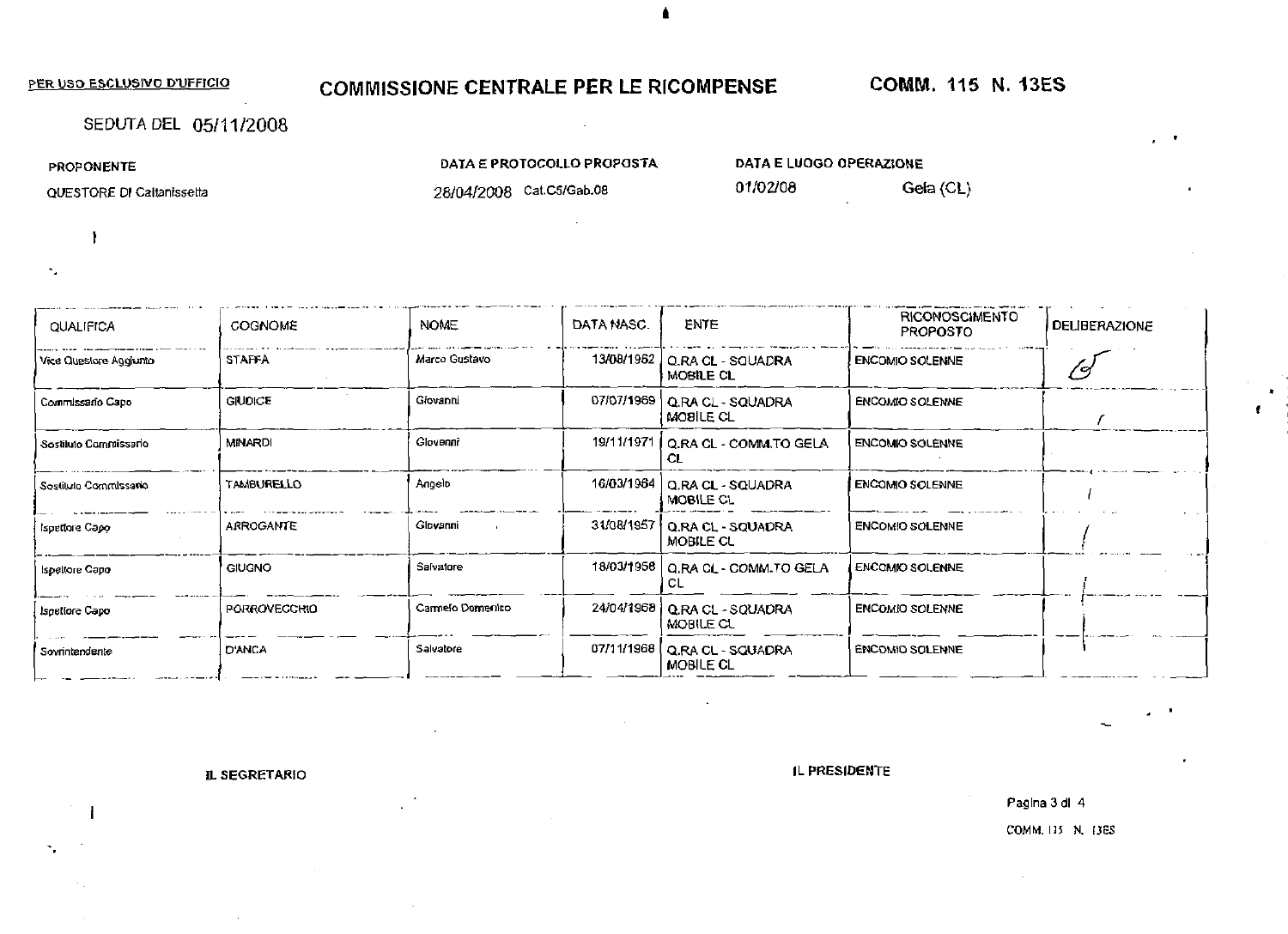# COMMISSIONE CENTRALE PER LE RICOMPENSE COMM. 115 N. 13ES

SEDUTA DEL 05/11/2008

PROPONENTE

QUESTORE DI Calianissetta

DATA E PROTOCOLLO PROPOSTA

28/04/2008 [Cat.C5reab.08](http://Cat.C5reab.08)

 $\mathcal{F}^{\text{max}}_{\text{max}}$ 

DATA E LUOGO OPERAZIONE

01/02/08 Gela (CL)

| QUALIFICA         | <b>COGNOME</b> | <b>NOME</b> | DATA NASC. | <b>ENTE</b>                                        | RICONOSCIMENTO<br><b>PROPOSTO</b> | <b>DELIBERAZIONE</b> |
|-------------------|----------------|-------------|------------|----------------------------------------------------|-----------------------------------|----------------------|
| Assisienie Capo   | DE PASQUALE    | Giuseppe    |            | 03/05/1968   Q.RA CL - SQUADRA<br><b>MOBILE CL</b> | ENCOMIO SOLENNE                   |                      |
| Assistente Capo   | PROVENZANO     | Cosimo      |            | 15/01/1970   Q.RA CL - SQUADRA<br>I MOBILE CL      | <b>ENCOMO SOLENNE</b>             |                      |
| <b>Assistente</b> | PASTORELLO     | Leandro     |            | 26/06/1975   Q.RA CL - SQUADRA<br>MOBILE CL        | <b>ENCOMIO SOLENNE</b>            |                      |

TOTALE DEf PREMI IN DENARO L. 0

IL SEGRETARIO DE CONSTITUCIÓN EN EL PRESIDENTE DE CONSTITUCIÓN EN EL PRESIDENTE

 $\mathcal{L}$ 

 $\mathbf{v}$ 

Pagina 4 di 4

COMM. II5 N. 13ES

 $\bullet$ 

 $\sim$   $\bullet$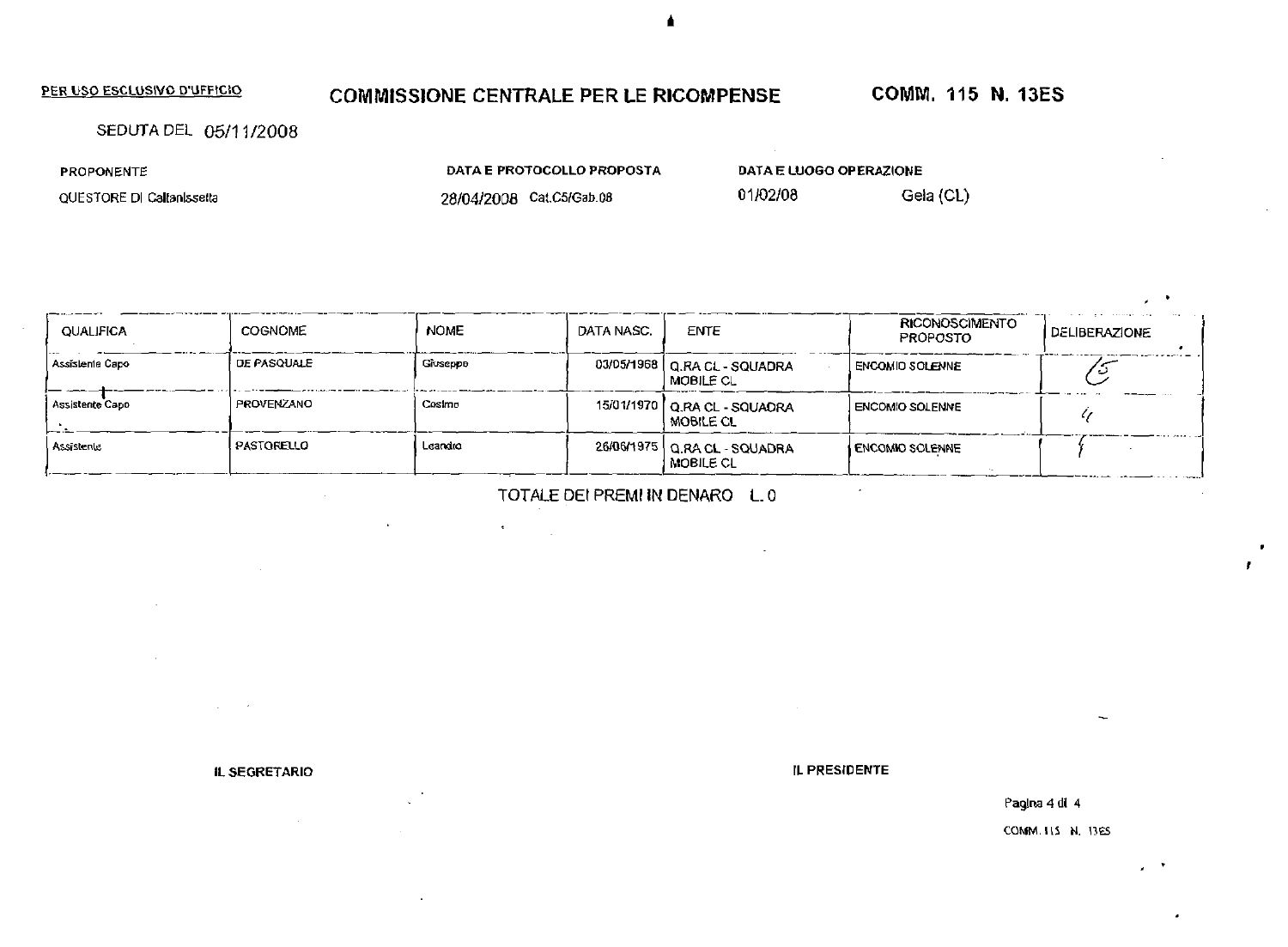#### USO ESCLUSIVO D'UFFICIO COMM. 115 N. 14ES COMMISSIONE CENTRALE PER LE RICOMPENSE

SEDUTA DEL 05/11/2008

PROPONENTE

 $\sim 10^{-10}$ 

QUESTORE DI Torino

DATA E PROTOCOLLO PROPOSTA 12/07/2008 Cat.R.15/Pers.Nr.132/08 di

prof.10091

 $\sim$ DATA E LUOGO OPERAZIONE

19/06/08

Torino

| ----<br>QUALIFICA | <b>COGNOME</b><br>. | <b>NOME</b><br>--------- | DATA NASC. | ENTE                                        | <b>RICONOSCIMENTO</b><br>PROPOSTO | .<br>DELIBERAZIONE                                                                             |
|-------------------|---------------------|--------------------------|------------|---------------------------------------------|-----------------------------------|------------------------------------------------------------------------------------------------|
| ) Agente Scello   | <b>ANDREOLI</b>     | lvo                      | 24/01/1977 | <b>/ REPARTO MOBILE</b><br><b>TORINO TO</b> | <b>ENCOMIO SOLENNE</b>            | $\mathbf{r} = \mathbf{r} + \mathbf{r}$ . The second is a set of $\mathbf{r}$<br>$-2 = -1$<br>∽ |

TOTALE DEI PREMI IN DENARO L. 0

IL SEGRETARIO

 $\sim 10$ 

IL PRESIDENTE

 $\ddot{\phantom{a}}$ 

Pagina 2 di 2 COMM. 115 N. 14ES

 $\mathcal{L}_{\text{max}}$ 

đ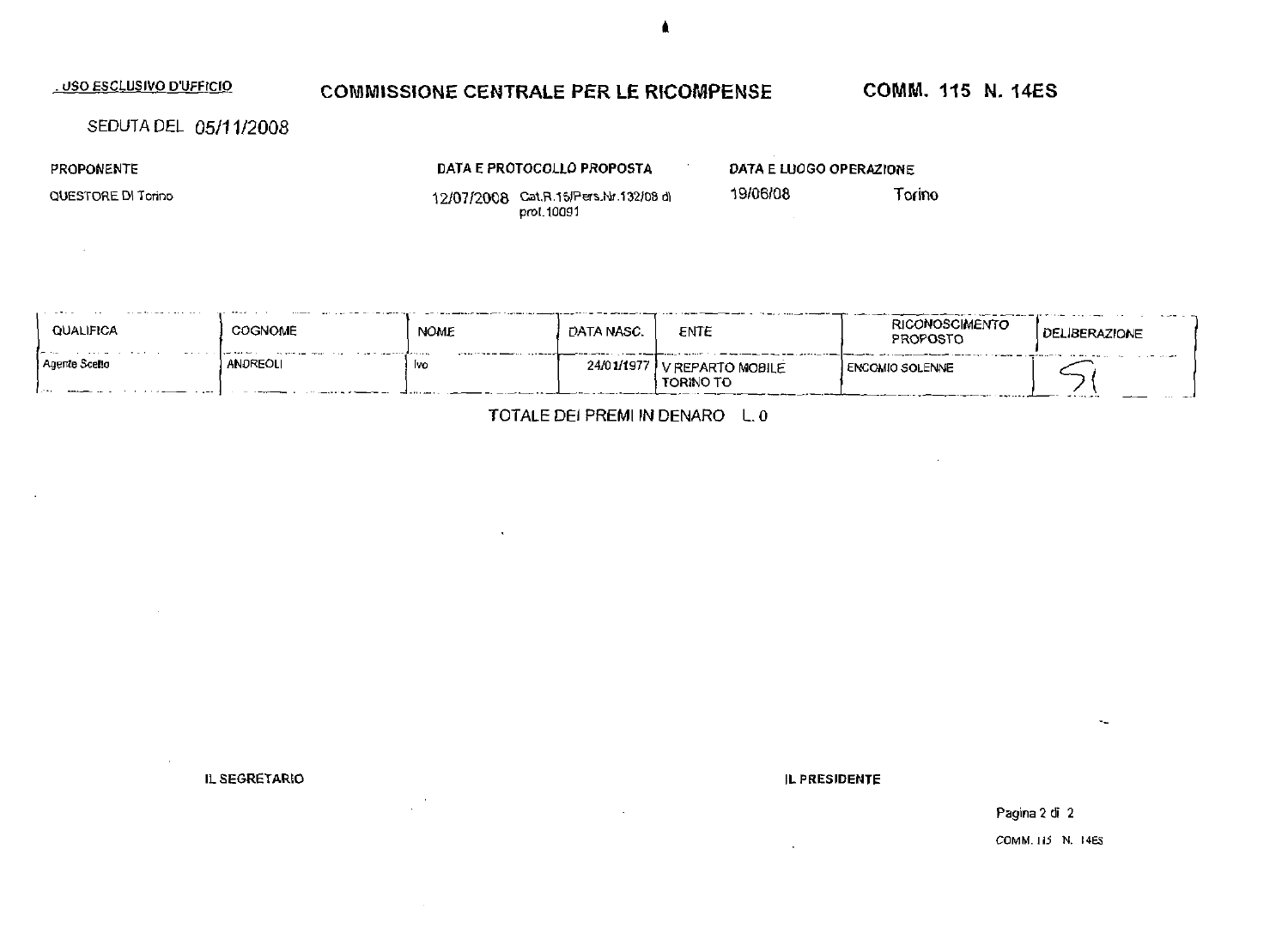# **COMMISSIONE CENTRALE PER LE RICOMPENSE**

COMM. 115 N. 15ES

SEDUTA DEL 05/11/2008

PROPONENTE

QUESTORE DI Bolzano

 $\sim$  $\chi \to 0$ 

 $\blacksquare$ 

DATA E PROTOCOLLO PROPOSTA

05/06/2008 N.2.19/898/Uff.Pers.

DATA E LUOGO OPERAZIONE

03/11/07

Trento

| <b>QUALIFICA</b>      | <b>COGNOME</b>   | <b>NOME</b> | DATA NASC. | <b>ENTE</b>                                            | <b>RICONOSCIMENTO</b><br>PROPOSTO | DELJBERAZIONE |
|-----------------------|------------------|-------------|------------|--------------------------------------------------------|-----------------------------------|---------------|
| l Vice Sovrintendente | <b>MAZZURANA</b> | Bruno       |            | 13/05/1970   3^ ZONA POLFRONTIERA<br><b>BOLZANO BZ</b> | ENCOMIO SOLENNE                   |               |

TOTALE DEI PREMI IN DENARO L.O.

IL SEGRETARIO

IL PRESIDENTE

Pagina 3 di 3

COMM. 115 N. ISES

٠,

 $\sim$ 

t.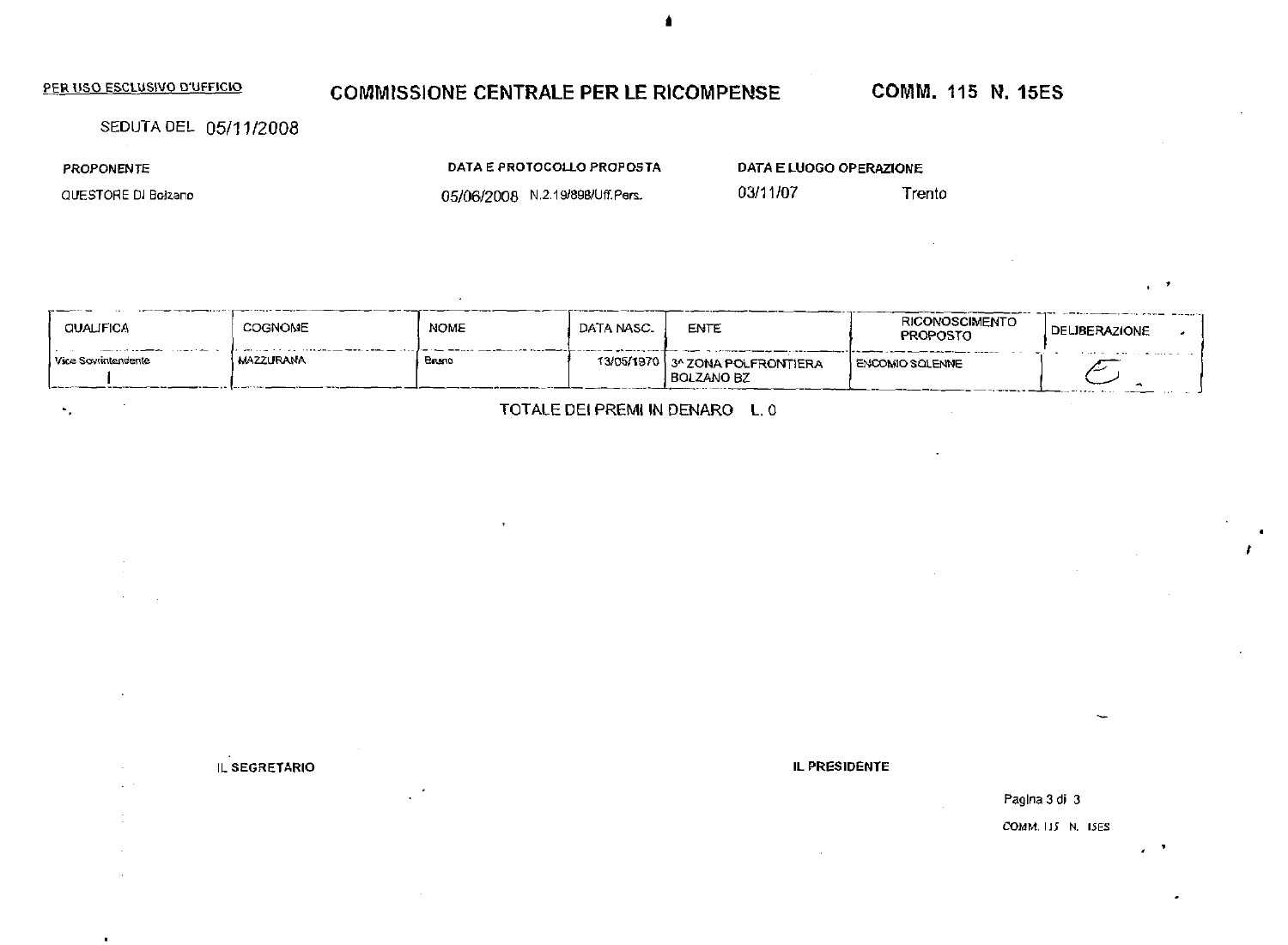# **COMMISSIONE CENTRALE PER LE RICOMPENSE COMM. 115 N. 16ES**

 $\sim 10^7$ 

SEDUTA DEL 05/11/2008

| <b>PROPONENTE</b>   | DATA E PROTOCOLLO PROPOSTA     | DATA E LUOGO OPERAZIONE |         |  |
|---------------------|--------------------------------|-------------------------|---------|--|
| QUESTORE DI Crotone | 06/05/2008 Prot.1320CAT.1.2.14 | 07/02/08                | Crotone |  |

| QUALIFICA             | COGNOME          | NOME      | DATA NASC | ENTE                                                                   | <b>RICONOSCIMENTO</b><br>PROPOSTO | <b>DELIBERAZIONE</b> |
|-----------------------|------------------|-----------|-----------|------------------------------------------------------------------------|-----------------------------------|----------------------|
| Vice Questore Acolumb | MORABITO         | alapn 4   |           | 07/11/1969   Q.RA CROTONE - SOUADRA   ENCOMIO SOLENNE<br>MOBILE KR     |                                   |                      |
| l Commissario Cano    | PIGNATARO        | Catardo   |           | 01/12/1971 G.RA CROTONE - SQUADRA FENCOMIO SOLENNE<br><b>MOBILE KR</b> |                                   |                      |
| <b>Ispettore Capo</b> | RUSSO            | Gluseppe  |           | 27/02/1967   Q.RA CROTONE - SQUADRA   ENCOMIO SOLENNE<br>MOBILE KR     |                                   |                      |
| ! Ispettore           | <b>BELLINVIA</b> | Massimo   |           | 09/11/1972 CRA CROTONE - SQUADRA<br><b>MOBILF KR</b>                   | <b>ENCOMIO SOLENNE</b>            |                      |
| Assistente            | BASILE           | Franceson |           | 02/04/1971   Q.RA CROTONE - SQUADRA  <br><b>MOBILE KR</b>              | <b>ENCOMIO SOLENNE</b>            |                      |

TOTALE DEI PREMI fN DENARO L. 0

IL SEGRETARIO IL PRESIDENTE

Pagina 3 di 3

COMM. 115 N. ISES

 $\sim$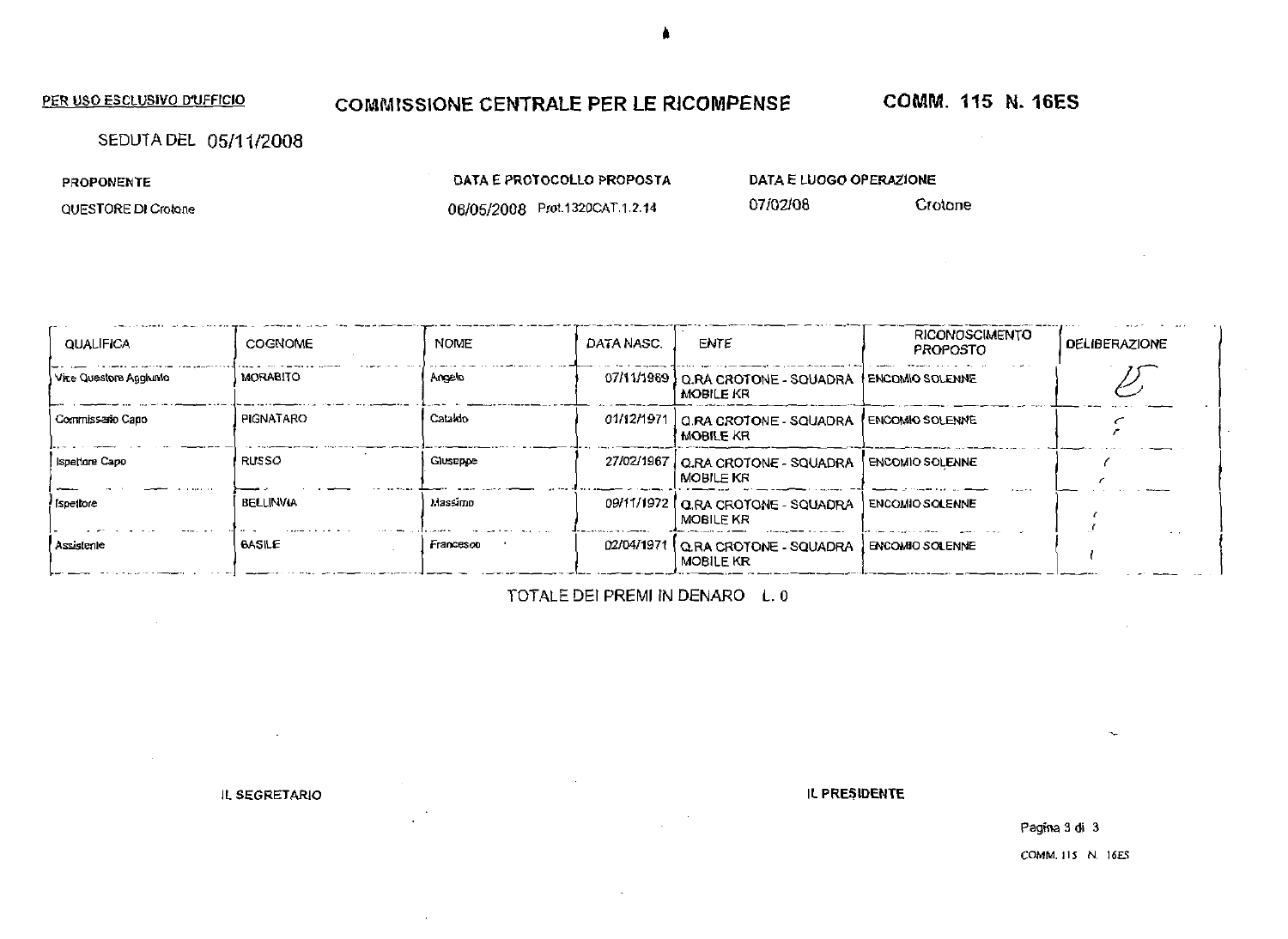## COMMISSIONE CENTRALE PER LE RICOMPENSE

#### **COMM. 115 N. 17ES**

SEDUTA DEL 05/11/2008

**PROPONENTE** 

 $\sim$ 

QUESTORE DI Napoli

DATA E PROTOCOLLO PROPOSTA 16/06/2008 Nr.2.19/4920-3624/24909 DATA E LUOGO OPERAZIONE

 $\sim$ 

16/04/08 Napoli

| <b>QUALIFICA</b><br>And a substitution of the state<br>$\sim$ $\sim$ $\sim$<br>. | <b>COGNOME</b> | <b>NOME</b> | DATA NASC. | ENTE                                              | RICONOSCIMÉNTO<br>PROPOSIO | DELIBERAZIONE |  |  |
|----------------------------------------------------------------------------------|----------------|-------------|------------|---------------------------------------------------|----------------------------|---------------|--|--|
| <b>Ispellore Capo</b>                                                            | <b>LOSITO</b>  | Vito        |            | 03/02/1961   Q.RA NAPOLI - SQUADRA<br>I MOBILE NA | <b>ENCOMO SOLENNE</b>      | ∼             |  |  |
| TOTALE DEI PREMI IN DENARO                                                       |                |             |            |                                                   |                            |               |  |  |

**IL SEGRETARIO** 

**IL PRESIDENTE** 

Pagina 3 di 3 COMM. 115 N. 17ES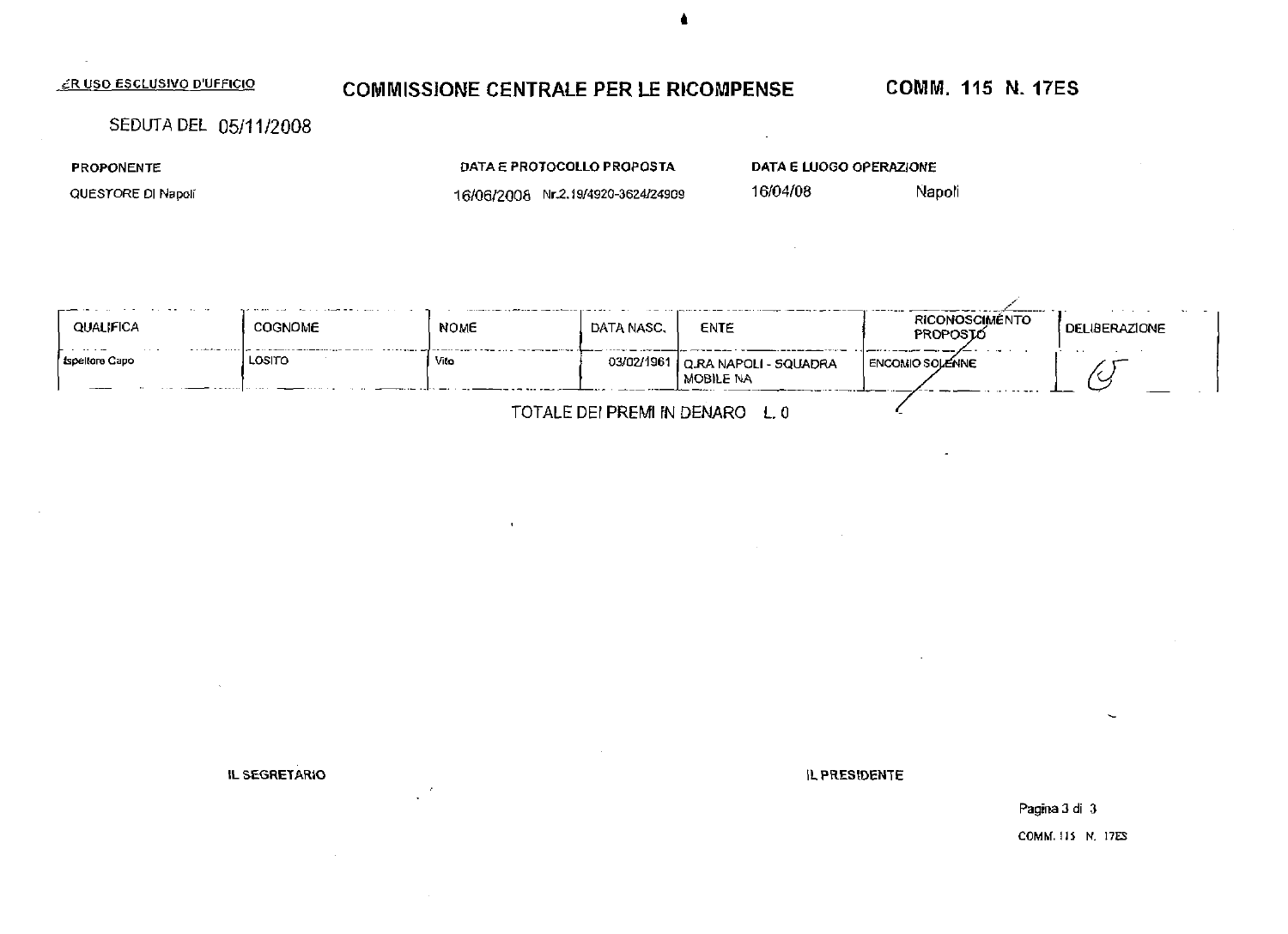# **COMMISSIONE CENTRALE PER LE RICOMPENSE COMM. 115 N. 18ES**

SEDUTA DEL 05/11/2008

PROPONENTE

QUESTORE DI Milano

 $\mathbf{q} \in \mathcal{F}$ 

DATA E PROTOCOLLO PROPOSTA 07/05/2008 N.03546Div.Pers/OfiCateg.2.19

OATA E LUOGO OPERAZIONE

•

09/02/08 MiJano

| QUALIFICA     | COGNOME        | <b>NOME</b> | DATA NASC. | ENTE                                                                          | <b>RICONOSCIMENTO</b><br>PROPOSTO | I DELIBERAZIONE |
|---------------|----------------|-------------|------------|-------------------------------------------------------------------------------|-----------------------------------|-----------------|
| Agenie Scello | <b>BIANCHI</b> | Francesco   |            | $20/05/1977$ $\vert$ Q, RA MILANO - U, P, G, S, P, MI $\vert$ ENCOMIO SOLENNE |                                   | $\cdots$        |

TOTALE DEI PREMI IN DENARO L.O

IL SEGRETARIO IL PRESIDENTE

 $\mathcal{L}_{\mathcal{A}}$  $\mathbf{r}$ 

Pagina 3 di 3

[COMM.ll5](http://COMM.ll) N. IBES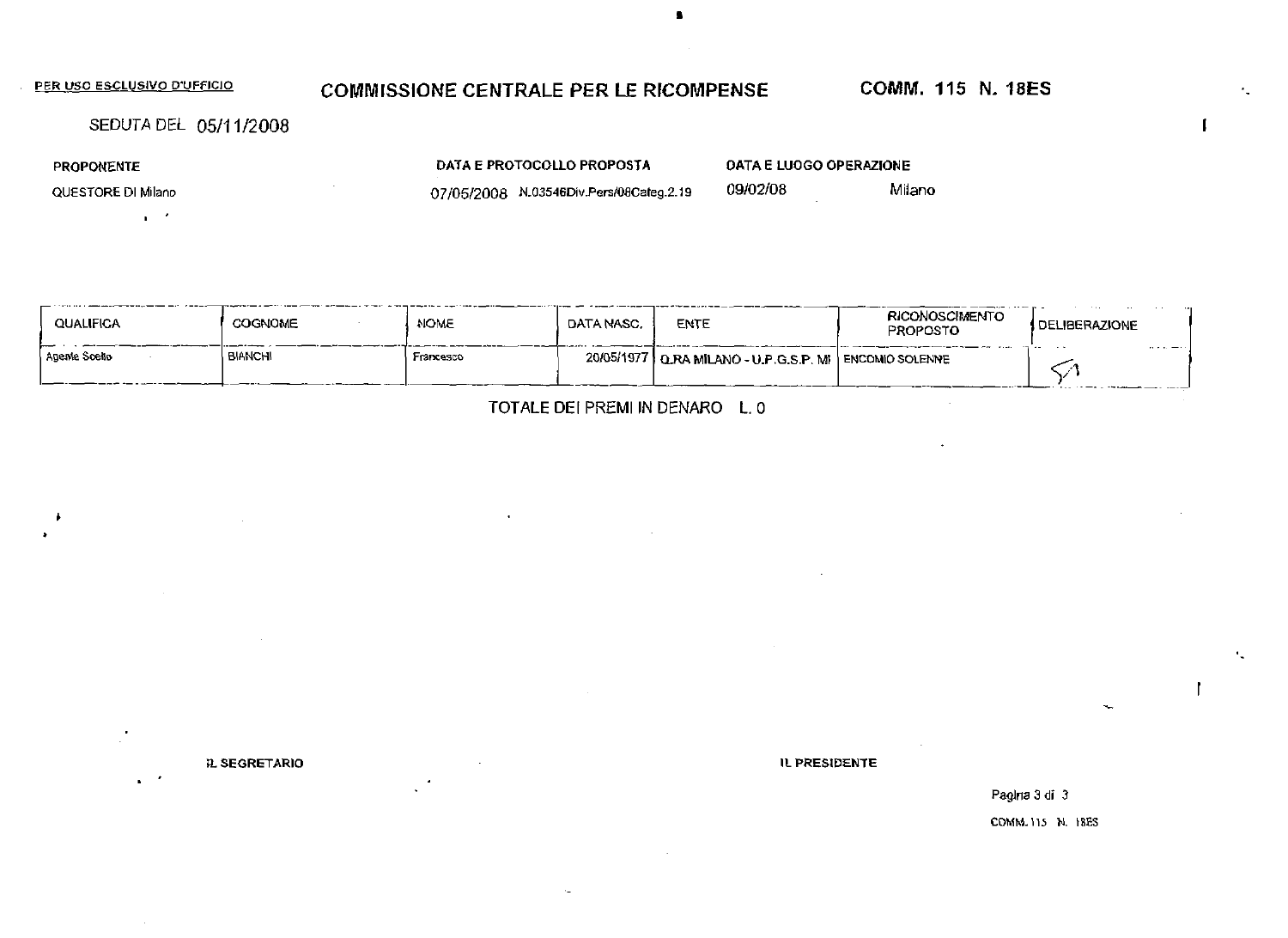# **COMMISSIONE CENTRALE PER LE RICOMPENSE COMM. 115 N. 19ES**

SEDUTA DEL 05/11/2008

PROPONENTE

QUESTORE DI Trieste

 $\sim 10$ 

 $\sim$ 

DATA E PROTOCOLLO PROPOSTA

05/07/2008 Prol.nr. 1.2.19/507/09

 $\frac{1}{2}$ 

DATA E LUOGO OPERAZIONE

 $\blacksquare$ 

11/06/08 Trieste

| QUALIFICA      | <b>COGNOME</b>  | <b>NOME</b> | DATA NASC. | ENTE                                                    | <b>RICONOSCIMENTO</b><br><b>PROPOSTO</b> | <b>DELIBERAZIONE</b> |
|----------------|-----------------|-------------|------------|---------------------------------------------------------|------------------------------------------|----------------------|
| Ispettore Capo | <b>SCHIOZZI</b> | Gerardo     |            | 31/05/1964   Q.RA TRIESTE - SQUADRA<br><b>MOBILE TS</b> | ENCOMIO SOLENNE                          |                      |
| Ispettore Capo | STABILE         | Andrea      |            | 02/10/1964 Q.RA TRIESTE - SQUADRA<br>MOBILE TS          | ENCOMIO SOLENNE                          |                      |
| Agente Scelto  | <b>ВЕМСКН</b>   | Gaia        |            | 26/08/1977   Q.RA TRIESTE - SQUADRA<br><b>MOBILE TS</b> | <b>ENCOMIO SOLENNE</b>                   |                      |

TOTALE DEI PREMI FN DENARO L. 0

 $\sim 10$ 

IL SEGRETARIO IL PRESIDENTE

 $\sim$ 

Pagina 3 di 3

COMM. II5 N. 19ES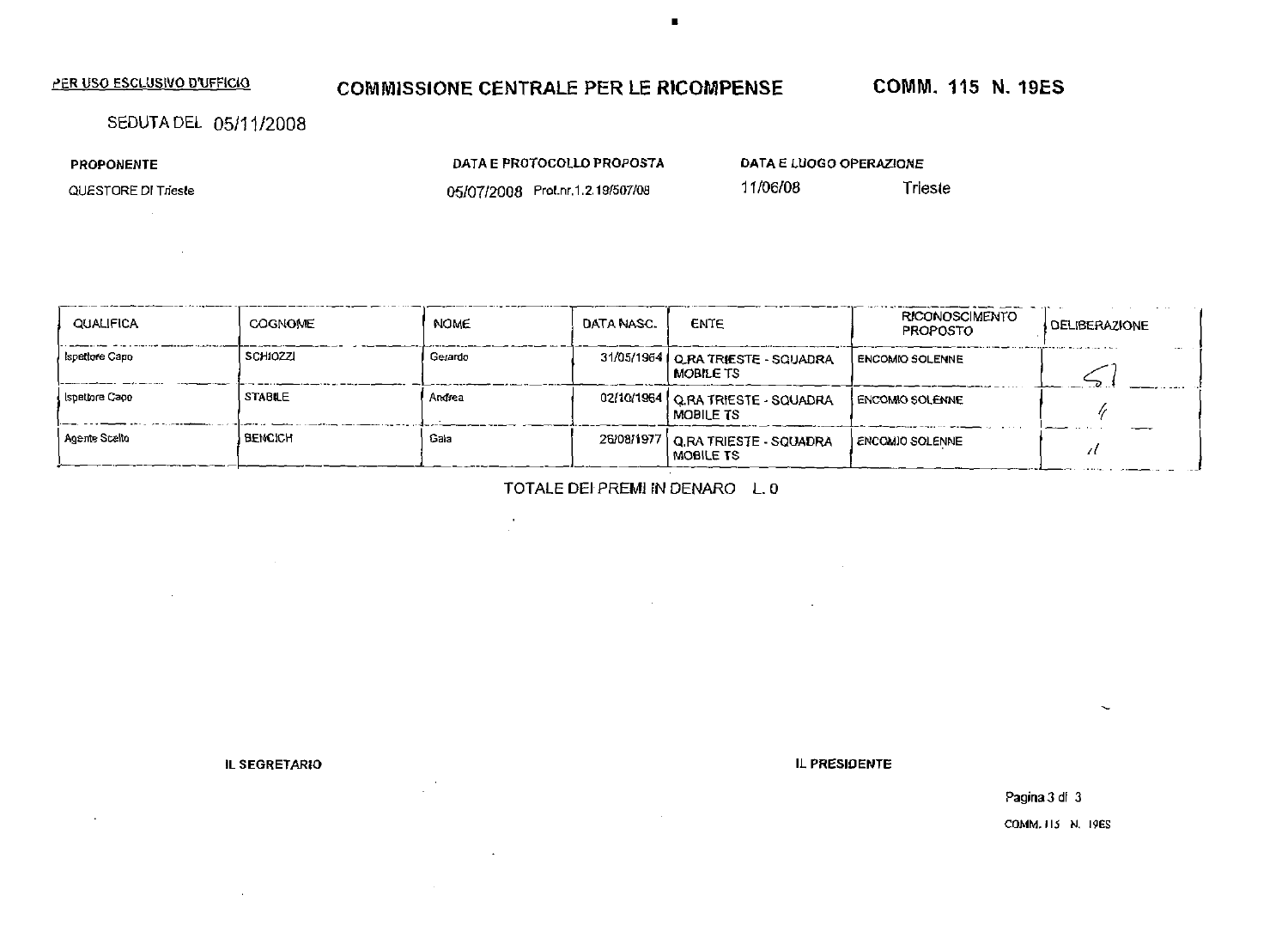#### **COMMISSIONE CENTRALE PER LE RICOMPENSE**

### **COMM. 115 N. 20ES**

SEDUTA DEL 05/11/2008

**PROPONENTE** 

٠.

QUESTORE DI Callanissetta

DATA E PROTOCOLLO PROPOSTA

02/07/2008 Cat.C5/Gab./08

DATA E LUOGO OPERAZIONE 03/04/08

Caltanissetta

| <b>QUALIFICA</b> | COGNOME        | <b>NOME</b> | DATA NASC. | ENTE                                      | <b>RICONOSCIMENTO</b><br><b>PROPOSTO</b> | <b>The Commission Commission Commission</b><br>DELIBERAZIONE - |
|------------------|----------------|-------------|------------|-------------------------------------------|------------------------------------------|----------------------------------------------------------------|
| Agenta Scello    | <b>GALANTI</b> | Giuseppe    | 04/09/1977 | I SEZ. POLSTRADALE.<br>I CALTANISSETTA CL | I ENCOMIO SOLENNE                        | and the second state of                                        |

TOTALE DEI PREMI IN DENARO L. 0

IL SEGRETARIO

**IL PRESIDENTE** 

Pagina 3 di 3 COMM. 115 N. 20ES

 $\mathbf{r}$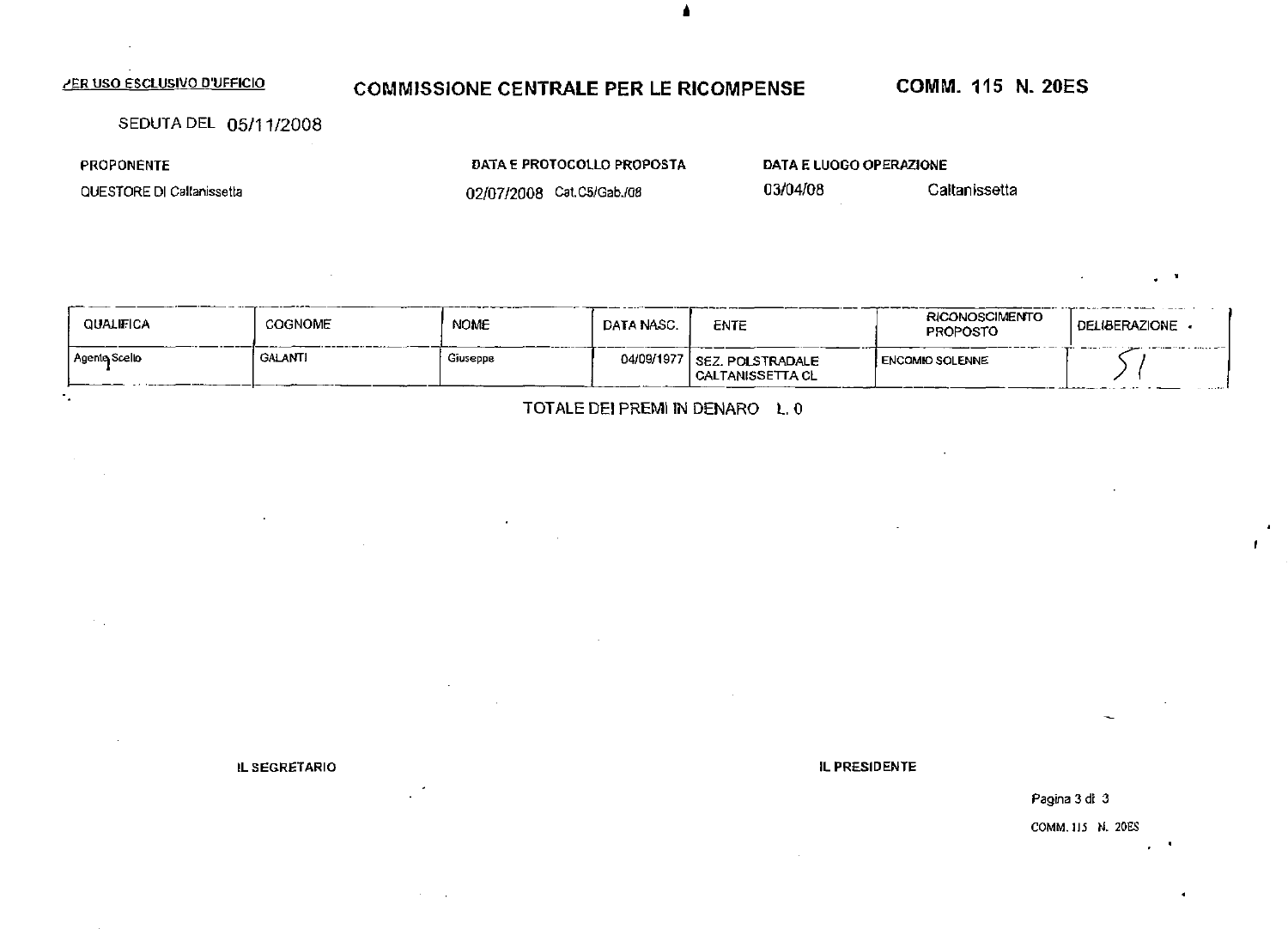# **COMMISSIONE CENTRALE PER LE RICOMPENSE COMM. 115 N. 21ES**

SEDUTA DEL 05/11/2008

PROPONENTE

QUESTORE DI Parma

DATA E PROTOCOLLO PROPOSTA

100 - San Angel Stern Stern Stern

 $\overline{a}$ 

24/06/2008 Prol. 1227/Uff.Pers./Cat.4^/08

DATA E LUOGO OPERAZIONE 01/04/08 Parma

| <b>OUALIFICA</b>                    | <b>COGNOME</b>  | <b>NOME</b> | DATA NASC. | <b>ENTE</b>                                                  | RICONOSCIMENTO<br>PROPOSTO/ | <b>DELIBERAZIONE</b> |
|-------------------------------------|-----------------|-------------|------------|--------------------------------------------------------------|-----------------------------|----------------------|
| <b>Isperiore Superiore S.U.P.S.</b> | <b>IACOBONI</b> | Giampiero   |            | 2.9.1.17<br>19/07/1967   Q.RA PARMA - SQUADRA<br>I MOBILE PR | <b>ENCOMIO SOLENNE</b>      |                      |
| Ispellore Capo                      | <b>QUARANTA</b> | Cristino    |            | 19/10/1961   Q.RA PARMA - SQUADRA<br>I MOBILE PR             | ENCOMIO SCILENNE            |                      |
|                                     |                 |             |            |                                                              |                             |                      |

TOTALE DEI PREMI IN DENARO L. 0

 $\sim$ 

IL SEGRETARIO **il presidente di un provincia contra la provincia contra la provincia contra la primera di un presidente** 

Pagina 3 di 3 COMM. 113 N. 2IES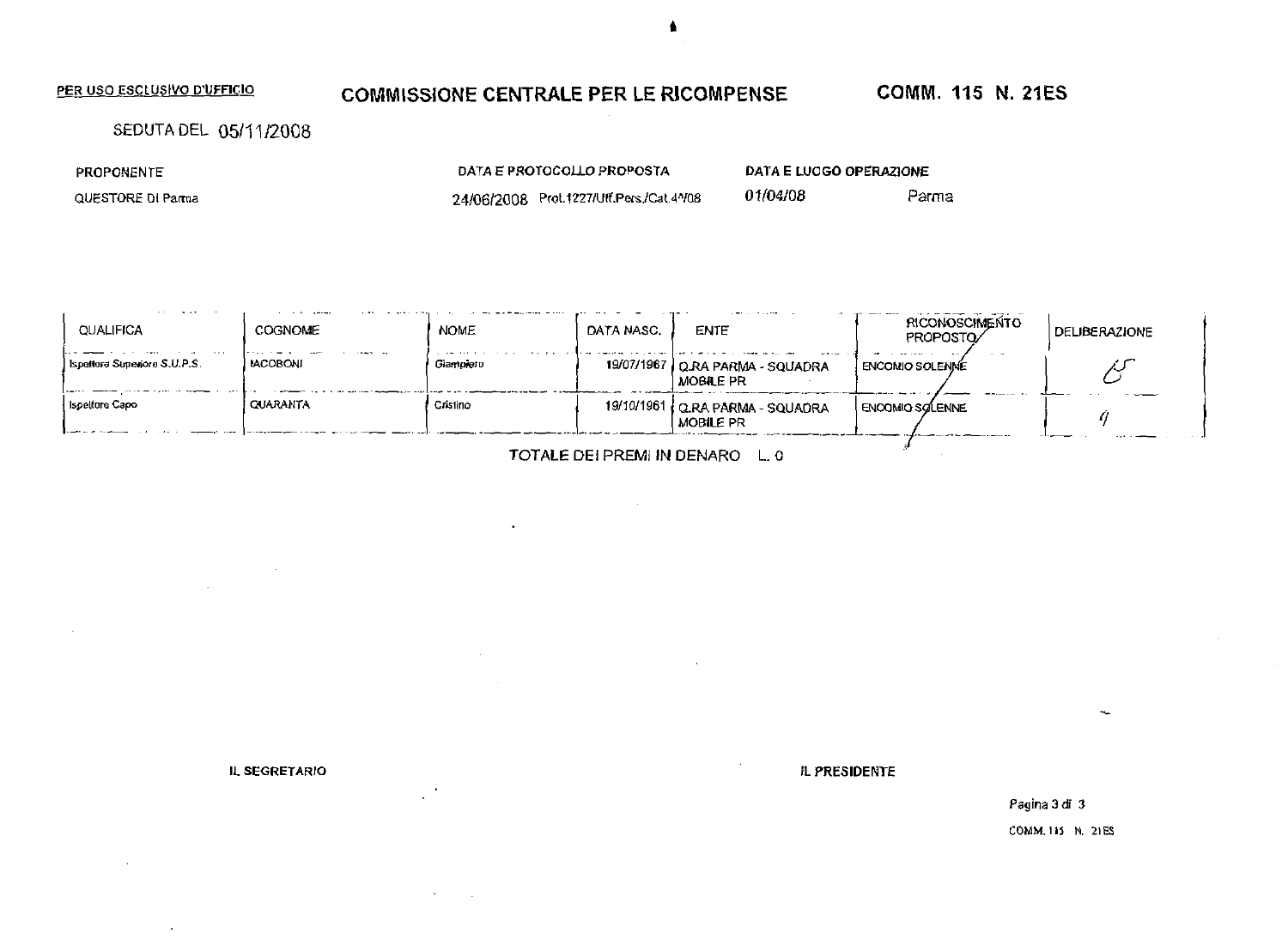#### COMMISSIONE CENTRALE PER LE RICOMPENSE

COMM. 115 N. 23ES

SEDUTA DEL 05/11/2008

| <b>PROPONENTE</b>   | DATA E PROTOCOLLO PROPOSTA         | DATA E LUQGO OPERAZIONE |               |
|---------------------|------------------------------------|-------------------------|---------------|
| QUESTORE DI Crotone | 08/07/2008 Prot.Nr.1848 CAT.1.2.14 | 01/05/08                | Papanice (KR) |

| <b>QUALIFICA</b>        | <b>COGNOME</b>    | <b>NOME</b>     | DATA NASC. | <b>ENTE</b>                                                                | RICONOSCIMENTO<br><b>PROPOSTO</b> | DELIBERAZIONE |
|-------------------------|-------------------|-----------------|------------|----------------------------------------------------------------------------|-----------------------------------|---------------|
| Vice Questore Aggiunto  | <b>MORABITO</b>   | Angelo          |            | 07/11/1969   Q.RA CROTONE - SQUADRA   ENCOMIO SOLENI)E<br><b>MOBILE KR</b> |                                   |               |
| Comunissario Capo       | <b>PIGNATARO</b>  | Cataldo         |            | 01/12/1971   Q.RA CROTONE - SQUADRA  <br>I MOBILE KR                       | <b>ENCOMIO SOLENNE</b>            |               |
| l Sostituto Commissario | <b>AIELLO</b>     | Rosario Antonio |            | 24/01/1952   Q.RA CROTONE - SQUADRA  <br>I MOBILE KR                       | ENCOMIO SOLENNE                   |               |
| I Ispaliore Capo        | <b>CORASANITI</b> | Giovanni        |            | 21/05/1957   Q.RA CROTONE - SQUADRA   ENCOMIQ SOLENNE<br>MOBILE KR         |                                   |               |
| Assistente Capo         | MEO               | Racoo           |            | 06/02/1965   Q.RA CROTONE - SQUADRA   ENCOMO SOLENNE<br>I MOBILE KR        |                                   |               |

TOTALE DEI PREMI IN DENARO LO

**IL SEGRETARIO** 

**IL PRESIDENTE** 

Pagina 3 dl 3

COMM. 115 N. 23ES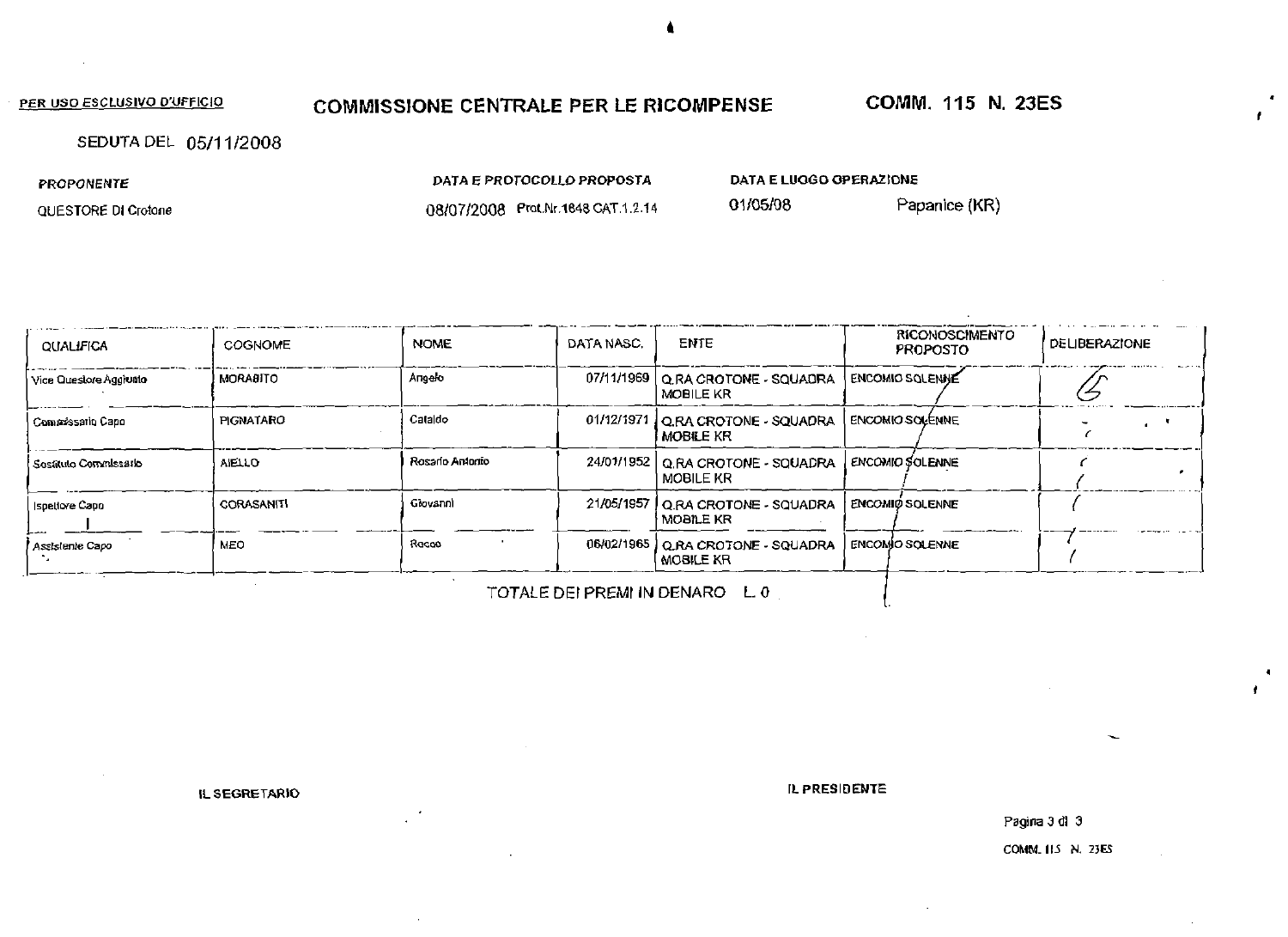#### **LUSIVO D'UFFICIO**

# COMMISSIONE CENTRALE PER LE RICOMPENSE COMM. 115 N. 24ES

SEDUTA DEL 05/11/2008

 $\sim$ 

PROPONENTE

 $\mathcal{L} = \{ \mathcal{L} \}$  , where  $\mathcal{L} = \{ \mathcal{L} \}$ 

 $\mathbf{I}$ 

QUESTORE DI Catania

**DATA** E PROTOCOLLO **PROPOSTA** 

 $\mathcal{L}^{\text{max}}_{\text{max}}$  and  $\mathcal{L}^{\text{max}}_{\text{max}}$ 

23/04/2008 Nr.i12-027/08/Gab. **DATA** E **LUOGO OPERAZfONE** 

01/02/08 Catania

| <br>.<br><b>QUALIFICA</b> | COGNOME | <b>NOME</b> | DATA NASC. | ENTE                                                  | -------<br><b>RICONOSCIMENTO</b><br><b>PROPOSTO</b> | DELIBERAZIONE |
|---------------------------|---------|-------------|------------|-------------------------------------------------------|-----------------------------------------------------|---------------|
| Agente Scello             | ROMANO  | Sebastiano  |            | $01/07/1978$ QRA CATANIA - DIV, P.A.S.<br>$\sim$<br>ັ | $- - - -$<br>I ENCOMIO SOLENNE                      |               |

TOTALE DEI PREMI IN DENARO L. 0

 $\sim$ 

**IL SEGRETARIO IL PRESIDENTE** 

Pagina 3 dt 3 COMM. IIS N. 24ES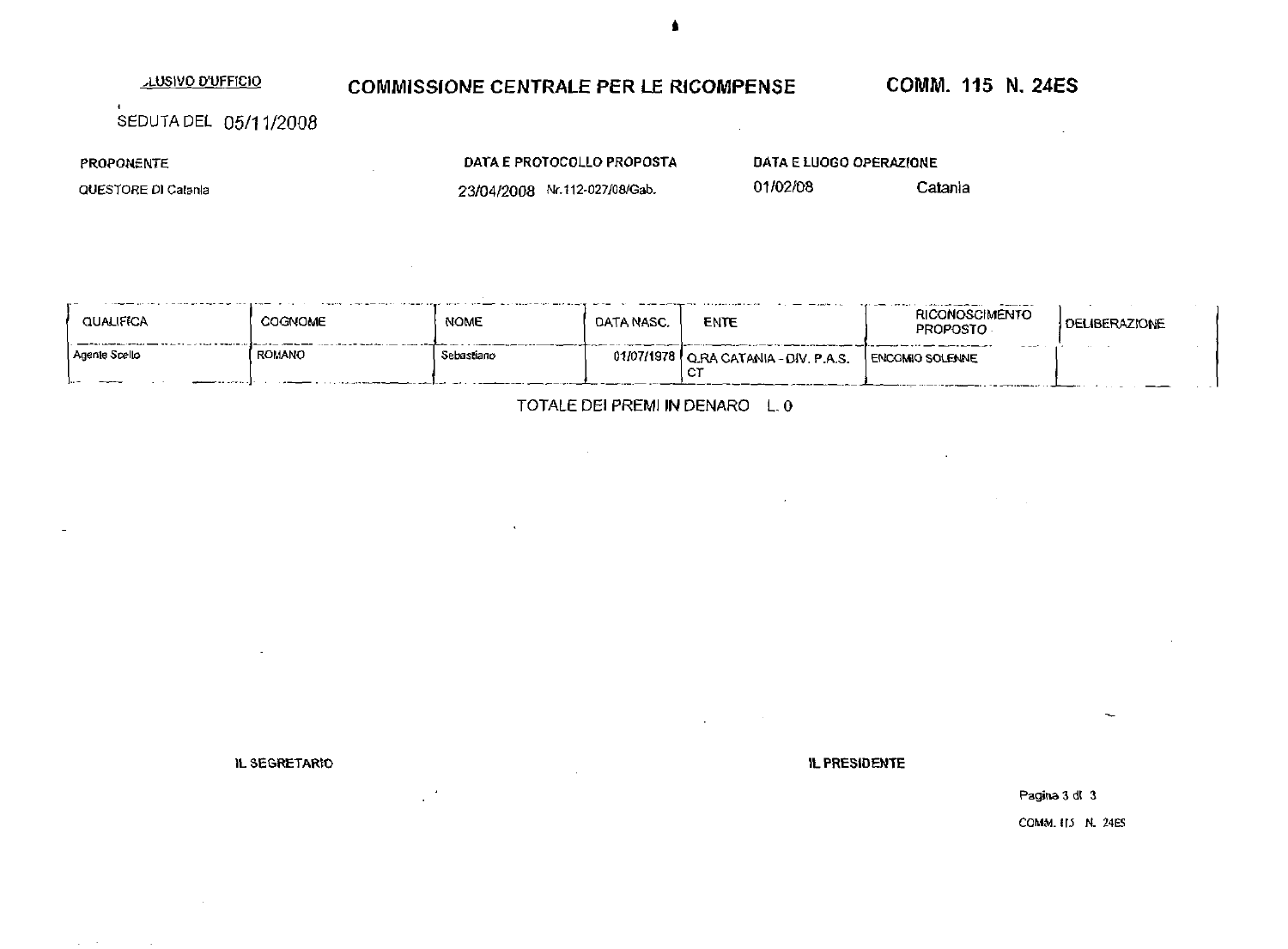# **COMMISSIONE CENTRALE PER LE RICOMPENSE**

**COMM. 115 N. 25ES** 

 $\mathbf{r}$ 

SEDUTA DEL 05/11/2008

 $\blacksquare$ 

PROPONENTE

**QUESTORE DI Agrigento** 

DATA E PROTOCOLLO PROPOSTA

 $\bar{\phantom{a}}$ 

DATA E LUOGO OPERAZIONE

16/04/08

03/06/2008 Cat.E.2/2008/Gab./11

Licata (AG)

| QUALIFICA         | <b>COGNOME</b> | <b>NOME</b> | DATA NASC. | <b>ENTE</b>                                                     | <b>RICONOSCIMENTO</b><br>PROPOSTO | I DELIBERAZIONE |
|-------------------|----------------|-------------|------------|-----------------------------------------------------------------|-----------------------------------|-----------------|
| Commissario Capo  | MOSSUTO        | Cado        |            | 25/10/1968   Q.RA AG - COMM.TO LICATA   ENCOMIO SOLENNE<br>I AG |                                   |                 |
| I Ispettore Capo. | <b>AMOROSO</b> | Angelo      |            | 02/05/1960   Q.RA AG - COMM.TO LICATA   ENCOMIC SOLENNE<br>АG   |                                   |                 |

TOTALE DEI PREMI IN DENARO L. 0

**IL SEGRETARIO** 

IL PRESIDENTE

Pagina 3 di 3

COMM 115 N. 25ES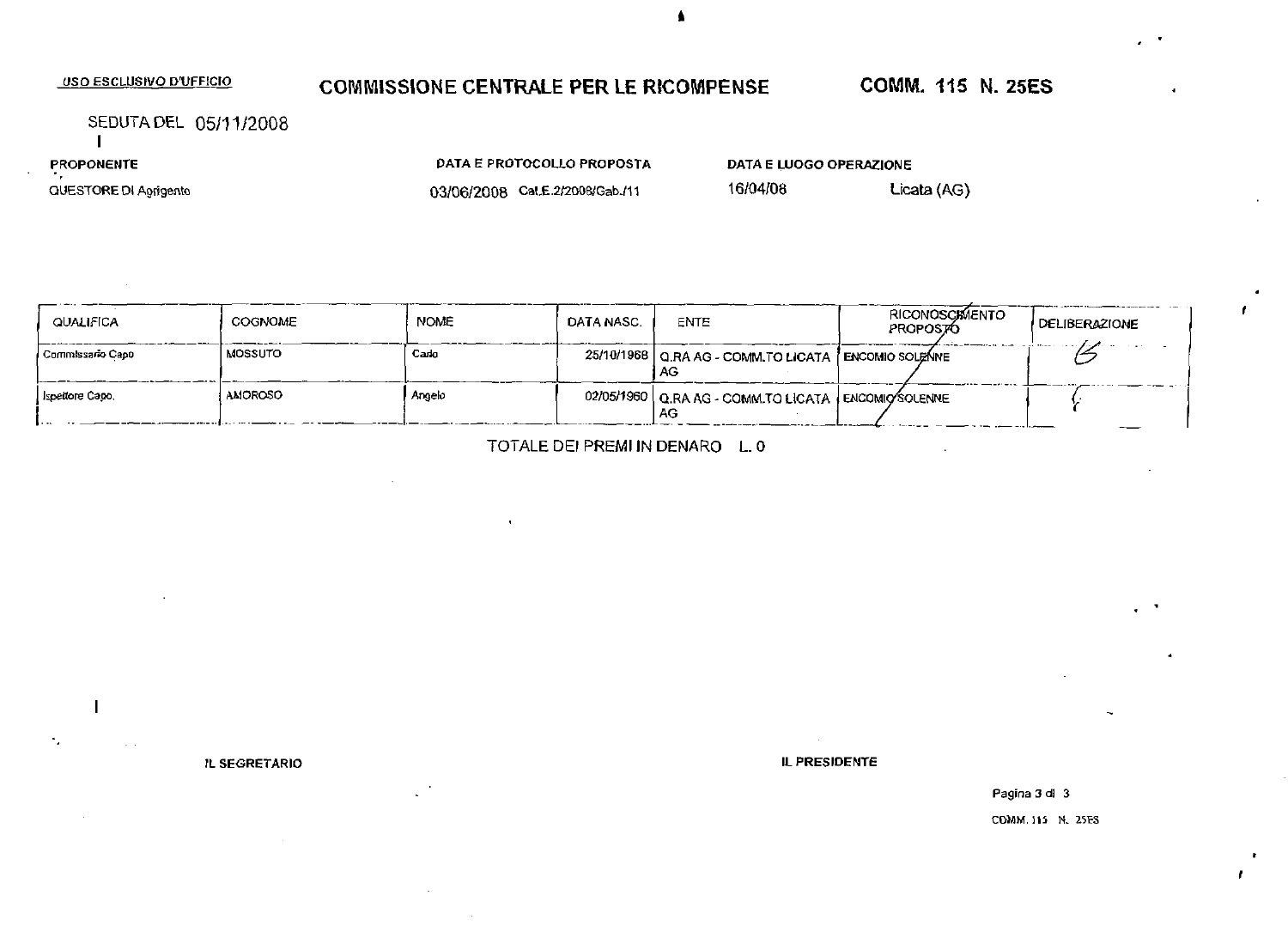30 ESCLUSIVO D'UFFICIO

### **COMMISSIONE CENTRALE PER LE RICOMPENSE**

**COMM. 115 N. 26ES** 

SEDUTA DEL 05/11/2008

**PROPONENTE** 

QUESTORE DI Sondrio

DATA E PROTOCOLLO PROPOSTA

11/06/2008 Prot.nr.780Div.Pers.Cal.2.2./2008 19/03/08

Sondrio

DATA E LUOGO OPERAZIONE

| <b>QUALIFICA</b>      | <b>COGNOME</b> | <b>NOME</b> | DATA NASC. | <b>ENTE</b>                                             | <b>RICONOSCIMENTO</b><br>PROPOSTO | <b>DELIBERAZIONE</b> |
|-----------------------|----------------|-------------|------------|---------------------------------------------------------|-----------------------------------|----------------------|
| Commissarlo Cago      | BARTELLI       | Carlo       |            | 02/06/1969   Q.RA SONDRIO - SQUADRA<br><b>MOBILE SO</b> | ENCOMIO SOLENNE                   |                      |
| l Vice Sovrintendente | <b>VANOTTI</b> | Glacomo     |            | 03/04/1968   Q.RA SONDRIO - SQUADRA<br><b>MOBILE SO</b> | I ENCOMIO SOLENNE                 |                      |
| Vice Sovrintendente   | <b>VERGA</b>   | Mauro       |            | 24/04/1964   Q.RA SONDRIO - SQUADRA<br>MOBILE SO        | I ENCOMIO SOLENNE                 |                      |
| Assistente Cago       | PETORELLA      | Carlo       |            | 12/07/1962   Q.RA SONDRIO - SQUADRA<br>MOBILE SO        | ENCOMIO SOLENNE                   |                      |

TOTALE DEI PREMI IN DENARO L. 0

IL SEGRETARIO

**IL PRESIDENTE**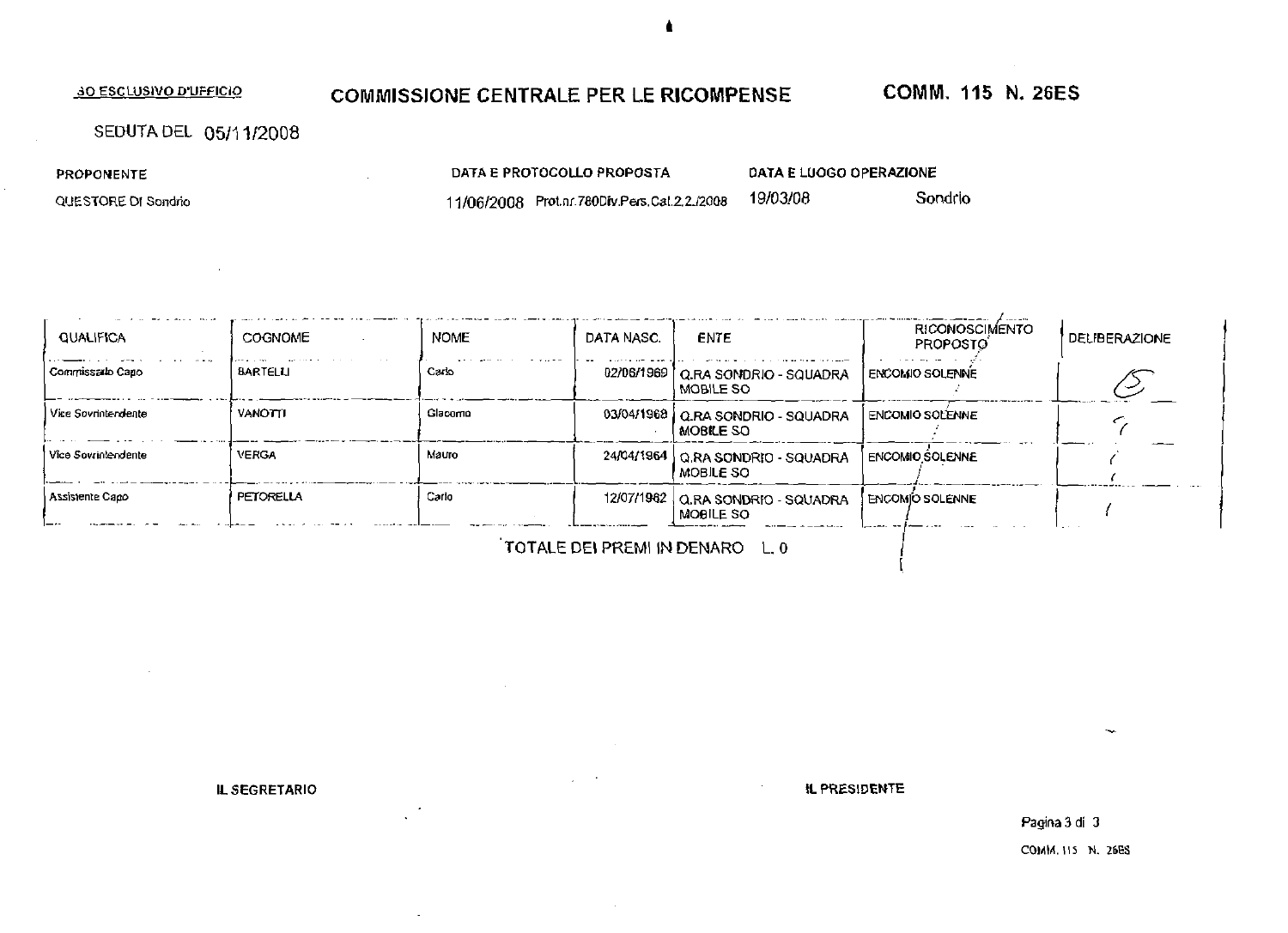# **COMMISSIONE CENTRALE PER LE RICOMPENSE**

COMM. 115 N. 27ES

SEDUTA DEL 05/11/2008

**PROPONENTE** 

**QUESTORE DI Caltanissella** 

DATA E PROTOCOLLO PROPOSTA

DATA E LUOGO OPERAZIONE

20/11/07

18/02/2008 Cal.C5/Gab.

Gela (CL)

| QUALIFICA                                                                                                   | <b>COGNOME</b>    | <b>NOME</b>   | DATA NASC. | <b>ENTE</b>                                        | RICONOSCIMENTO<br><b>PROPOSTO</b> | I DELIBERAZIONE |
|-------------------------------------------------------------------------------------------------------------|-------------------|---------------|------------|----------------------------------------------------|-----------------------------------|-----------------|
| Primo Dirigente                                                                                             | LA ROSA           | Salvatore     |            | 08/04/1962   Q.RA CL - COMM.TO GELA<br>CL.         | <b>LENCOMIC SOLENNE</b>           |                 |
| Vice Questore Aggiunto                                                                                      | <b>STAFFA</b>     | Marco Gustavo |            | 13/08/1962   Q.RA CL - SOUADRA<br><b>MOBILE CL</b> | <b>ENCOMPOSTLENNE</b>             |                 |
| Constrissario Capo                                                                                          | <b>AMARU</b>      | Rosario       |            | 21/08/1968   Q,RA CL - COMM.TO GELA                | <b>ENCOMIC SOLENNE</b>            |                 |
| Commissario Capo                                                                                            | <b>GIUDICE</b>    | Giovanni      |            | 07/07/1969   Q.RA CL - SQUADRA<br>I MOBILE CL      | <b>ENCOMIC SOLENNE-</b>           | E               |
| l Sastilula Commissario                                                                                     | <b>MPIARDI</b>    | Ciovanni      |            | 19/11/1971   Q.RA CL - COMM.TO GELA                | <b>ENCOMO SOLENNE</b>             |                 |
| Sostituto Commissario<br>والمتساوية والمواهدة المستنبذ المتعارف والمتعارف والمستنب المتحمل المتحمل والمستنب | <b>TAMBURELLO</b> | Angelo        |            | 16/03/1964   Q.RA CL - SQUADRA<br>I MOBILE CL      | <b>ENCOMIO SOLENNE</b>            | ۴t              |

**IL SEGRETARIO** 

**IL PRESIDENTE** 

Pagina 4 di 5

COMM. 115 N. 27ES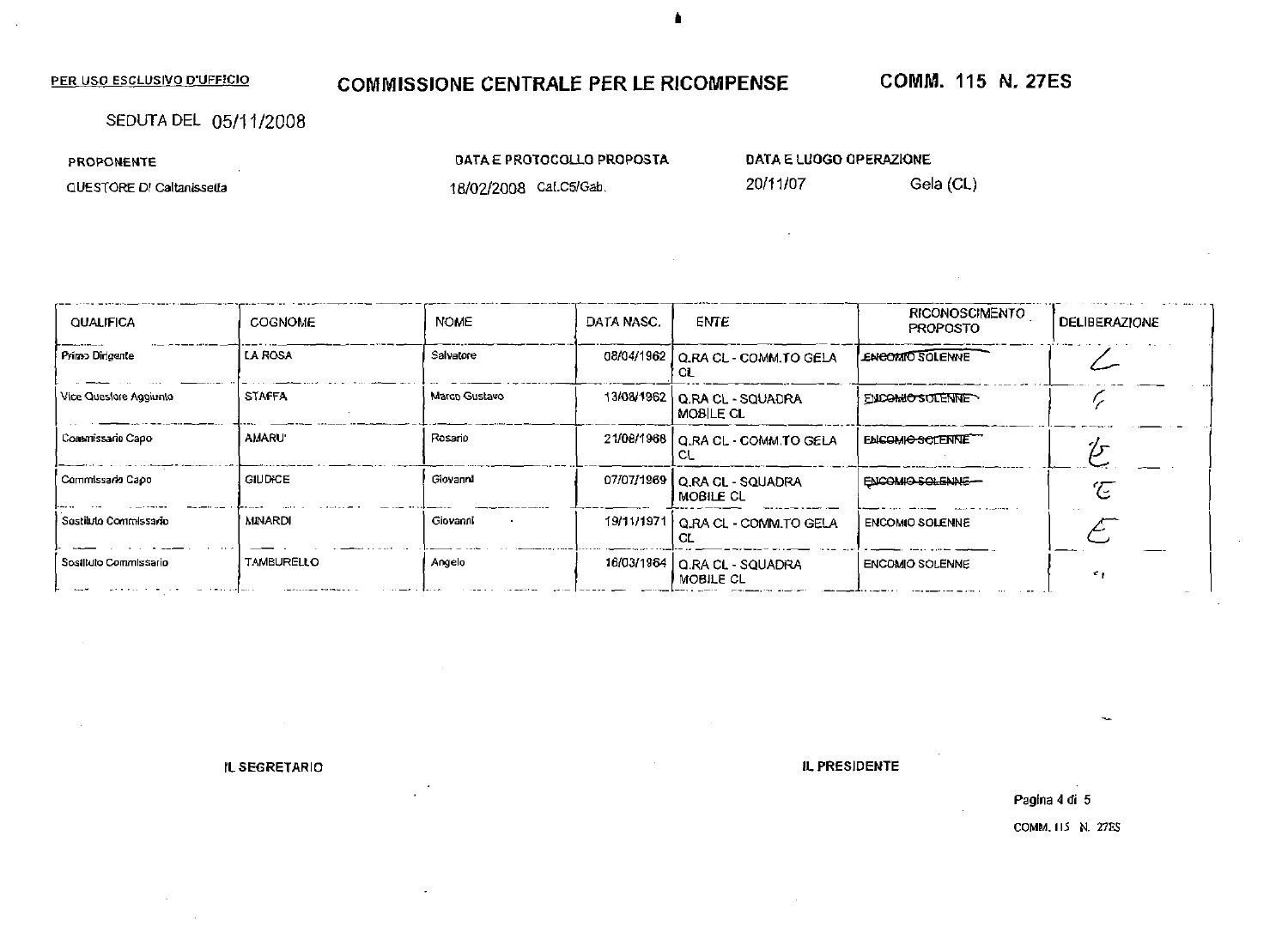### COMMISSIONE CENTRALE PER LE RICOMPENSE COMM. 115 N. 28ES

SEDUTA DEL 05/11/2008

PROPONENTE

QUESTORE DJ Massa Carrara

DATA E PROTOCOLLO PROPOSTA

DATA E LUOGO OPERAZIONE

13/06/2008 Nr. 1775/Ufficlo def Persanale/Slato Giuridico 17/03/08 Massa Carrara

 $\mathbf{1}$ 

| OUALIFICA        | COGNOME      | <b>NOME</b> | DATA NASC. | <b>ENTE</b>                                                   | RICONOSCIMENTO<br><b>PROPOSTO</b> | I DELIBERAZIONE                        |
|------------------|--------------|-------------|------------|---------------------------------------------------------------|-----------------------------------|----------------------------------------|
| Commissario Capo | <b>TASSI</b> | Enrico      |            | 15/06/1964   Q.RA MASSA CARRARA -<br><b>SQUADRA MOBILE MS</b> | <b>ENCOMIO SOLENNE</b>            | <b>Contract Contract Contract</b><br>ຼ |
| Sovrintendente   | <b>BERTI</b> | Giorgio     |            | 21/04/1961   Q.RA MASSA CARRARA -<br>I SQUADRA MOBILE MS      | <b>ENCOMBO SOLENNE</b>            |                                        |

TOTALE DE! PREMt IN DENARO L. 0

 $\sim$ 

IL SEGRETARIO IL PRESIDENTE

Pagina 3 di 3

COMM. 115 N. 2BES

 $\blacksquare$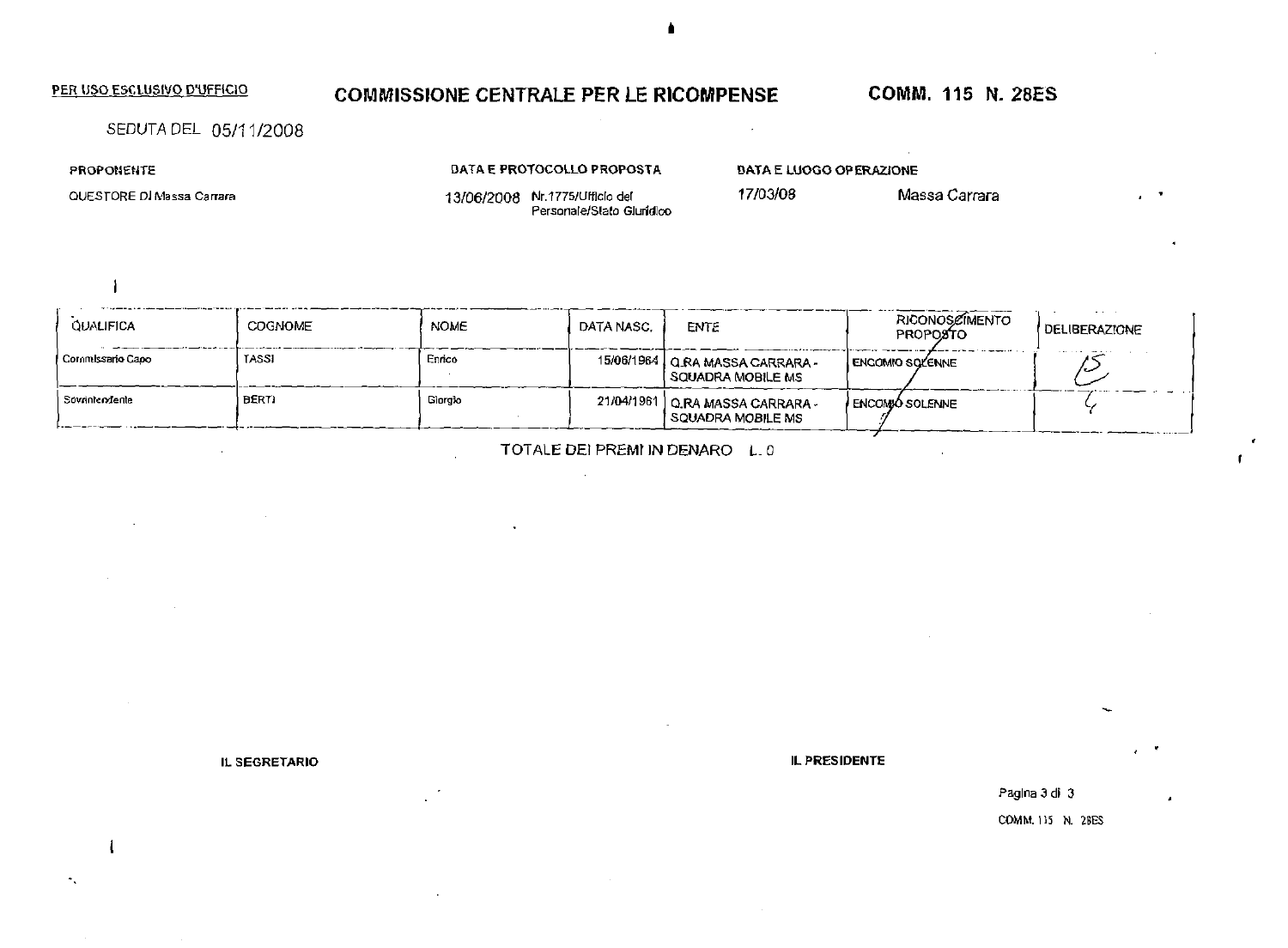# COMMISSIONE CENTRALE PER LE RICOMPENSE COMM. 115 N. 29ES

SEDUTA DEL 05/11/2008

PROPONENTE

QUESTORE DI Frosinone

DATA E PROTOCOLLO PROPOSTA

22/01/2008 Cat.B1.a/2O0B

DATA E LUOGO OPERAZIONE

29/01/08 Fresinone

| QUALIFICA              | <b>COGNOME</b>      | <b>NOME</b> | DATA NASC. | <b>ENTE</b>                                        | <b>RICONOSCIMENTO</b><br><b>PROPOSTO</b> | <b>DELIBERAZIONE</b> |
|------------------------|---------------------|-------------|------------|----------------------------------------------------|------------------------------------------|----------------------|
| Vice Questore Agglunto | <b>CHIAPPARELLI</b> | Antonella   |            | 07/03/1964   Q.RA FROSINONE - DIGOS<br>FВ          | <b>ENCOMIO SOLENNE</b>                   |                      |
| Vice Questore Agglunto | TATARELLI           | Cristiano   |            | 07/10/1965   Q.RA FROSINONE -<br>SOUADRA MOBILE FR | <b>ENCOMIO SOLENNE</b>                   |                      |
| Sostituto Commissario  | <b>FATRIZI</b>      | Paglo       |            | 18/07/1963   Q.RA FROSINONE - DIGOS                | <b>ENCOMO SOLENNE</b>                    |                      |
| Sostituto Commissario  | ZAGORDI             | Lulgi       |            | 21/05/1959   Q.RA FROSINONE -<br>SOUADRA MOBILE FR | ENCOMIO SOLENNE                          |                      |
| <b>Ispeltore Capo</b>  | <b>DI FALCO</b>     | Luigi       |            | 10/12/1966   Q.RA FROSINONE - DIGOS<br>FR          | JENCOMIO SOLENNE                         |                      |
| spellore Capo          | <b>SACCO</b>        | Giantranco  |            | 10/09/1964   Q.RA FROSINONE - DIGOS<br>FR          | ENCOMIO SOLENNE                          |                      |

TOTALE DEI PREMI IN DENARO L. 0

IL SEGRETARIO JL PRESIDENTE

Pagina 3 di 3

COMM. Its N. 29ES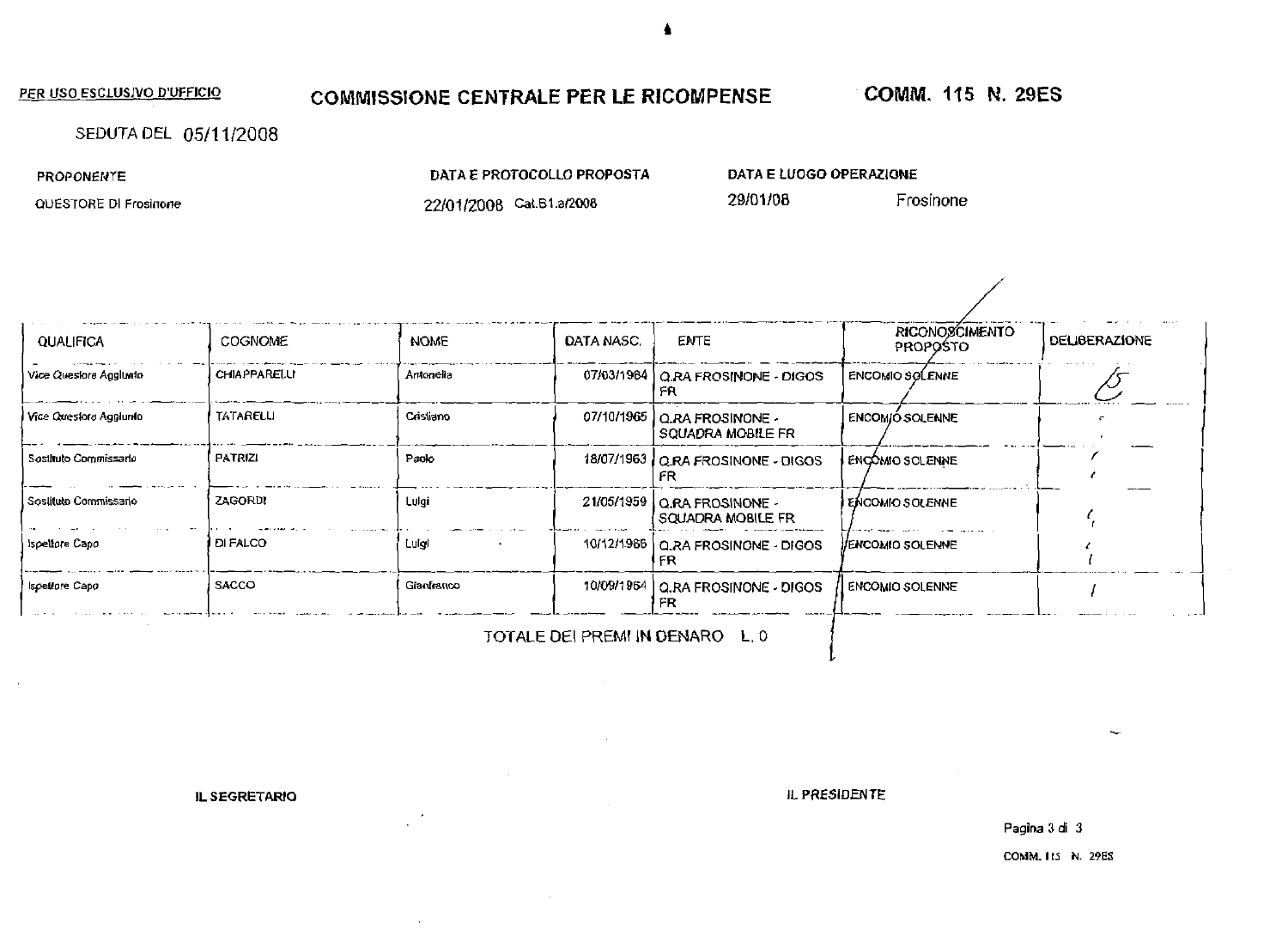### COMMISSIONE CENTRALE PER LE RICOMPENSE COMM. 115 N. 30ES

 $\mathbf{r}$ 

SEDUTA DEL 05/11/2008

PROPONENTE

 $\mathcal{P}_{\mathcal{A}}$ 

×,

QUESTORE DI L'Aquila

DATA E PROTOCOLLO PROPOSTA

 $\bar{\zeta}$ 

26/06/2008 ProLnr.49QaPers.Caleg.2.18

27/05/00 L'Aquila

DATA E LUOGO OPERAZIONE

| <b>QUALIFICA</b>      | <b>COGNOME</b>    | <b>NOME</b>    | DATA NASC. | <b>ENTE</b>                                                     | RICONOSCAMENTO<br><b>PROPOSTO</b> | <b>DELIBERAZIONE</b> |
|-----------------------|-------------------|----------------|------------|-----------------------------------------------------------------|-----------------------------------|----------------------|
| / Ispettore Capo      | <b>LORENZETTI</b> | <b>Umberto</b> |            | 02/04/1958   Q.RA L'AQUILA - SEZ. P.G.<br>TRIBUNALE L'AQUILA AQ | ENCOMIO SOLENNE                   |                      |
| <b>Ispeltore Capo</b> | <b>TARTAGLIA</b>  | Duilla         |            | 25/09/1961   Q.RA L'AQUILA - SEZ, P.G.<br>TRIBUNALE L'AQUILA AQ | <b>ENCOMIC SOLENNE</b>            |                      |
|                       |                   |                |            |                                                                 |                                   |                      |

 $\mathbf{I}$ 

IL SEGRETARIO IL PRESIDENTE

Pagina 3 di 3

COMM. N.S N. 30ES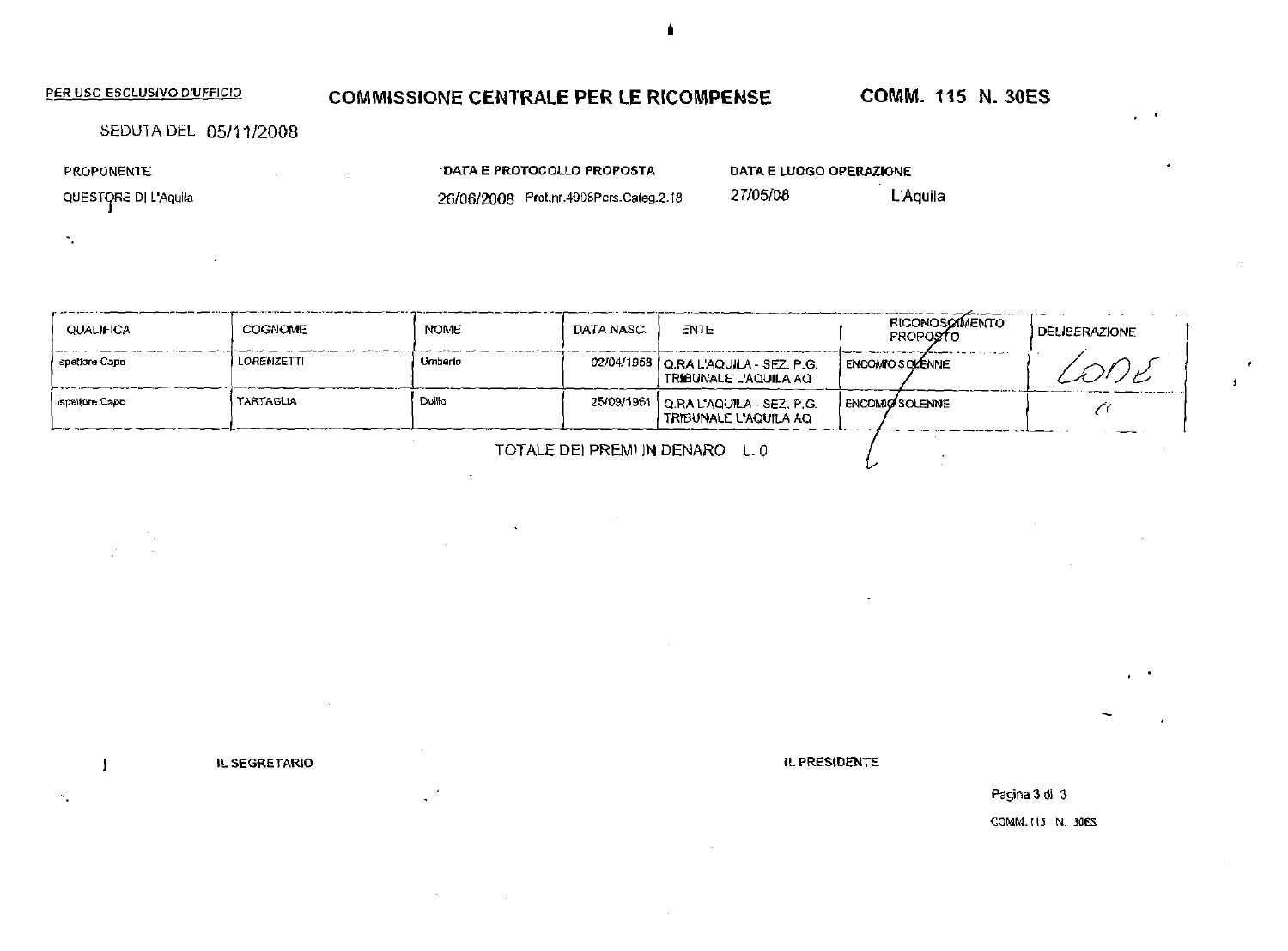# A USO ESCLUSIVO D'UFFICIO **COMMISSIONE CENTRALE PER LE RICOMPENSE COMM. 115 N. 31ES**

SEDUTA DEL 05/11/2008

PROPONENTE

QUESTORE DI Teramo

DATA E PROTOCOLLO PROPOSTA 23/06/2008 M-iQ47Dlv.U.P.Categ.2.18 DATA E LUOGO OPERAZIONE

29/04/08 Castelnuovo al Vomano (TE)

| QUALIFICA                       | COGNOME        | <b>NOME</b> | DATA NASC. | <b>ENTE</b>                                | <b>RICONOSCIMENTO</b><br>PROPOSTO | <b>DELIBERAZIONE</b> |  |
|---------------------------------|----------------|-------------|------------|--------------------------------------------|-----------------------------------|----------------------|--|
| Assisienie Capp                 | i di Paolo     | Antonio     |            | 14/06/1961   Q.RA TERAMO - U.P.G.S.P.<br>π | ENCOMIO SOLEMNE                   |                      |  |
| Assistente Capo                 | <b>MARCONE</b> | Walter      |            | 14/02/1971   Q.RA TERAMO - U.P.G.S.P.      | <b>ENCOMIO SÜLENNE</b>            |                      |  |
| TOTALE DEI PREMI IN DENARO L.O. |                |             |            |                                            |                                   |                      |  |

IL SEGRETARIO **IL PRESIDENTE** 

Pagina 3 di 3 COMM. II5 N. MES

**A**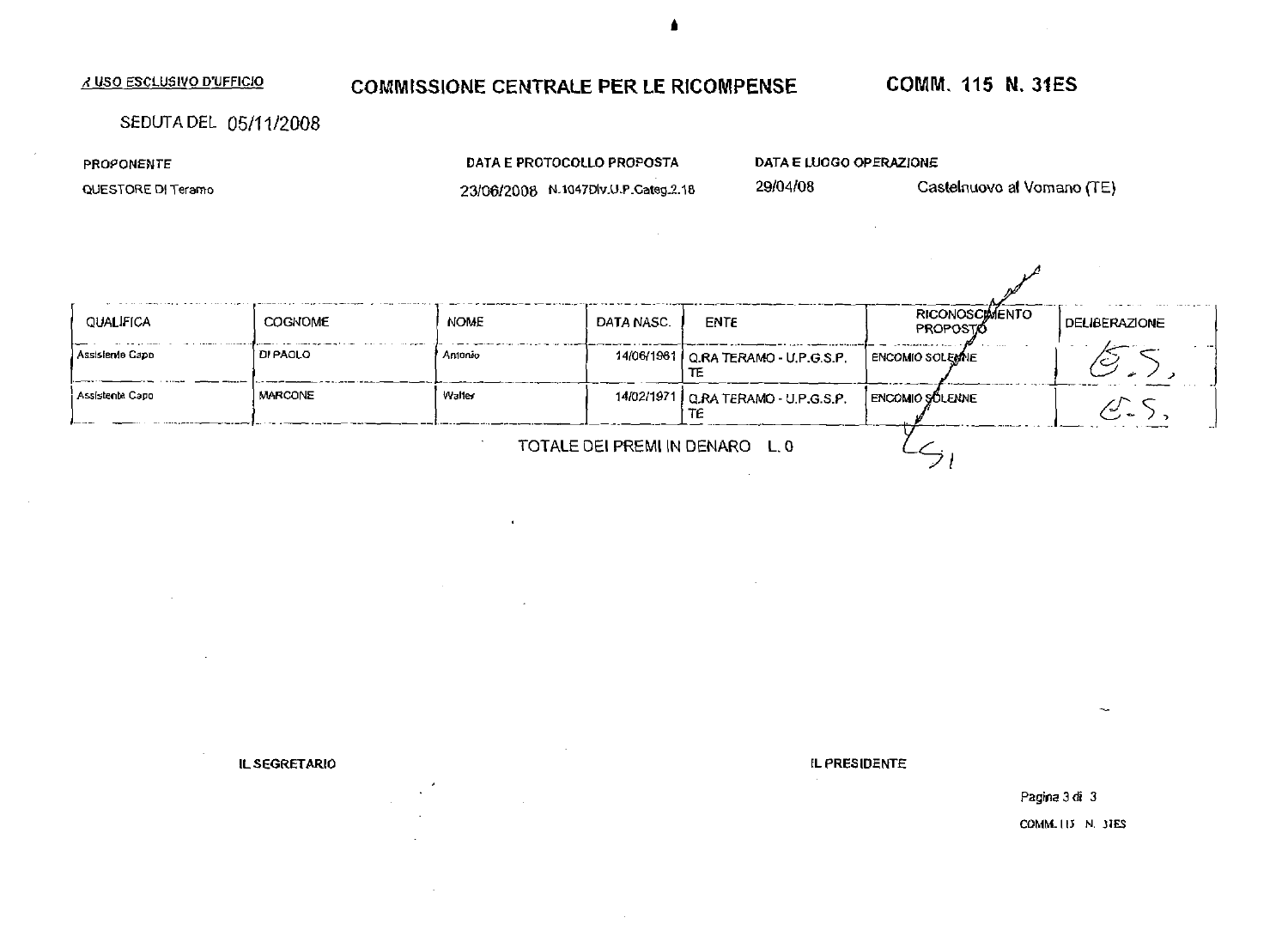# COMMISSIONE CENTRALE PER LE RICOMPENSE COMM. 115 N. 32ES

 $\sim$ 

 $\mathbf{I}$ 

SEDUTA DEL 05/11/2008

**PROPONENTE** 

 $\mathbf{I}$ 

 $\ddot{\phantom{a}}$ 

QUESTORE DI Foggia

**DATA E PROTOCOLLO PROPOSTA**  21/01/2008 N.6965/2.18.4(08)/Segr. **DATA E LUOGO OPERAZIONE** 

02/11/07 San Severo (FG)

RICONOSCIMENTO COGNOME NOME DATA NASC. ENTE **DELIBERAZIONE QUALIFICA** PROPOSTO LIONETTI Antonio 22/Q9H962 Ispettore Capo Q.RA FOGGIA - SQUADRA ENCOMIO SOLENNE  $\leqslant$ MOBILE FG Giuseppe Massimo **PISTILLO** 07/11/1960 Q.RA FOGGIA - COMM.TO S. ENCOMIO SOLENNE Ispettore C2po  $\epsilon$ SEVERO FG  $\frac{1}{\sqrt{2}}$ **LANNELLJ** Giovarmi 05/11/1967 Q.RA FOGGIA - SQUADRA ENCOMIO SOLENNE Sovrintendente **(**  MOBILE FG  $\overline{\phantom{a}}$ D'ANZEO Giuseppe 07/10/1962 Q.RA FOGGJA- COMM.TO S. ENCOMIO SOLENNE Assistente Capo SEVERO FG **f**  MENDQLICCHIO Vincenzo 10/04/1968 Q .RA FOGGIA - SQUADRA ENCOMO SOLENNE Assistente Capo MOBILE FG

IL SEGRETARIO IL PRESIDENTE

**Pagina 5 di 6**  COMM.II5 N. 32ES

é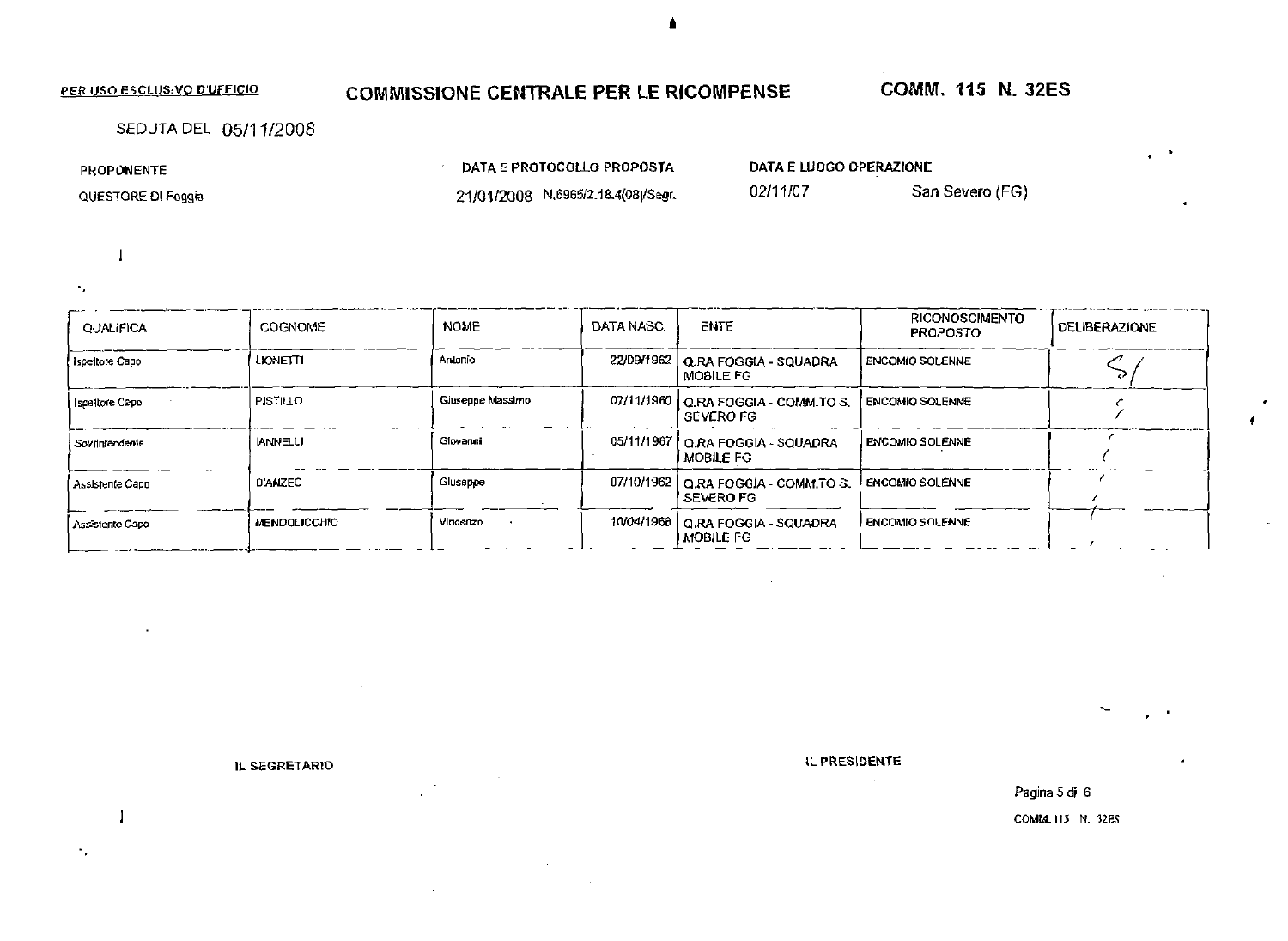#### . USO ESCLUSfVO D'UFFICIO.

# COMMISSIONE CENTRALE PER LE RICOMPENSE COMM. 115 N. 33ES

SEDUTA DEL 05/11/2008

PROPONENTE

QUESTORE DI Crotone

26/06/2008 Prot-Nr. 1803/2008 GAT.1.2.14

DATA E PROTOCOLLO PROPOSTA

PATA E LUOGO OPERAZIONE

24/04/06 Crotone

| QUALIFICA                | <b>COGNOME</b>     | <b>NOME</b> | DATA NASC | <b>ENTE</b>                                                               | <b>RICONOSCIMENTO</b><br><b>PROPOSTO</b> | <b>DELIBERAZIONE</b> |
|--------------------------|--------------------|-------------|-----------|---------------------------------------------------------------------------|------------------------------------------|----------------------|
| i Vice Questore Acolunto | <b>MORABITO</b>    | Angelo      |           | 07/11/1969   Q.RA CROTONE - SQUADRA   ENCOMIO SOLENNE<br>MOBILE KR        |                                          |                      |
| i Commissario Capo       | <b>PIGNATARO</b>   | Cataldo     |           | 01/12/1971 Q.RA CROTONE - SQUADRA ENCOMIO SOLENNE<br>I MOBILE KR          |                                          |                      |
| <b>Ispettore</b>         | <b>DE BARTOLIS</b> | Marco       |           | 22/01/1979   Q.RA CROTONE - SQUADRA   ENCOMIO SOLENNE<br>I MOBILE KR      |                                          |                      |
| l Assisiente Capo<br>.   | <b>LUCENTE</b>     | Eugenio     |           | 25/08/1968   Q.RA CROTONE - SQUADRA   ENCOMID SOLENNE<br><b>MOBILE KR</b> | The company would be a company of the    |                      |

TOTALE DEI PREMI IN DENARO L. 0

IL SEGRETARIO IL PRESIDENTE

Pagina 3 di 3

COMM. II5 N. 33ES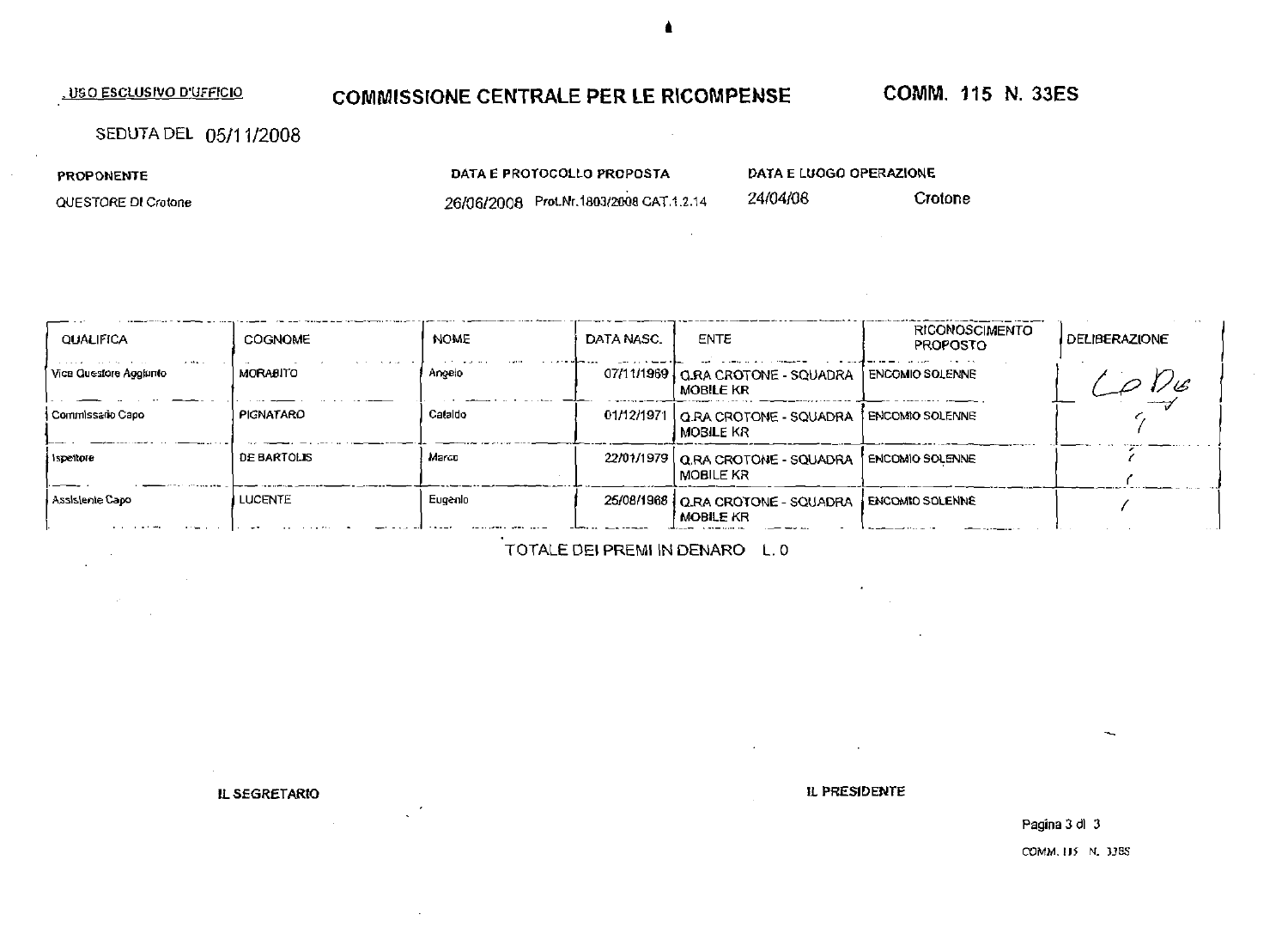#### .SGLUSIVO D'OFFICIO

# COMMISSIONE CENTRALE PER LE RICOMPENSE COMM. 115 N. 34ES

SEDUTA DEL 05/11/2008

PROPONENTE

QUESTORE DI Bologna

DATA E PROTOCOUO PROPOSTA 17/12/2007 [ProI.8028Allnr.Van](http://ProI.8028Allnr.Van)

DATA E LUOGO OPERAZIONE

19/09/07 Lione (Francia) (EE)

| <br>QUALIFICA          | COGNONE | NOME         | DATA NASC | <b>ENTE</b>                                             | <b>RICONOSCIMENTO</b><br><b>PROPOSTO</b> | <b>I DELIBERAZIONE</b> |
|------------------------|---------|--------------|-----------|---------------------------------------------------------|------------------------------------------|------------------------|
| <b>I</b> spetione Capo | SUZZ    | <b>FABIO</b> |           | 21/02/1964   Q.RA - SQUADRA MOBILE BO   ENCOMIO SOLENNE |                                          |                        |

TOTALE DEI PREMI IN DENARO L. 0

IL SEGRETARIO IL PRESIDENTE E ANNO 1999 IL PRESIDENTE ANNO 1999 IL PRESIDENTE E ANNO 1999 IL PRESIDENTE ANNO 1

Pagina 3 di 3 COMM. 115 N. 34ES

 $\blacksquare$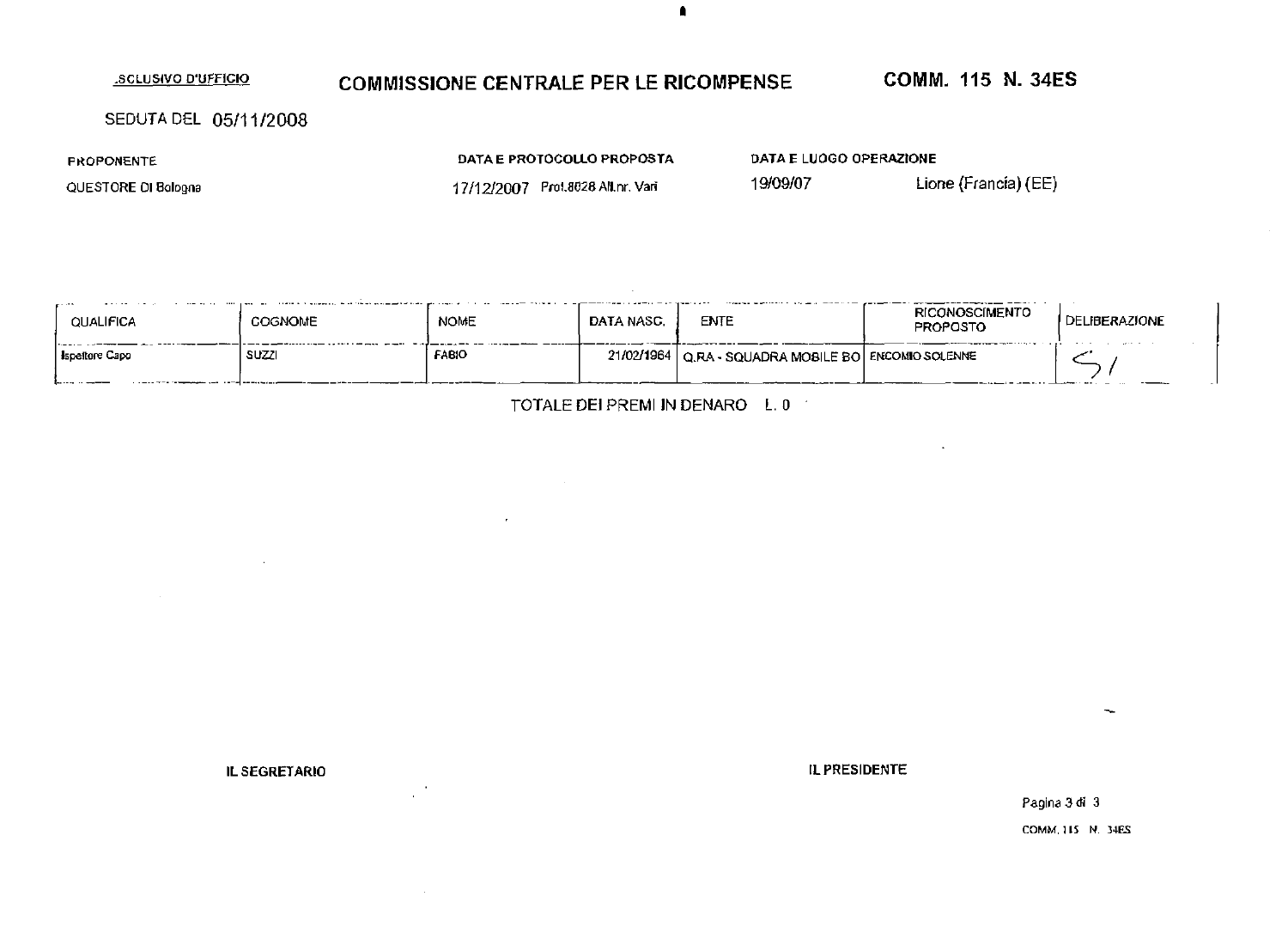#### SEDUTA DEL 05/11/08

#### PROPONENTE

 $\sim$   $\sim$ 

| 1 - OUESTORE di Brindisi  |
|---------------------------|
| 2 - QUESTORE di Brindisi  |
| 3 - QUESTORE di Brindisi  |
| 4 - QUESTORE di Brindisi  |
| 5- QUESTORE di Brindisi   |
| 6 - OUESTORE di Brindisi  |
| 7 - OUESTORE di Brindisi  |
| 8 - OUESTORE di Brindisi  |
| 9 - OUESTORE di Brindisi  |
| 10 - OUESTORE di Brindisi |
| 11 - OUESTORE di Brindisi |
| 12 - OUESTORE di Brindisi |
| 13 - QUESTORE di Lecce    |
| 14 - OUESTORE di Lecce    |

# 2050 ESCLUSIVO D'UFFICIO COMMISSIONE CENTRALE PER LE RICOMPENSE COMM. N. 115-37RES

| <b>DATA E PROTOCOLLO</b>      |
|-------------------------------|
| 18/02/95 CAT.E2/95/GAB.N°0391 |
| 15/01/96 CAT.E.2/96NR.0230    |
| 18/03/96 N°0481/CAT.E2/GAB/96 |
| 15/11/95 CATE2/95N°01185      |
| 28/06/96 0835/CAT.E2/96       |
| 12/07/96 CAT.E2/96/0977       |
| 24/07/96 CAT.E2/96N.0940      |
| 07/11/96 01255/E2             |
| 31/01/97 E2/0237              |
| 31/01/97 CAT.E2/96/0236       |
| 22/09/97 CAT.F.2/GAB.NR.01100 |
| 18/03/98 CAT.E.2/GAB,0544     |
| 07/03/98 CAT.C5/98            |
| 15/06/98 CAT.C5/98            |

| DATA E LUOGO OPERAZIONE |                       |  |  |  |  |  |
|-------------------------|-----------------------|--|--|--|--|--|
| 26/08/94                | Bitonto (BA)          |  |  |  |  |  |
| 17/11/95                | <b>Brindisi</b>       |  |  |  |  |  |
| 21/07/95                | Cerano (BR)           |  |  |  |  |  |
| 25/06/95                | Brindisi              |  |  |  |  |  |
| 29/12/95                | Brindisi              |  |  |  |  |  |
| 13/04/96                | Brindisi              |  |  |  |  |  |
| 26/05/96                | Brindisi              |  |  |  |  |  |
| 16/10/96                | Carovigno (BR)        |  |  |  |  |  |
| 13/06/96                | Torre S. Susanna (BR) |  |  |  |  |  |
| 26/04/96                | Brindisi              |  |  |  |  |  |
| 14/04/97                | Oria (BR)             |  |  |  |  |  |
| 05/10/96                | Brindisi              |  |  |  |  |  |
| 19/09/97                | Lecce                 |  |  |  |  |  |
| 02/11/97                | Lecce                 |  |  |  |  |  |

|                | <b>QUALIFICA</b> | <b>COGNOME</b> | <b>NOME</b> | DATA NASC. | <b>ENTE</b>                              | RICONOSCIMENTO PROPOSTO         | DELIBERAZIONE                           |
|----------------|------------------|----------------|-------------|------------|------------------------------------------|---------------------------------|-----------------------------------------|
| 1.<br>2-241ES  | Commissario Capo | <b>OLIVA</b>   | Giorgio     | 23/02/1960 | QRA BRINDISI-<br>SQUADRA MOBILE          | <b>ENCOMIO</b>                  |                                         |
| 2<br>2-JB1ES   | Commissario Capo | <b>OLIVA</b>   | Glorgio     | 23/02/1960 | Q.RA BRINDISI -<br><b>SQUADRA MOBILE</b> | ENCOMIO + DENARO                |                                         |
| 3<br>2-446ES   | Commissario Capo | <b>OLIVA</b>   | Giorgia     | 23/02/1960 | Q.RA BRINDISI -<br>SQUADRA MOBILE        | <b>ENCOMIO + DENARO</b>         |                                         |
| 4<br>2-481ES   | Commissario Capo | <b>OLIVA</b>   | Giorgio     | 23/02/1960 | Q.RA BRINDISI -<br>SQUADRA MOBILE        | <b>ENCOMIO SOLEMNE + DENARO</b> |                                         |
| 5.<br>3-65SES  | Commissario Capo | <b>OLIVA</b>   | Glorgia     | 23/02/1950 | Q.RA BRINDISI -<br>SOUADRA MOBILE        | ENCOMIO + DENARO                |                                         |
| 6<br>3-613ES   | Commissario Capo | OLIVA          | Glorgio     | 23/02/1960 | Q.RA BRINDISI-<br>SQUADRA MOBILE         | <b>ENCOMIO SOLENNE + DENARO</b> |                                         |
| 3-675ES        | Commissario Capo | <b>OLIVA</b>   | Giorgio     | 23/02/1960 | Q.RA BRINOISI-<br>SQUADRA MOBILE         | ENCOMIO + DENARO                |                                         |
| 8<br>3-746ES   | Commissario Capo | OLIVA          | Giorgio     | 23/02/1960 | Q.RA BRINDISI-<br>SQUADRA MOBILE         | ENCOMIO SOLENNE + OENARO        |                                         |
| 9<br>3-861ES   | Commissario Capo | <b>OLIVA</b>   | Giornio     | 23/02/1960 | Q.RA BRINDISI-<br>SQUADRA MOBILE         | <b>ENCOMIO SOLENNE + DENARO</b> |                                         |
| 10<br>3-864ES  | Commissario Capo | <b>OLIVA</b>   | Glorgio     | 23/02/1960 | Q.RA BRINDISI-<br><b>SQUADRA MOBILE</b>  | <b>ENCOMIO SOLENNE + DENARO</b> |                                         |
| 11<br>4-1121ES | Commissario Cano | <b>OLIVA</b>   | Giorgio     | 23/02/1960 | Q.RA BRINDISI -<br>SQUADRA MOBILE        | <b>ENCOMIO SOLENNE + DENARO</b> |                                         |
| 12<br>5-129BES | Commissario Capo | OLIVA          | Giorgio     | 23/02/1960 | <b>Q.RA BRINDISI -</b><br>SQUADRA MOBILE | <b>ENCOMIO SOLENNE + DENARO</b> |                                         |
|                |                  |                |             |            |                                          | $C_{\theta}$ do OlluA           | Pagina 2 di 3<br><b>COMM. 115-36RES</b> |

 $\sim$ 

IL SEGRETARIO **function de la proposition de la proposition de la proposition de la proposition de la proposition de la proposition de la proposition de la proposition de la proposition de la proposition de la proposition**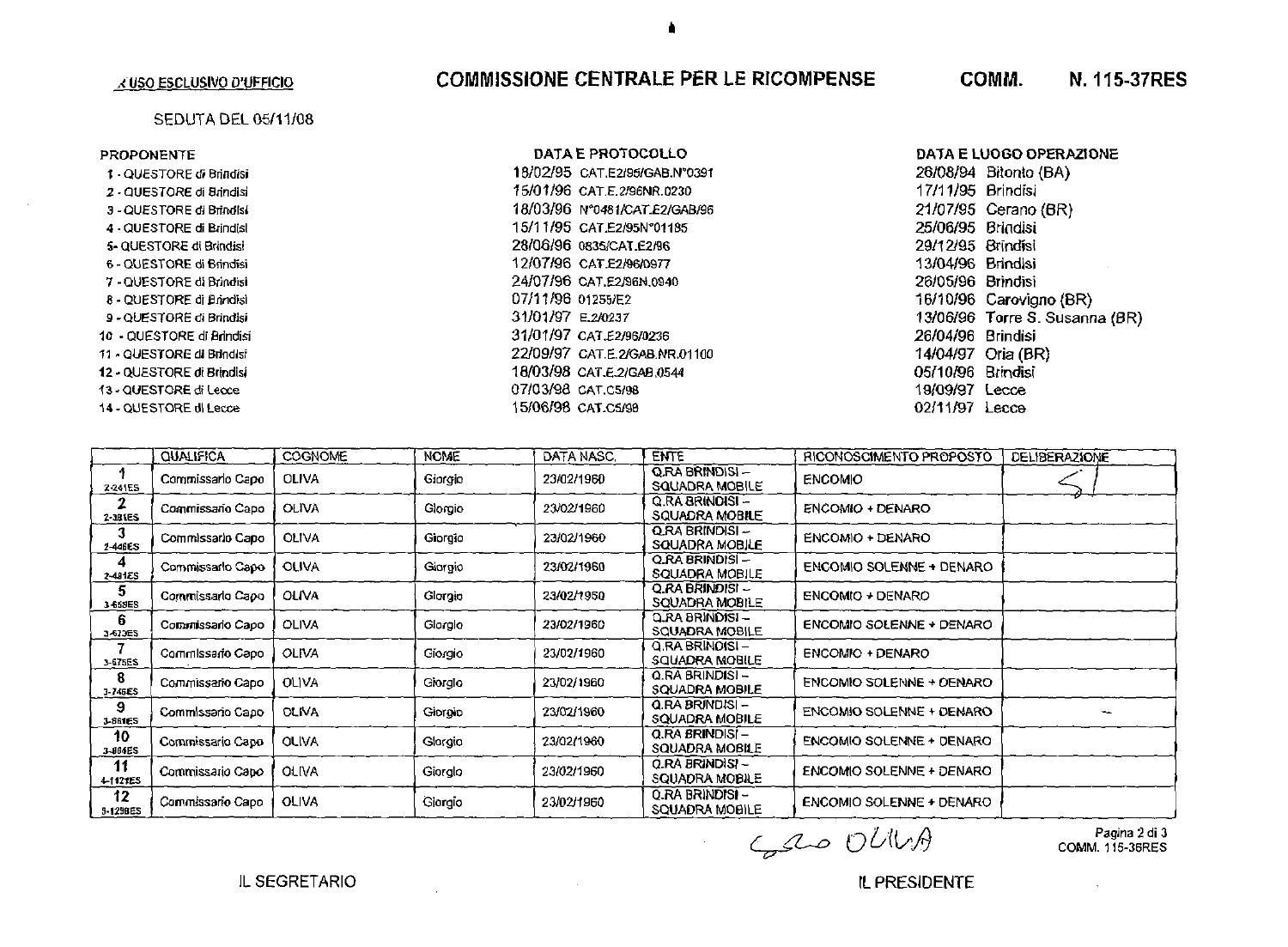| ∕ER USO ESCLUSIVO <u>D'UFFICIO</u>          | COMMISSIONE CENTRALE PER LE RICOMPENSE |                         |        |  |
|---------------------------------------------|----------------------------------------|-------------------------|--------|--|
| SEDUTA DEL 05/11/2008                       |                                        |                         |        |  |
| <b>PROPONENTE</b>                           | DATA E PROTOCOLLO PROPOSTA             | DATA E LUOGO OPERAZIONE |        |  |
| DIRIGENTE COMPARTIMENTO POLSTRADA DI Napoli | 29/04/1993 N.4616 Rep.34               | 26/11/92                | Napoli |  |

|                |                |             |            |                                            |                                          | the company of the company |
|----------------|----------------|-------------|------------|--------------------------------------------|------------------------------------------|----------------------------|
| QUALIFICA      | <b>COGNOME</b> | <b>NOME</b> | DATA NASC. | <b>ENTE</b>                                | <b>RICONOSCIMENTO</b><br><b>PROPOSTO</b> | DELIBERAZIONE              |
| Ispellore Capo | <b>GEBIOLA</b> | Antario     |            | 22/10/1941 COMP POLSTRADALE<br>I NAPOLI NA | ENCOMIO ✔DENARO                          |                            |
|                |                |             |            |                                            |                                          |                            |

 $\mathbf{r}$ 

 $\sim$ 

 $\mathcal{L}$ 

TOTALE DEI PREMI IN DENARO €. 0,00

 $\sim$ 

 $\sim$ 

 $\sim$ 

 $\mathbf{I}$ 

 $\boldsymbol{\cdot}$  ,

IL SEGRETARIO IL PRESIDENTE EN ENTRE SIDENTE EN ENTRE SIDENTE EN ENTRE SIDENTE EN ENTRE SIDENTE EN ENTRE SIDEN

Pagina 2 di 2

COMM. HS N. 38RE

 $\sim 10^{-10}$ 

 $\ddot{\phantom{a}}$  $\mathbf{f}$ 

Ł

 $\mathbf{r}$ 

É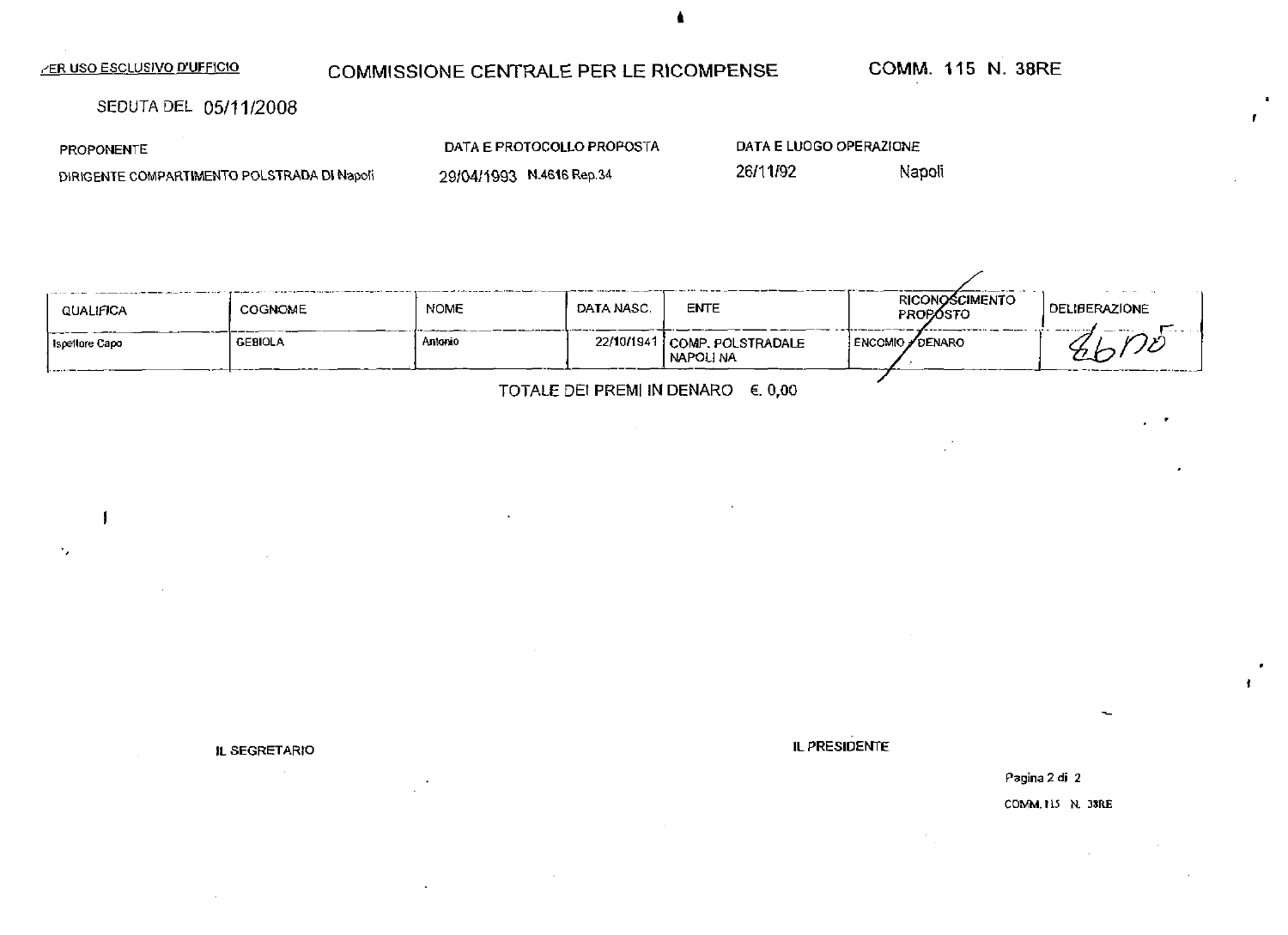$\mathbf{I}$ 

# COMMISSIONE CENTRALE PER LE RICOMPENSE COMM. 115 N. 39CC

SEDUTA DEL 05/11/2008

| <b>PROPONENTE</b> | DATA E PROTOCOLLO PROPOSTA        | DATA E LUOGO OPERAZIONE |                            |
|-------------------|-----------------------------------|-------------------------|----------------------------|
| <b>PREFETTO</b>   | 28/04/2008 Prot.5740/08.21.2/Gab. | 17/01/08                | Castelnuovo del Garda (VR) |

| QUALIFICA          | <b>COGNOME</b> | <b>NOME</b> | DATA NASC. | <b>ENTE</b>                           | RICONOSCIMENTO<br><b>PROPOSTO</b> | <i>I</i> DELIBERAZIONE |
|--------------------|----------------|-------------|------------|---------------------------------------|-----------------------------------|------------------------|
| Appunisto Scelto   | RAFFAELLI      | Massimo     |            | I NORM CC PESCHIERA DEL<br>i GARDA VR | <b>EURO 206.58</b>                |                        |
| Carabiniere Scelto | MARINI         | Davide      |            | I NORM CC PESCHIERA DEL<br>I GARDA VR | / EURO 206.58                     | رے                     |

TOTALE DEI PREMI IN DENARO  $\epsilon$ . 0,00

IL SEGRETARIO **TRANSISTE EN ENCLOSE DE L'ALGUNA DE L'ALGUNA DE L'ALGUNA DE L'ALGUNA DE L'ALGUNA DE L'ALGUNA DE L'ALGUNA DE L'ALGUNA DE L'ALGUNA DE L'ALGUNA DE L'ALGUNA DE L'ALGUNA DE L'ALGUNA DE L'ALGUNA DE L'ALGUNA DE L'A** 

Pagina 3 di 3 COMM, 115 N. 39CC  $\mathbf{r}$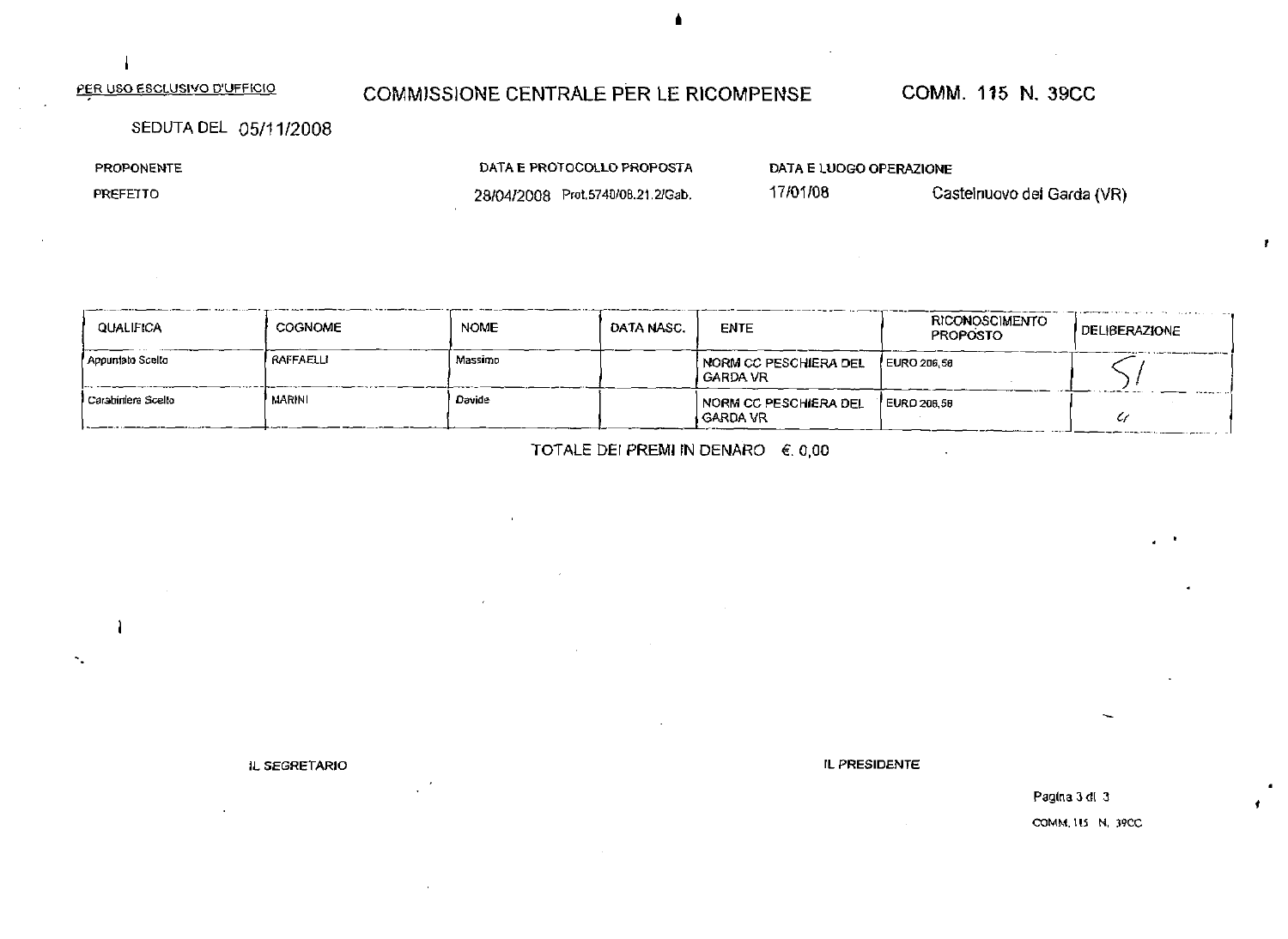# ^0 ESCLUSIVO D'UFFICIO **COMMISSIONE CENTRALE PER LE RICOMPENSE COMM. 115 N. 40IPS**

DATA E PROTOCOLLO PROPOSTA

### SEDUTA **DEL** 05/11/2008

 $\rightarrow$ 

PROPONENTE

QUESTORE Ol Bologna

29/08/2008 Div.Gab.Mass. S1

 $\bar{\mathcal{A}}$ 

DATA E LUOGO OPERAZIONE

15/07/82 Napoli

| QUALIFICA<br>$- - - - - -$ | COGNOME  | <b>NOME</b> | DATA NASC. | ENTE                                                                               | <b>RICONOSCIMENTO</b><br><b>PROPOSTO</b>                 | <b>DELIBERAZIONE</b> |
|----------------------------|----------|-------------|------------|------------------------------------------------------------------------------------|----------------------------------------------------------|----------------------|
| Vice Questore Aggiunto     | AMMATURO | Antonio     |            | ! QUESTURA NAPOLI -<br>I SQUADRA MOBILE NA<br>- <del>- - - - - - - - -</del> - - - | INTITOLAZIONE PARTE<br>  STRUTTUTA<br>__________________ | _____                |

#### TOTALE DEI PREMI IN DENARO  $\in$  0,00

IL SEGRETARIO IL PRESIDENTE

Pagina 2 di 2

COMM. I 15 N. 49IPS